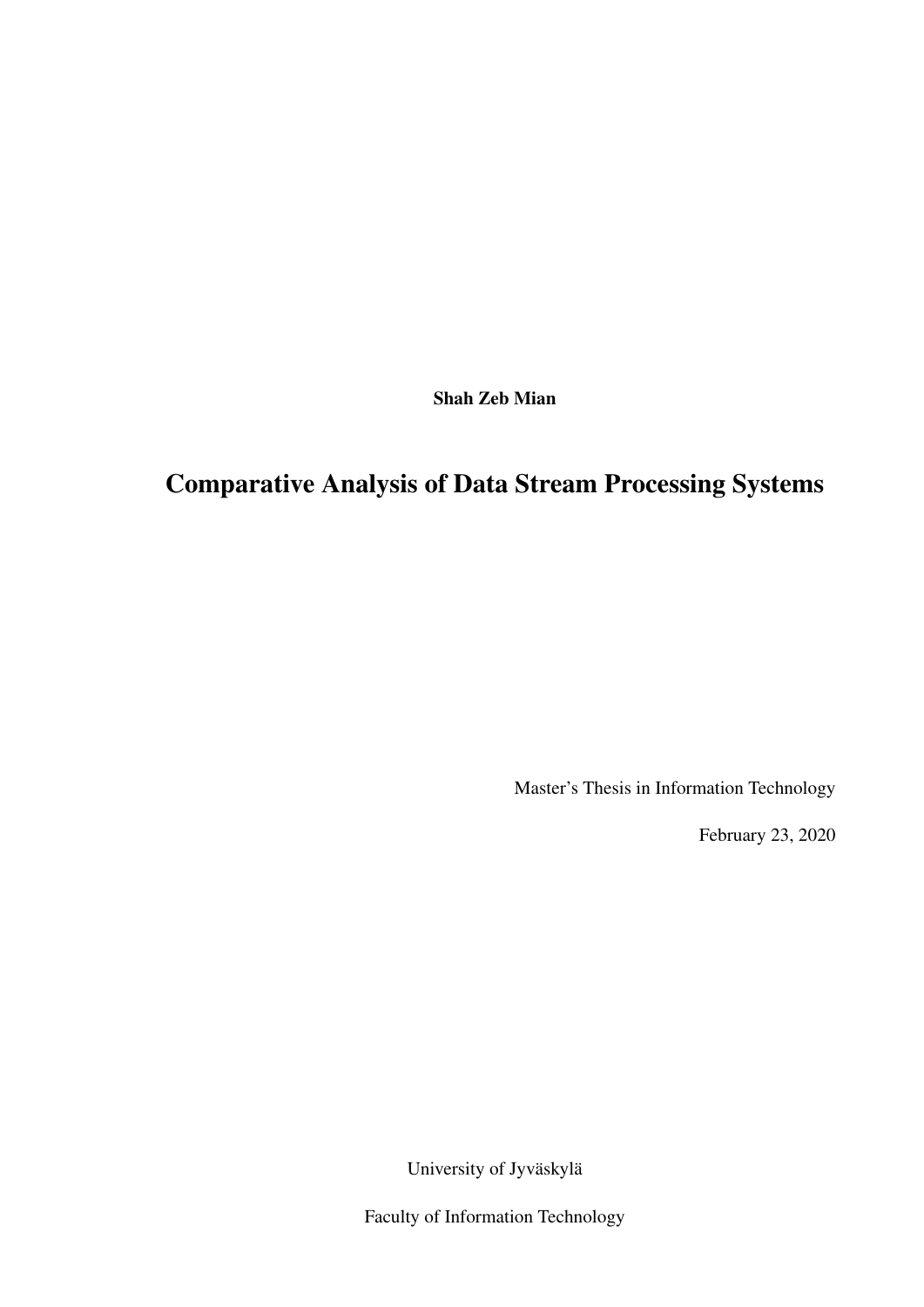#### Author: Shah Zeb Mian

Contact information: shahzeb 2012@yahoo.com

Supervisors: Oleksiy Khriyenko, and Vagan Terziyan

Title: Comparative Analysis of Data Stream Processing Systems

Työn nimi: Vertaileva analyysi Data Stream-käsittelyjärjestelmistä

Project: Master's Thesis

Study line: All study lines

Page count: 48+0

Abstract: Big data processing systems are evolving to be more stream oriented where data is processed continuously by processing it as soon as it arrives. Earlier data was often stored in a database, a file system or other form of data storage system. Applications would query the data as needed. Stram processing is the processing of data in motion. It works on continuous data retrieved from different resources. Instead of periodically collecting huge static data, streaming frameworks process data as soon as it becomes available, hence reducing latency. This thesis aims to conduct a comparative analysis of different streaming processors based on selected features. Research focuses on Apache Samza, Apache Flink, Apache Storm and Apache Spark Structured Streaming. Also, this thesis explains Apache Kafka which is a log-based data storage widely used in streaming frameworks.

Keywords: Big Data, Stream Processing,Batch Processing,Streaming Engines, Apache Kafka, Apache Samza

Suomenkielinen tiivistelmä: Big data-käsittelyjärjestelmät ovat tällä hetkellä kehittymässä stream-orientoituneiksi, eli data käsitellään heti saapuessaan. Perinteisemmin data säilöttiin tietokantaan, tiedostopohjaisesti tai muuhun tiedonsäilytysjärjestelmään, ja applikaatiot hakivat datan tarvittaessa. Stream-pohjainen järjestelmä käsittelee liikkuvaa dataa, jatkuvaaikaista dataa useasta lähteestä.

Sen sijaan, että haetaan ajoittain dataa, stream-pohjaiset frameworkit pystyvät käsittelemään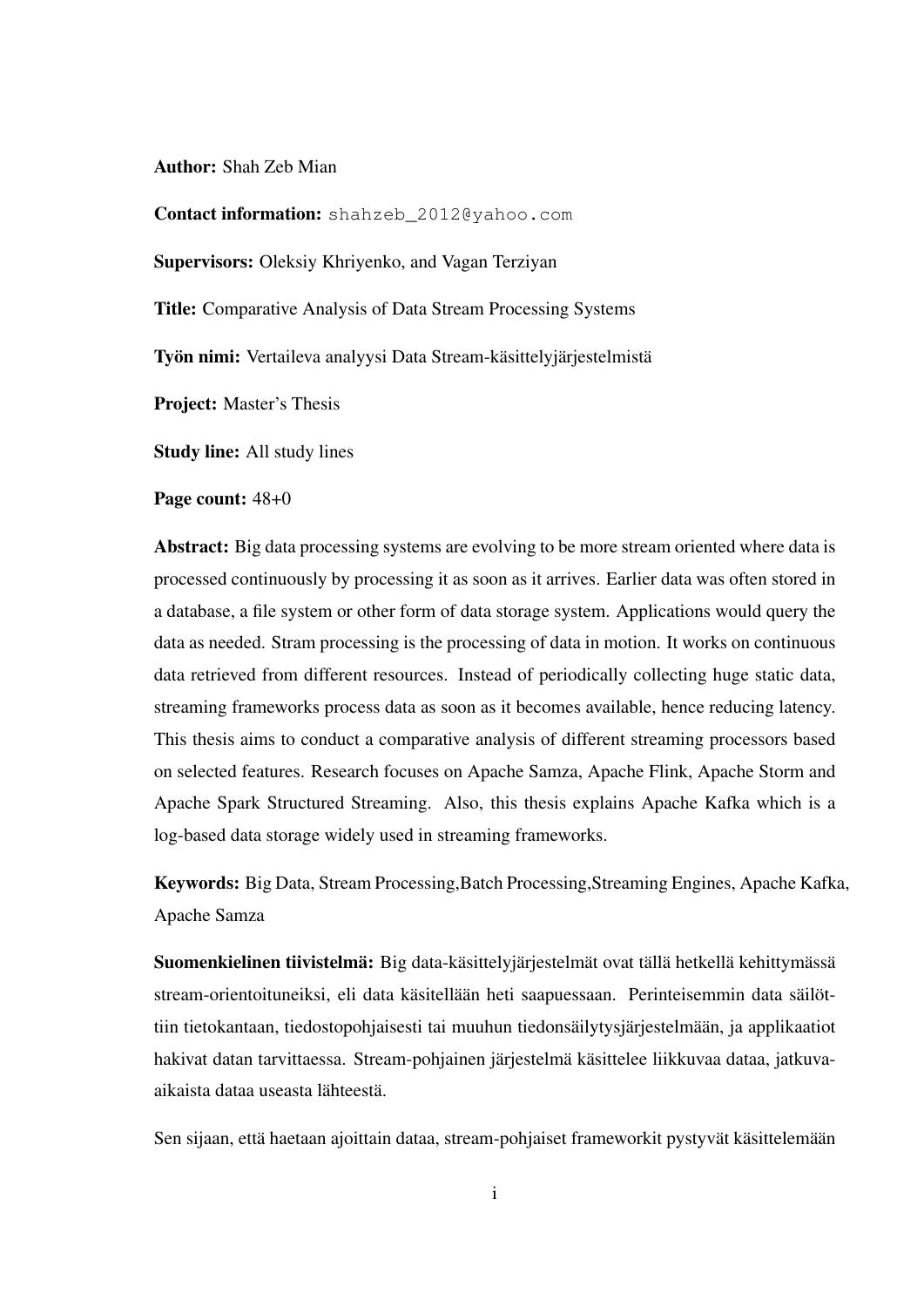dataa heti kun se on saatavilla, täten vähentäen viivettä. Tässä tutkielmassa tehdään komparatiivinen analyysi eri stream-pohjaisten frameworkien välillä, perustuen valittuihin ominaisuuksiin. Tutkittavat frameworkit ovat Apache Samza, Apache Flink, Apache Storm ja Apache Spark Structured Streaming. Tutkielmassa perehdytään myös Apache Kafkaan, joka on lokiperusteinen tietovarasto, jota laajalti käytetään stream-pohjaisissa frameworkeissa.

Avainsanat: Big data, Stream-käsittely, Batch-prosessointi, Streamausmoottorit, Apache Kafka, Apache Samza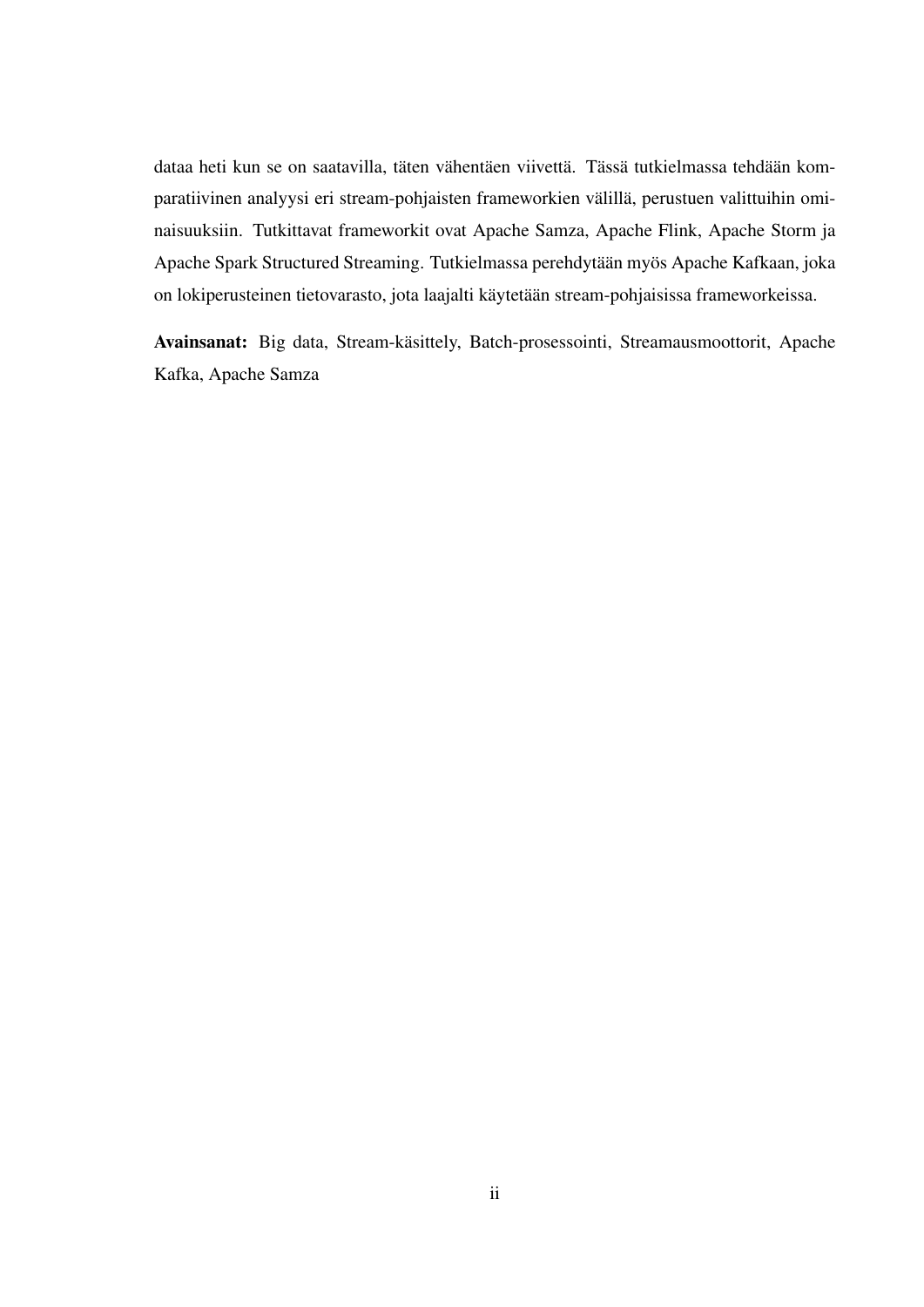# List of Figures

| Figure 14. Spark Structured Streaming ("Structured streaming programming-model" |  |
|---------------------------------------------------------------------------------|--|
|                                                                                 |  |
| Figure 15. Spark Structured Streaming Programming Model ("Structured streaming  |  |
|                                                                                 |  |
|                                                                                 |  |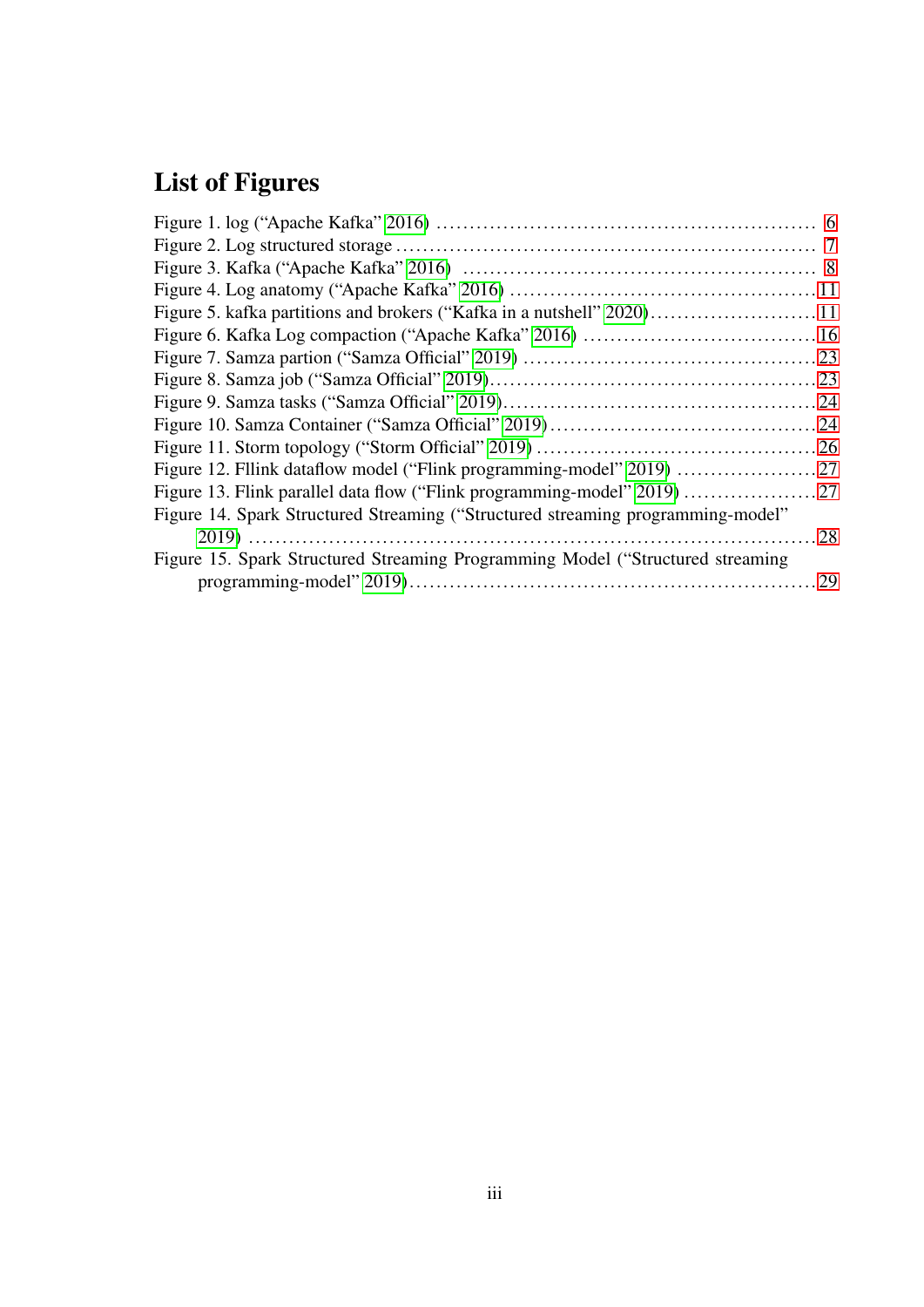# **Contents**

| 1              |                   |                                                 |  |
|----------------|-------------------|-------------------------------------------------|--|
| $\overline{2}$ | 2.1<br>2.2<br>2.3 |                                                 |  |
| 3              |                   |                                                 |  |
|                | 3.1               |                                                 |  |
|                | 3.2               |                                                 |  |
|                |                   |                                                 |  |
|                |                   |                                                 |  |
|                |                   |                                                 |  |
|                | 3.3               |                                                 |  |
|                |                   |                                                 |  |
|                |                   |                                                 |  |
|                |                   |                                                 |  |
|                |                   |                                                 |  |
| $\overline{4}$ |                   |                                                 |  |
|                | 4.1               |                                                 |  |
|                |                   |                                                 |  |
|                |                   |                                                 |  |
|                |                   |                                                 |  |
|                |                   |                                                 |  |
|                | 4.2               |                                                 |  |
|                | 4.3               |                                                 |  |
|                | 4.4               |                                                 |  |
|                | 4.5               |                                                 |  |
| 5              |                   | COMPARATIVE ANALYSIS OF STREAMING FRAMEWORKS 30 |  |
|                | 5.1               |                                                 |  |
|                | 5.2               |                                                 |  |
|                | 5.3               |                                                 |  |
|                | 5.4               |                                                 |  |
|                | 5.5               |                                                 |  |
| 6              |                   |                                                 |  |
|                |                   |                                                 |  |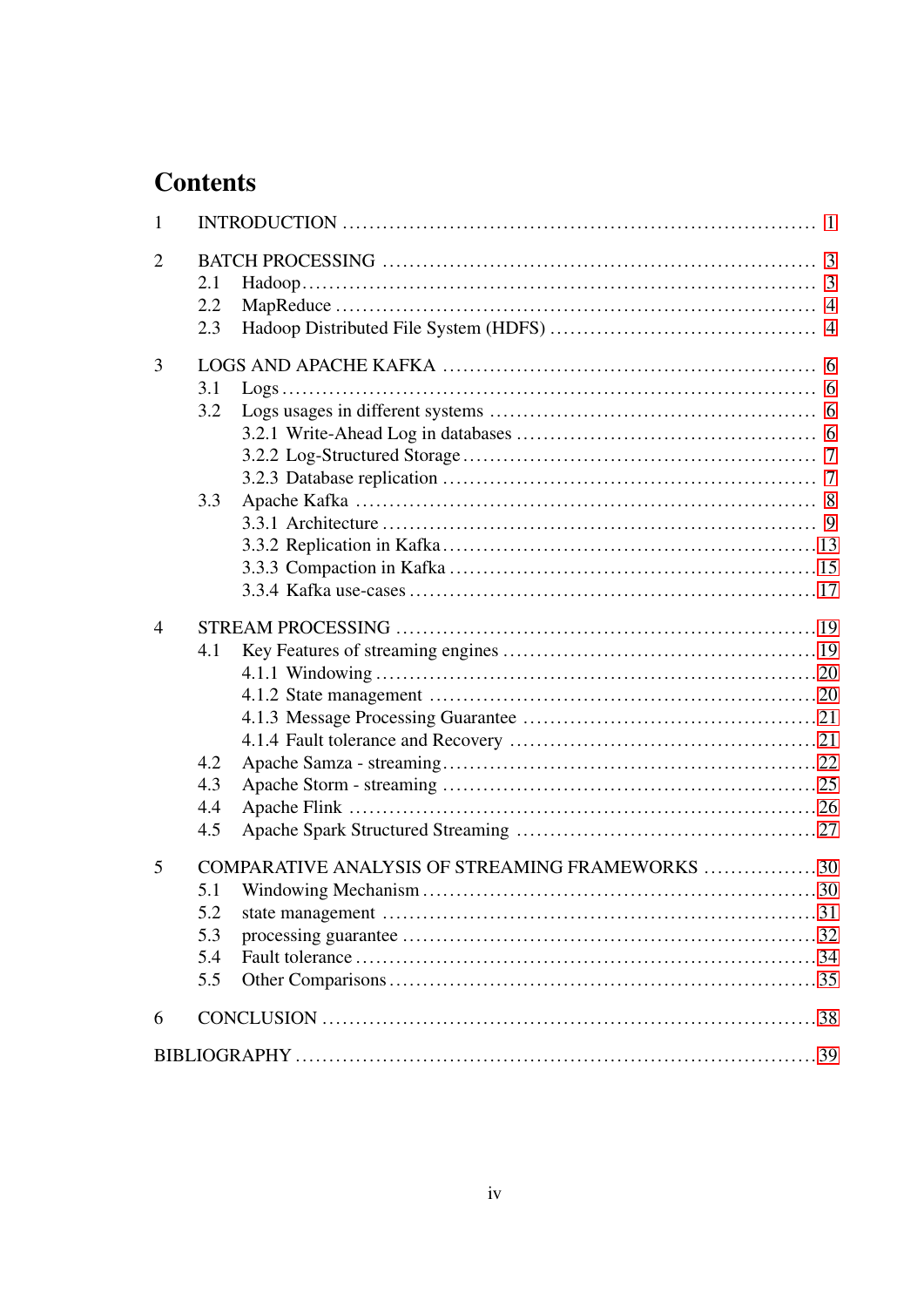# <span id="page-5-0"></span>1 Introduction

Recent years have witnessed an exponential increase in magnitude and velocity of data. In the 20th century, most of the data on the internet was in the form of transactions e.g sales data on a shopping website, banking transactions, etc. Relational databases were used to store and process the data. However, At the start of the 21st century, organizations have started generating new kinds of data e.g activity-based data on websites, click-stream data, and sensors data. To process these new kinds of data, Organizations are using batch processes. For example, a business may run a batch process by the end of the month to calculate bills of each of their customer or an IT company might run a job to analyze the system logs on hourly basis. They are very successful for these use-cases. But they can not be used for a use-case where the data needs to be processed in near real-time. For example, showing a user some recommendations based on the recent activity. The reason is that in batch processing first, the data needs to be collected in batches and then wait for the whole data to be processed. Certain types of data streams such as stock values, credit card transactions, traffic conditions need to be processed in near real-time to get useful insights from it. Traditional processing systems have shortcomings for processing data in a near real-time fashion. Therefore, to process the data in near real-time streaming frameworks were developed. Stream processing applications are long-running processes that continuously consume one or more streams of data, process them and produce results. The result can be output to a front end or saved to a database or can be input to another process.

In the thesis, we will study these streaming frameworks and at the end do a comparative analysis of selected streaming frameworks namely Apache Samza, Apache Flink, Apache Storm, and Apache Spark Structured Streaming. The comparison will be based on the features which are essential to streaming frameworks.

The rest of the thesis is organized as follows. Chapter 2 focuses on batch processing and explains certain concepts related to batch processing. Chapter 3 Introduces the Apache Kafka and explains Apache Kafka in detail. Chapter 4 introduces Streaming. It explains streaming in detail, and selected streaming engines are introduced. Chapter 4 also explains the essential features of a streaming engine. In chapter 5, a comparison has been made between the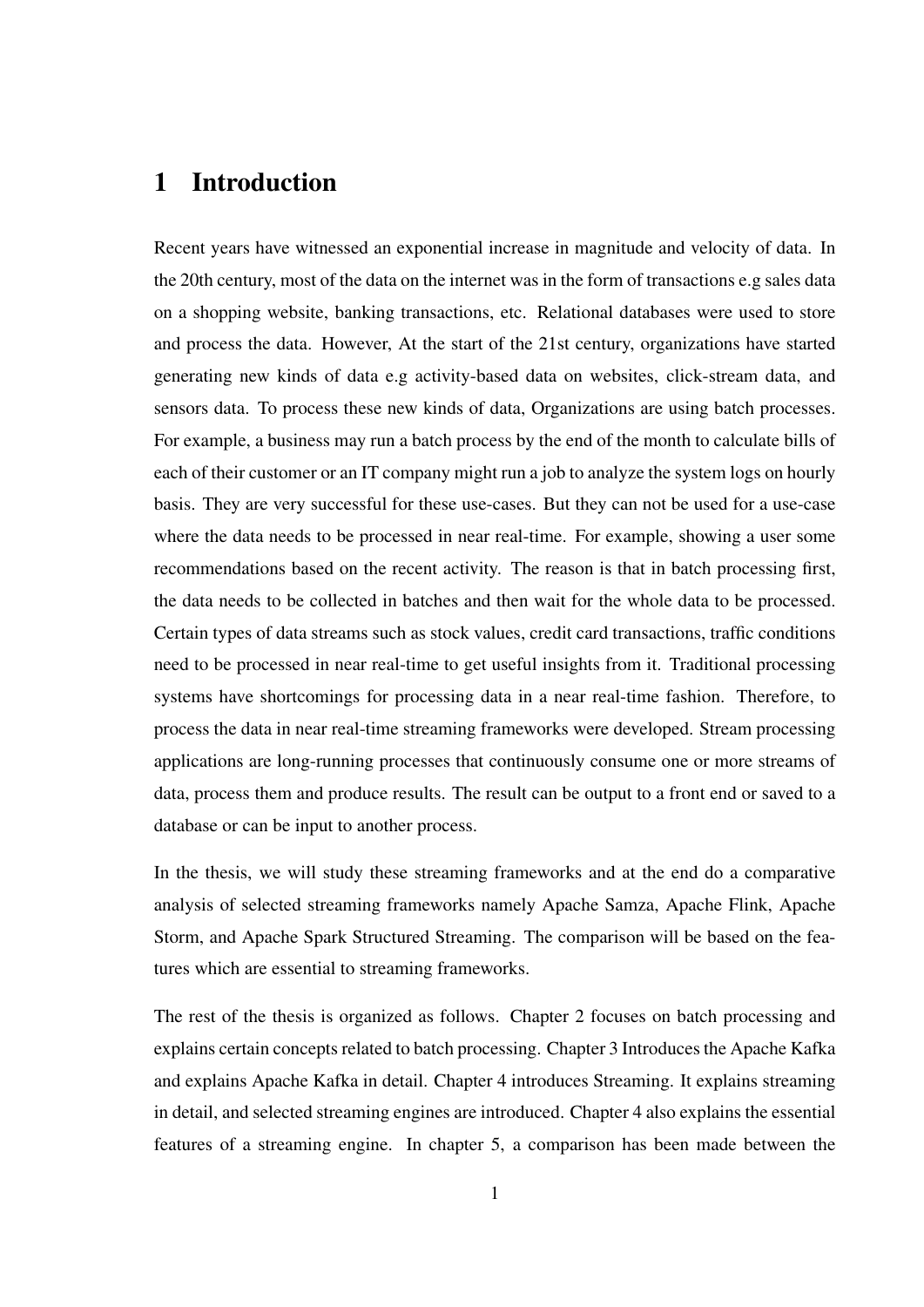selected streaming engines based on the features of a streaming engine. Finally, Chapter 6 concludes the work.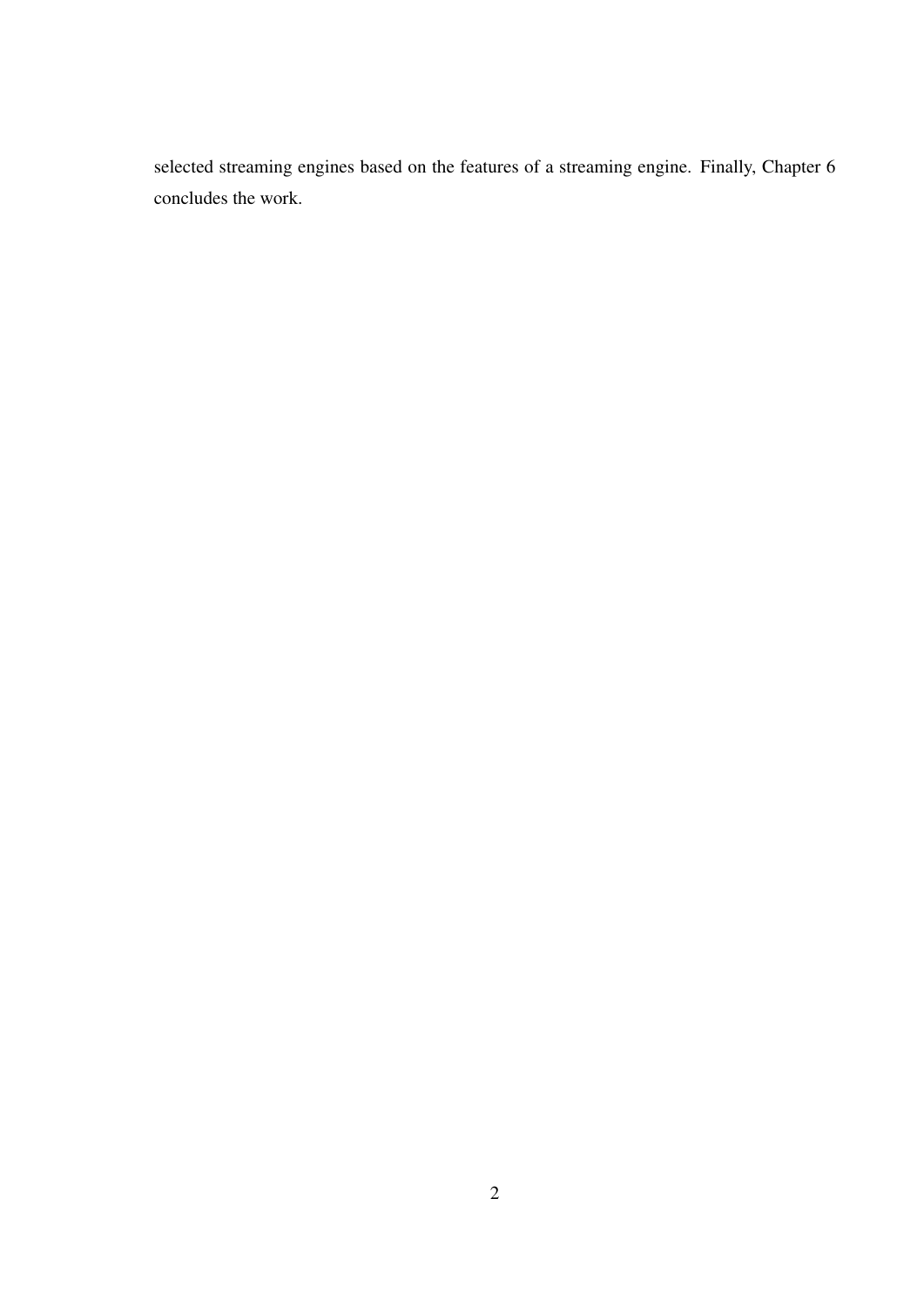# <span id="page-7-0"></span>2 Batch Processing

Batch processing frameworks process Big data across the cluster of computers. A batch processing job takes a large amount of data, process it and produce output results. Batch processing frameworks can be scaled to thousands of computers. ("Hadoop Official Website" [2020\)](#page-44-1). A batch job takes some time to process data. Time can be from a few minutes to several days. A batch processing system works on bounded data. Bounded data is a finite set of data. In bounded data, we already know that data is completed and we are not expecting new data to arrive. An Example of bounded data can be a daily sales of a website, hourly GPS data generated by a GPS sensor. Batch processing is an efficient way of processing huge volumes of data. Data is collected in batches, processed with a batch job and results are produced.

### <span id="page-7-1"></span>2.1 Hadoop

Apache Hadoop is an open-source framework for distributed storage and processing of a large amount of data in a scalable way. Hadoop can be scaled to thousands of computers. Apache Hadoop stack consists of the following modules.

**HDFS** 

YARN

#### MapReduce

#### Common Libraries

Hadoop uses HDFS for storage purposes and MapReduce for processing of data. HDFS breaks data into small chunks and distributes across the nodes in the cluster. Apache Hadoop uses YARN for job scheduling and resource management of clusters. Common libraries supports different Hadoop modules.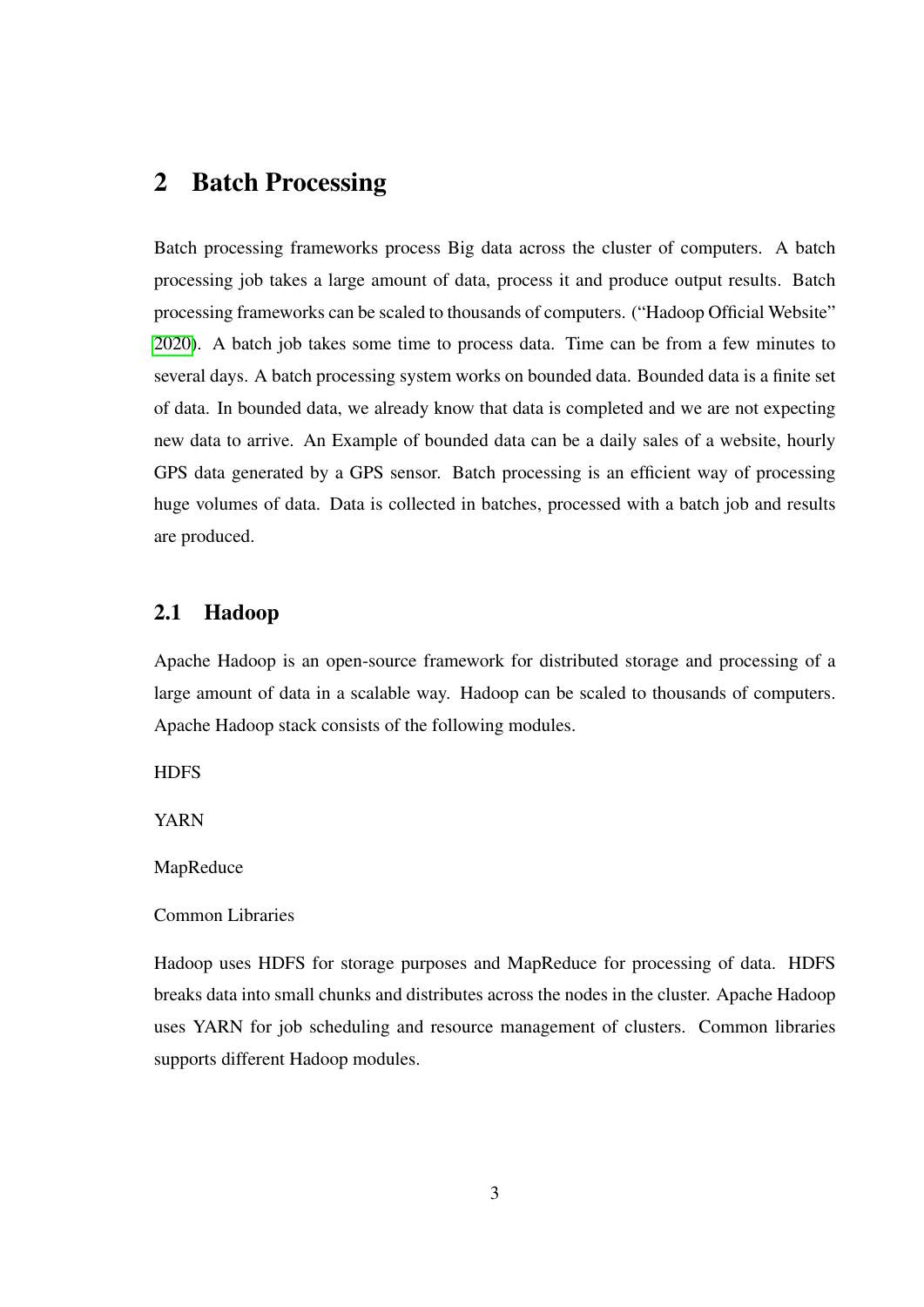### <span id="page-8-0"></span>2.2 MapReduce

MapReduce is a programming paradigm for processing large amount of data. MapReduce is the heart of Hadoop<sup>[1](#page-8-2)</sup>. The applications can be run in parallel on clusters (thousands of nodes) in a reliable and fault-tolerant manner. The system automatically distributes the workload over different nodes in cluster. Typically MapReduce uses a file-system for data storage (HDFS). The MapReduce system itself takes care of scheduling tasks, monitoring, and re-execution of failed tasks. According to Google (Dean and Ghemawat [2008\)](#page-43-3) , they have used MapReduce in many projects. MapReduce become popular due to several reasons. First, MapReduce model is very simple to use, even for the programmers without having experience of parallel and distributed computing. As the framework itself handles parallelization,fault-tolerance, monitoring, and load balancing, etc. Second, MapReduce can be scaled to large cluster of machines comprised of thousands of machines. The implementation of MapReduce makes it easy to use the resources of thousands of machines. Finally, Large number of problems can be easily expressed as MapReduce computations e.g, filtering, counting and sorting. (Dean and Ghemawat [2008\)](#page-43-3)

The programming model of MapReduce is based on MapReduce Functions. A user uses two MapReduce functions: Map and Reduce. Map function takes an input and produces an intermediate result in the form of key/value pairs. The MapReduce library collects all the key/value pairs produced by the map function, group all the values having same key and passes it to reducer function. Reduce function gets a key and all the values associated with that key and merges the values into a single output. (Dean and Ghemawat [2008\)](#page-43-3)

### <span id="page-8-1"></span>2.3 Hadoop Distributed File System (HDFS)

HDFS is a distributed file system designed to store a large amount of data in a reliable fashion. HDFS runs on commodity hardware. HDFS provides high throughput of data and is an excellent tool for storing a large amount of data. HDFS is highly fault-tolerant. ("HDFS Design" [2020\)](#page-44-2). HDFS is designed for batch processing. Hadoop application have large data

<span id="page-8-2"></span><sup>1.</sup> The Apache<sup>TM</sup> Hadoop® project develops open-source software for reliable, scalable, distributed computing. <https://www-01.ibm.com/software/data/infosphere/hadoop/mapreduce/>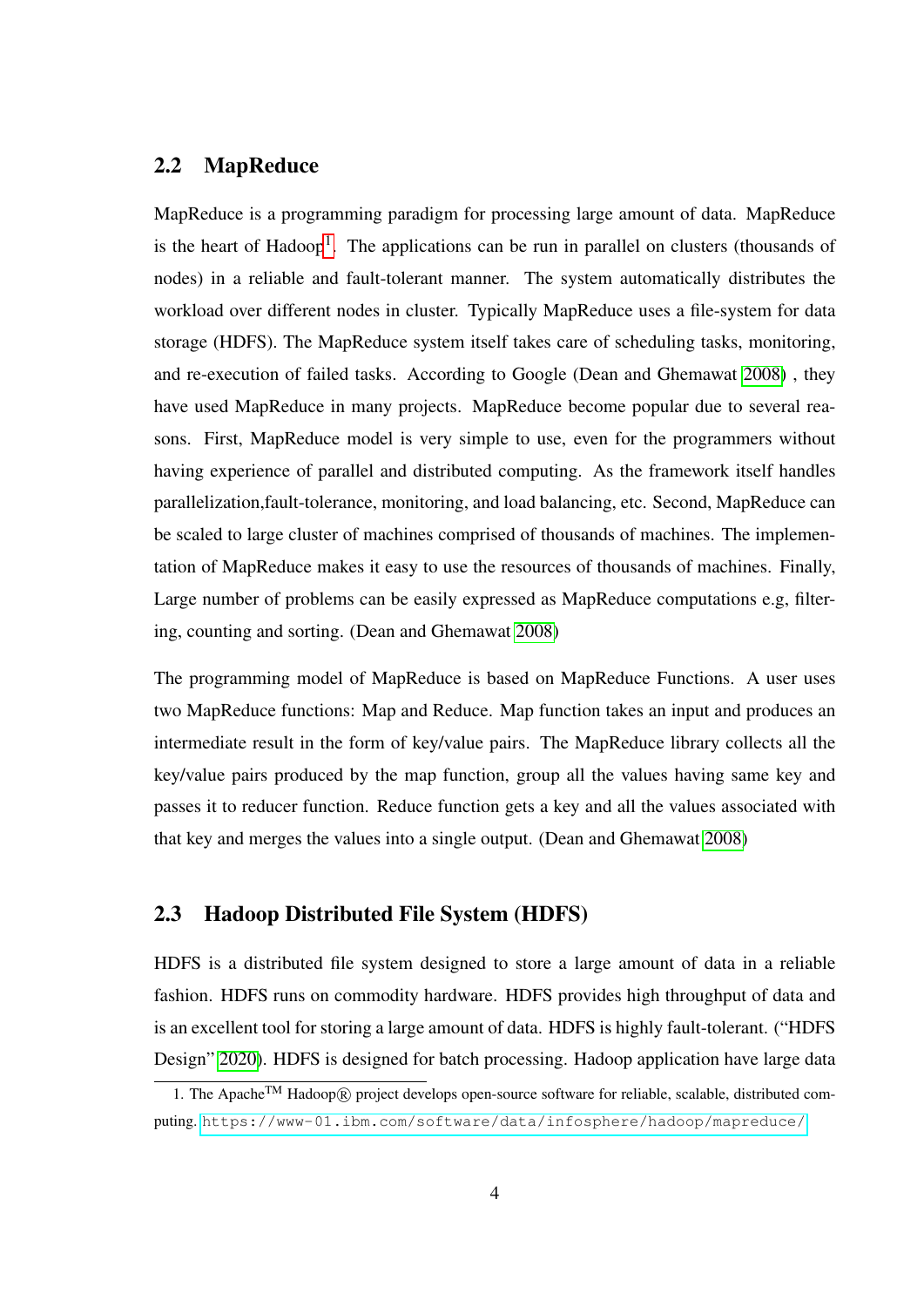sets, usually from gigabytes to terabytes and HDFS takes care of these large data sets. HDFS is designed in a way that can scale to hundreds of nodes in a cluster.

HDFS architecture is based on master/slave paradigm. HDFS has a single master node called NameNode and other dataNodes. Data Nodes are usually one node per cluster. NameNode keeps the metadata about the data on each dataNode and keeps track of all the files. Client's applications use NameNode to access the files for reading or writing data. DataNodes manage the storage attached to nodes. HDFS stores user data in files by exposing the file system namespace. A file in HDFS is split into blocks and blocks are stored on DataNodes. The DataNodes takes care of read/write request from the client's file system. The DataNodes also takes care of block creation, deletion and replication under the supervision of NameNode. The NameNode and DataNode are software that runs on commodity machines. HDFS is written in Java and any machine that supports Java can run it. Because Java is highly portable and can be run on different machines, HDFS can be deployed on different types of machines. A typical deployment of HDFS has a dedicated machine that runs the NameNode and other machines that runs a single instance of DataNode. Together they form a cluster of HDFS.("HDFS Design" [2020\)](#page-44-2). Having a single NameNode in a cluster simplifies the architecture but it also means that NameNode is a single point of failure in HDFS. ("NameNode - HADOOP2" [2020\)](#page-45-2)

HDFS supports a traditional hierarchical file organization. A user or an application creates directories and files are saved in these directories. For fault tolerance, HDFS replicates the files by replicating the blocks of a file. An application can choose the replication factor by itself. HDFS is designed to reliably store very large files across machines in a large cluster. It stores each file as a sequence of blocks. The blocks of a file are replicated for fault tolerance. The block size and replication factor are configurable per file. The NameNode takes care of the replication of blocks. It periodically receives a Heartbeat and a Blockreport from each of the DataNodes in the cluster. Receiving a heartbeat means that DataNode is functioning correctly while Blockreport is a list of all blocks on that particular DatNode.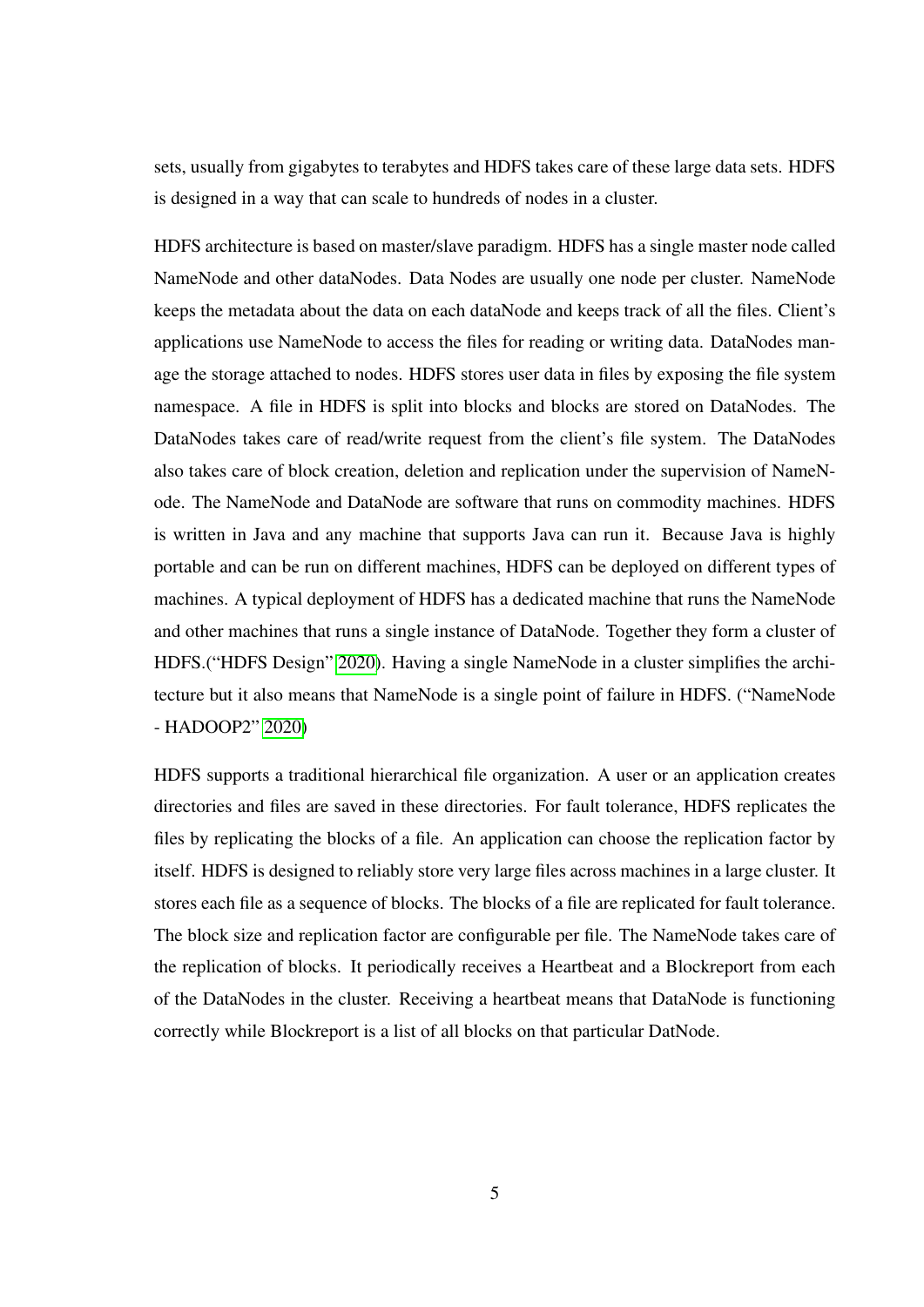# <span id="page-10-1"></span>3 Logs and Apache Kafka

This chapter explains Logs, their usage in different systems and Apache Kafka.

### <span id="page-10-2"></span>3.1 Logs

A Log is an append-only, sequence of records ordered by time. According to Jay [2013,](#page-44-3) Log is perhaps the simplest storage abstraction. Records are appended to the end of the log. Reads proceed from left to right. Each record that appends to log, gets a unique sequential number that acts as a unique key in the log. This unique number can be thought of as the "timestamp" of the entry. Many systems use logs for different purposes. We will explain them in the next section.



<span id="page-10-0"></span>Figure 1. log ("Apache Kafka" [2016\)](#page-43-0)

# <span id="page-10-3"></span>3.2 Logs usages in different systems

Relational databases and some other systems uses logs internally for different purposes.

#### <span id="page-10-4"></span>3.2.1 Write-Ahead Log in databases

Relational databases e.g MySQL use write-ahead logs to make it reliable and consistent.(Kleppmann [2016b\)](#page-44-4). A write-ahead log (WAL) in the database is an append-only file. Before making any actual changes to the database state, the changes are first written to WAL and saved it to disk.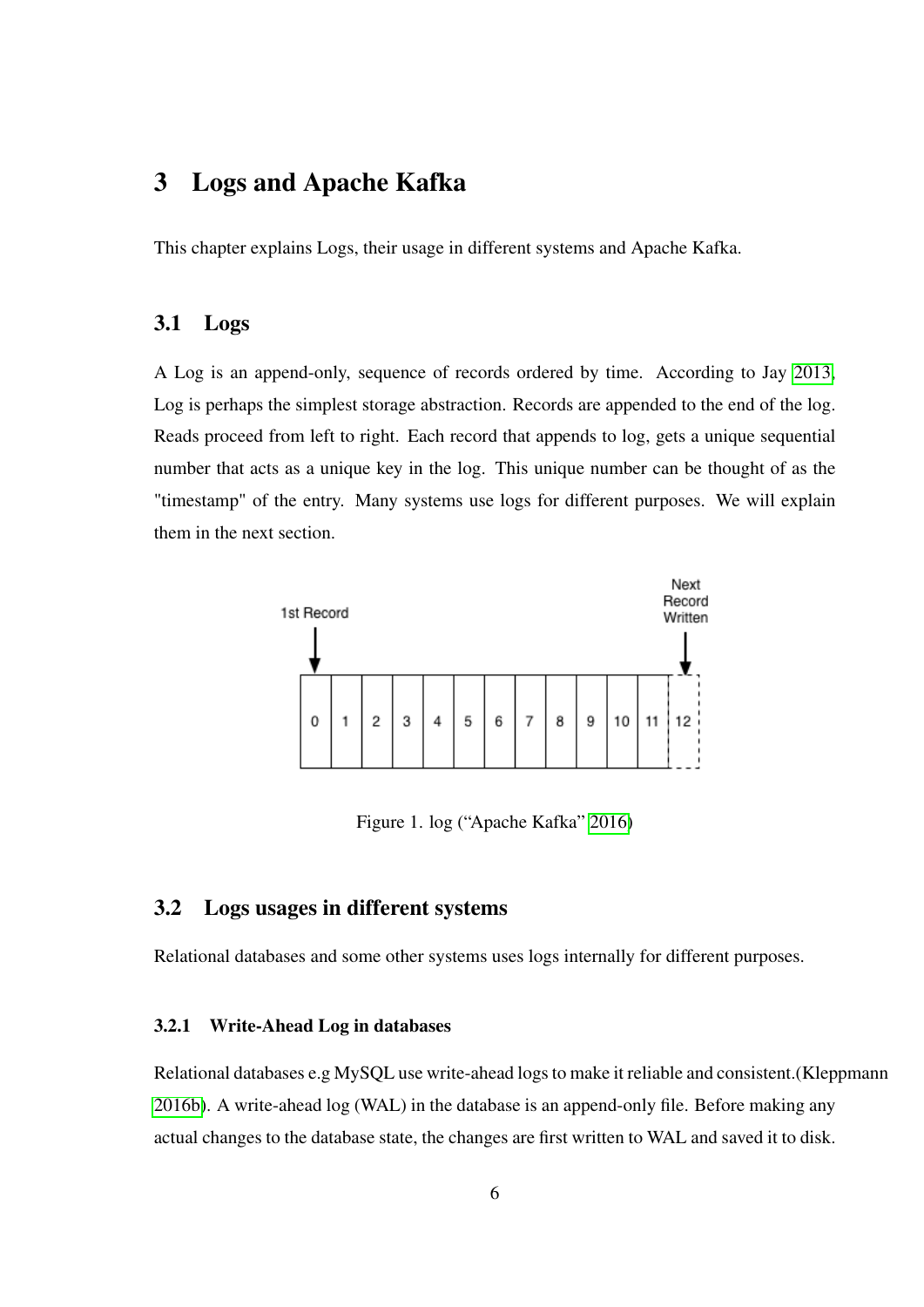After saving the changes to disk, storing-engine makes the actual changes to the database. This makes the database reliable and consistent. If a database crashes, WAL can be used to recover it and bring it back into a consistent state.

#### <span id="page-11-1"></span>3.2.2 Log-Structured Storage

Some storage engines like HBase and Cassandra use the log as a primary storage medium, known as log-structured storage. (Kleppmann [2016b\)](#page-44-4). In log-structured storage, data is not always appended to one single file because a single log file will become very large and finding data in that file will become too difficult. Therefore the log is broken into segments. The segments in log-structured storage are merged from time to time and duplicate keys are discarded as shown in the figure.



<span id="page-11-0"></span>Figure 2. Log structured storage

#### <span id="page-11-2"></span>3.2.3 Database replication

Relational databases use logs for replicating data between the databases. As discussed earlier that databases use the log to keep in sync the data-structures and indexes of database hence it can also be used to keep remote replica databases in sync with the master database. Oracle, MySQL, and PostgreSQL include log shipping protocols to transmit portions of the log to replica databases that act as slave databases. Oracle has two products XStreams and GoldenGate which use logs for sending changes of databases to client applications ("Oracle Xstream" [2020\)](#page-45-3) ("Oracle goldengate" [2020\)](#page-45-4). similarly, MySQL and PostgreSQL also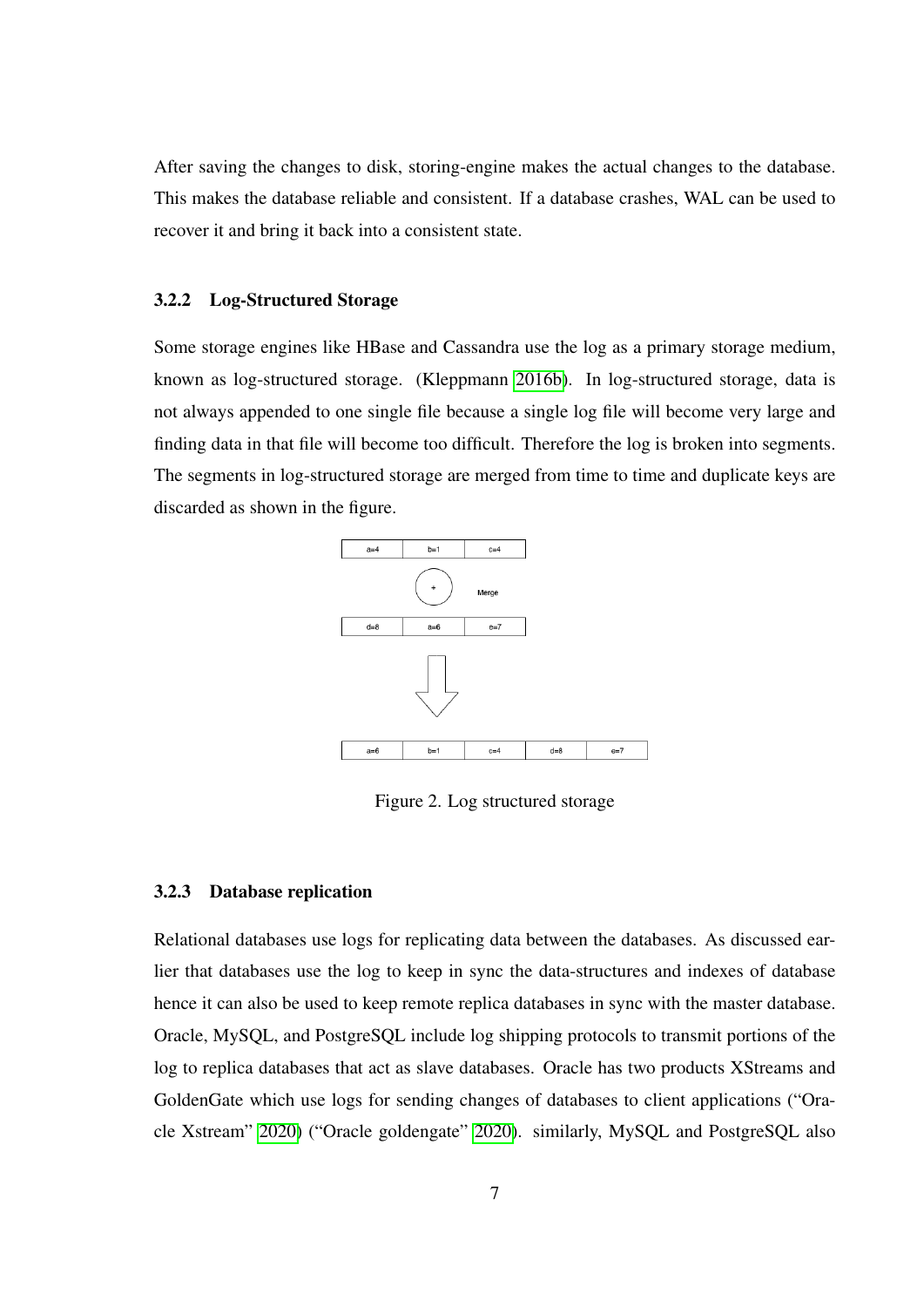use logs for replication of databases (Jay [2013\)](#page-44-3). PostgreSQL uses the WAL to replicate the database while MySQL uses a separate replication log for replicating the database.

Data systems use logs over the years for different internal implementation. In the next section, I will discuss Apache Kafka which is also built around the logs but rather than using the logs as an internal implementation, Kafka exposes the logs to users and users build applications around it.

# <span id="page-12-1"></span>3.3 Apache Kafka

Apache Kafka<sup>[1](#page-12-2)</sup> is a scalable, real-time publish-subscribe messaging system rethought as a distributed commit log. It incorporates the idea of messaging systems and logs. Kafka is a distributed, partitioned, replicated commit log service. According to (Wang et al. [2015\)](#page-47-0) Kafka was built by LinkedIn Engineers. According to LinkedIn Kafka handles more than 10 billion messages writes per day (Jay [2013\)](#page-44-3). Since Oct. 2012, Kafka has become a top-level Apache open-source project (Jay [2013\)](#page-44-3). The motivation behind building Kafka was to make a data pipeline system that can handle real-time data feeds by ingesting them from different producers and deliver it to different consumers.



<span id="page-12-0"></span>Figure 3. Kafka ("Apache Kafka" [2016\)](#page-43-0)

Apache Kafka is designed having in mind the following characteristics. (Garg [2015\)](#page-44-5)

.

<span id="page-12-2"></span><sup>1.</sup> <http://kafka.apache.org/>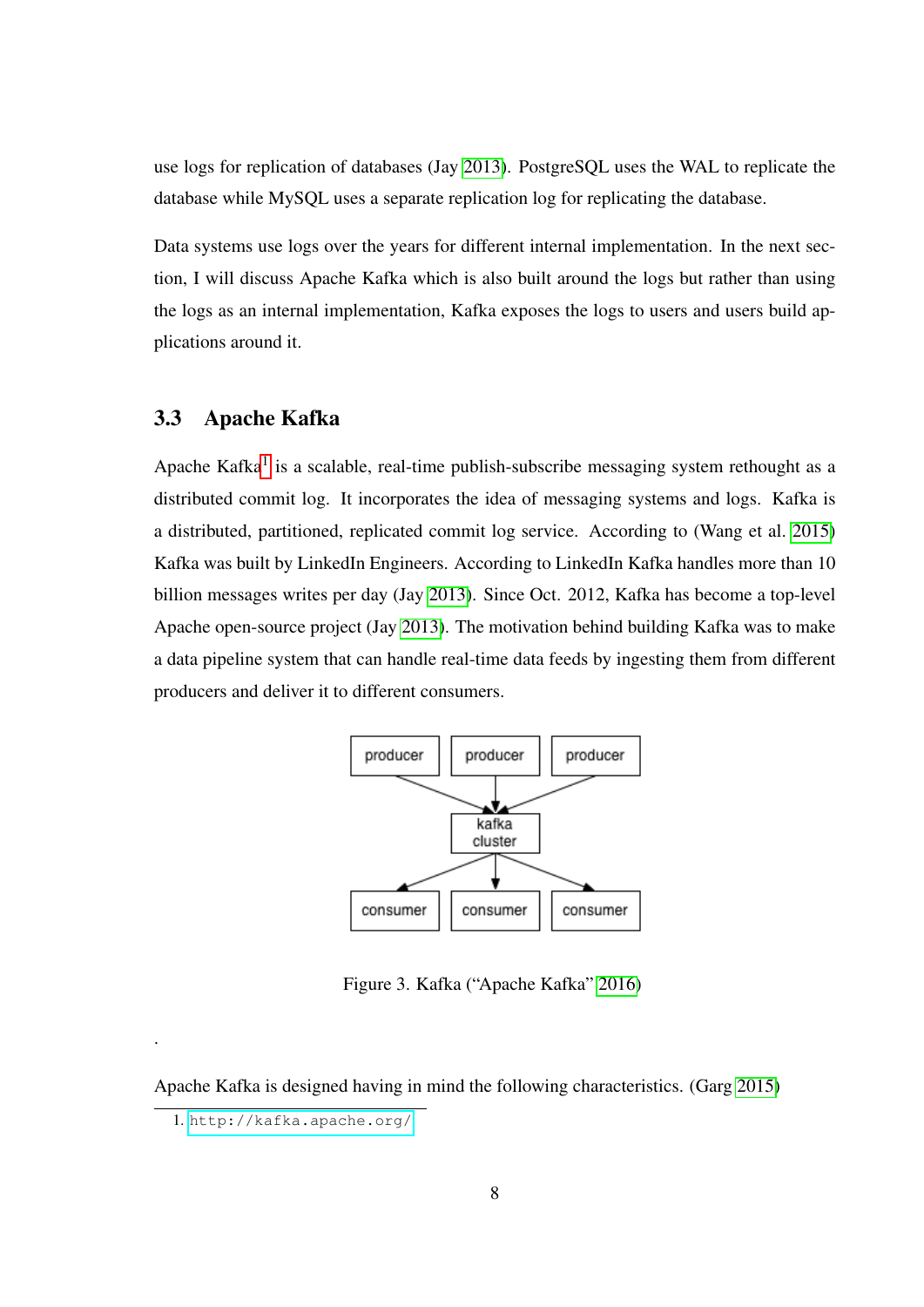#### • Persistent storage

Kafka stores every message persistently on disk and is replicated across multiple disks to prevent data loss. Kafka is designed with O(1) disk structures, so even with a very large volume of data, it gives a constant performance.

#### • High Throughput

Keeping in mind a large amount of data, Kafka is designed to handle hundreds of MBs of reads and writes per second from large numbers of producers and consumers

#### • Distributed

Kafka is distributed in nature. It supports message partitioning over Kafka servers and distributing consumption over a cluster of consumer machines while maintaining per-partition ordering semantics. Kafka cluster can grow elastically.

#### • Real-time

Kafka system supports real-time availability of data. It immediately provides Data produced by producers to consumers.

At a higher level, Kafka is a data pipeline in which data is arriving from different data sources. These sources can be called producers or publishers. Kafka then serves this data to different subscribers or consumers. ("Apache Kafka" [2016\)](#page-43-0)

#### <span id="page-13-0"></span>3.3.1 Architecture

Before explaining Kafka architecture first I will explain some key concepts of Kafka:topics, producers, consumers, and brokers

#### Topics

All Kafka messages are organized into Kafka topics. A Topic is the stream of messages of a particular type. A Producer publishes messages to a topic. A Consumer consumes messages from the topic. For Scalability purpose A Topic is divided into multiple partitions. Each partition is an ordered, immutable, writes-ahead log of messages. Each message in a partition is assigned with a unique id called offset. Offset uniquely identify each message within a partition. A partition can be replicated across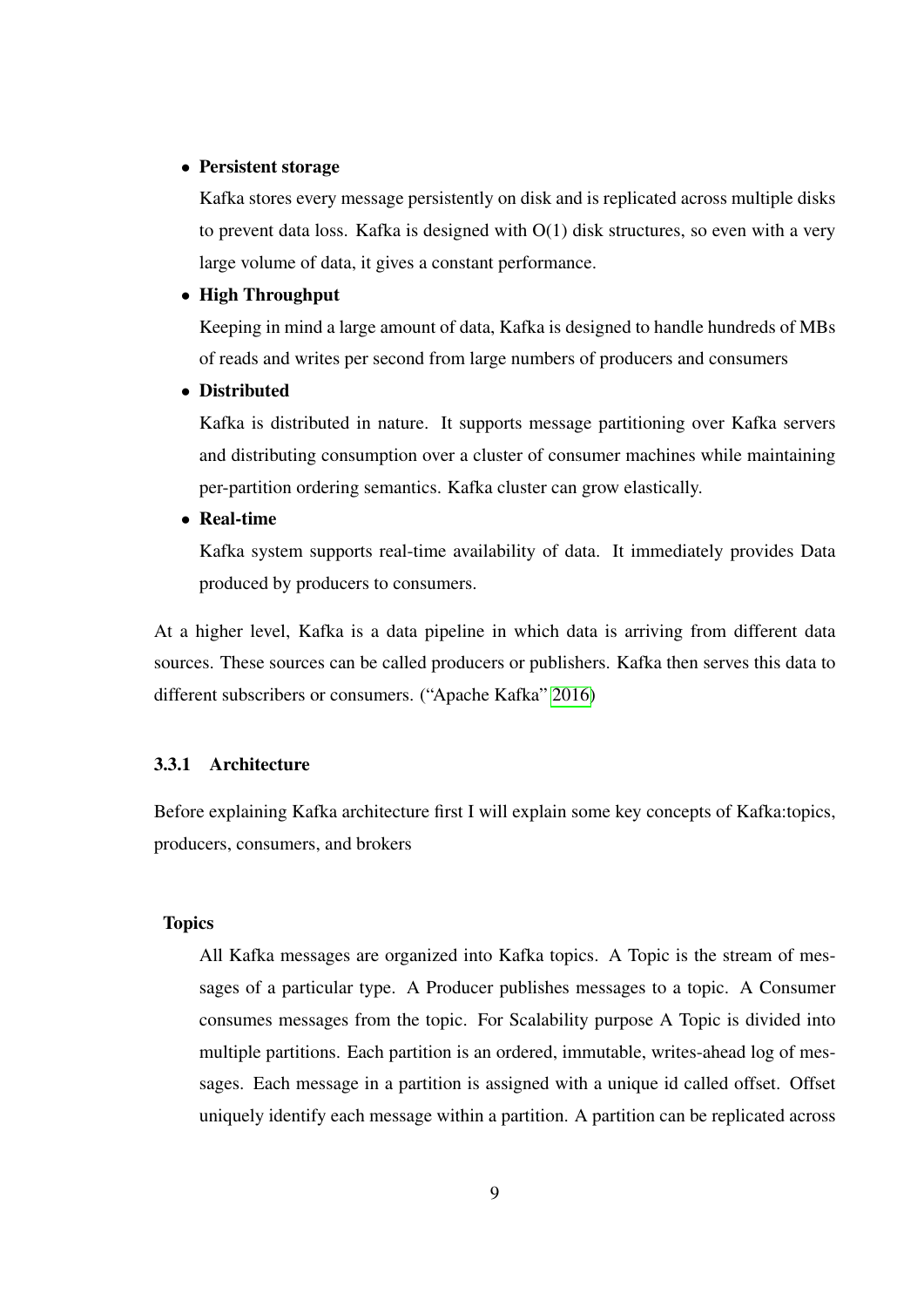the number of servers for fault tolerance. Users choose the replicated factor. One of the partitions in these replicas becomes leader while others become followers. A leader is responsible for all the read/writes operations of a given partition. If a leader fails, another replica takes over as a new leader. Topics are saved on a set of servers called brokers.

#### **Producers**

Producers publish data to Kafka Topics. As Topic is divided into multiple partitions, the producer chooses which message will be assigned to which partition within the topic. If a key is provided, then messages having the same key will be assigned to the same partition. If the key is not provided, then messages will be assigned to partitions in a round-robin fashion.

#### **Brokers**

Since Kafka is distributed in nature, a Kafka cluster typically consists of multiple servers called brokers. Each Topic is persistently saved on these brokers. Each broker store one or more partition of a particular topic.

#### **Consumers**

A consumer is subscribed to one or more topics and consume messages to process. A consumer can be an Off-line system like Hadoop or traditional data warehouse system or it can be a NoSQL data store such as HBase for near real-time analytics. Similarly, it can be a streaming engine like Apache Samza or Apache Storm for real-time processing of streams. In Kafka, consumers are in the form of groups. A Kafka consumer consumes messages from a unique partition of a topic. This means that no two consumers of the same group can consume messages from a single partition of a topic.("Apache Kafka" [2016\)](#page-43-0)

In Kafka the key abstraction is Topic. As discussed above, a topic is a stream of messages of a particular type. For example, the temperature data collected from a weather station can be a topic. A Producer publishes messages to the topic. Topics are divided into a number of partitions. Messages are stored persistently on the Kafka broker. Each time producers send a message, it is appended to one of the partitions. Hence each partition is a logical log. Physically each log is implemented as a set of segment files of approximately the same size. Users can selects the number of messages accumulated before flushed to disk or set the time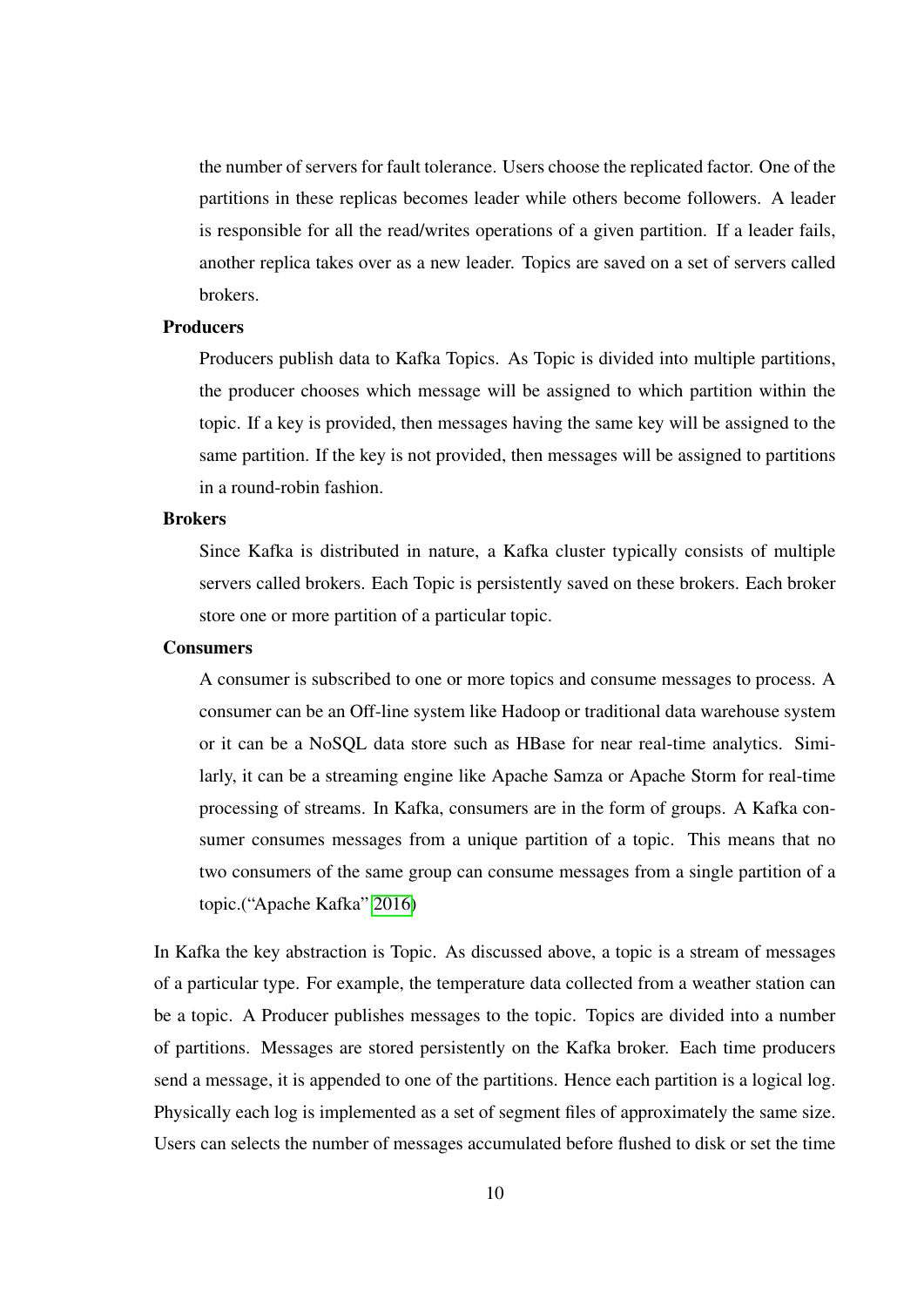interval to flushed the messages to disk. Messages are available to the consumers only after it has flushed to disk. Each message in a partition is assigned with a unique id called offset which uniquely identifies the message within the partition. For fault tolerance, each partition is replicated across the number of brokers. Each partition has one broker which serves as a leader and zero or more brokers which serves as followers. All read and write operations are handled by the leader and followers follow the leader. If a leader fails then Kafka elects a new leader. To balance the load within the cluster, each Kafka broker acts as a leader for some partitions and followers for other partitions.("Apache Kafka" [2016\)](#page-43-0)



<span id="page-15-0"></span>Figure 4. Log anatomy ("Apache Kafka" [2016\)](#page-43-0)





<span id="page-15-1"></span>Figure 5. kafka partitions and brokers ("Kafka in a nutshell" [2020\)](#page-44-0)

A consumer subscribes to one or more topics by creating message streams for that particular topic. A consumer can then consume messages from the topic. Kafka uses "pull" model to deliver messages to consumers. The info about how much messages are consumed by consumers are tracked by the consumer itself. Consumers do it by consuming messages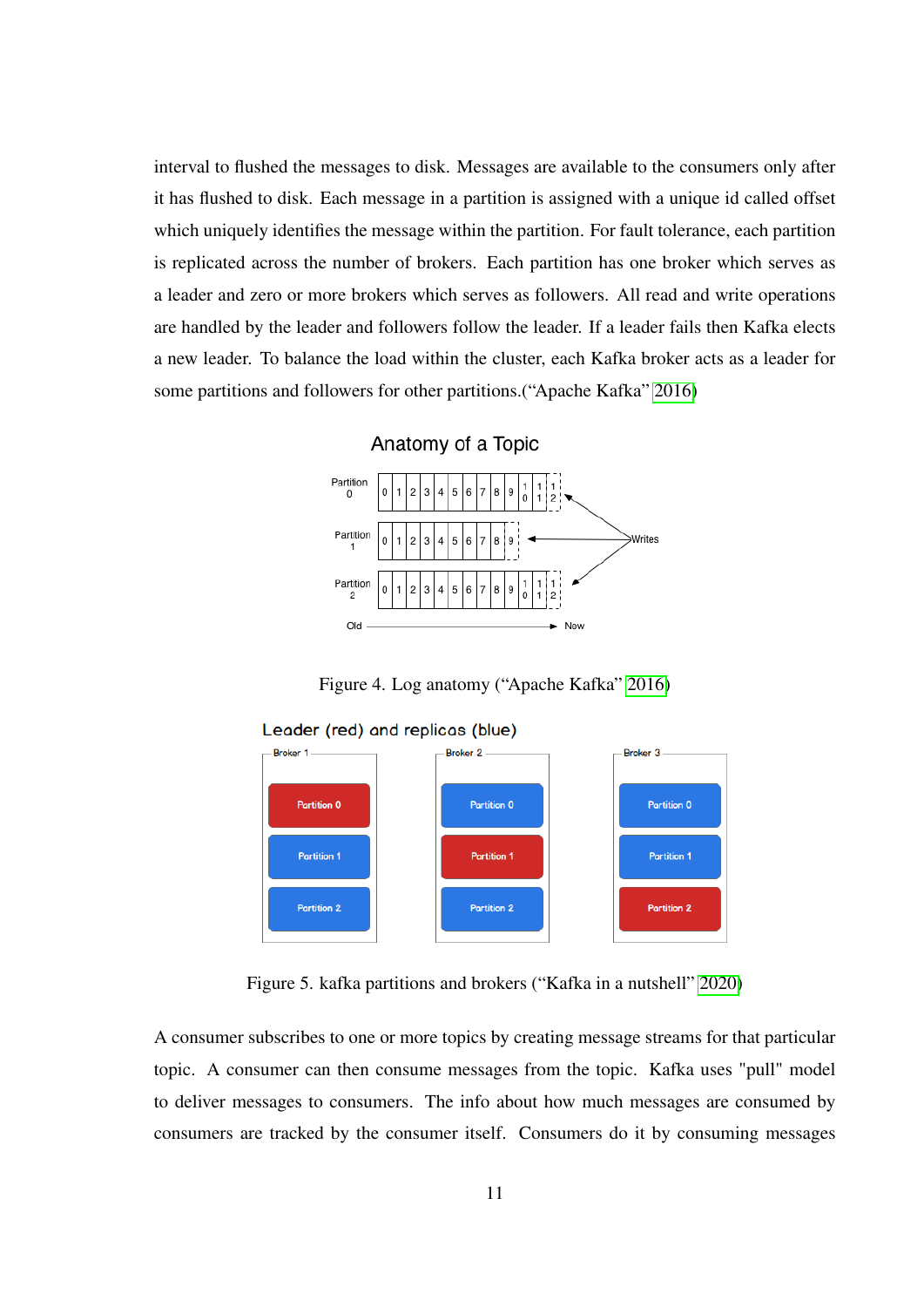sequentially from a particular partition and acknowledges the offset id, which means that the consumer has received all the messages prior to that id. The consumer sends an asynchronous pull request to the broker to have data ready for application to consume. Each pull request contains the offset of the message from which consumption of messages begins and the number of bytes of data to consume. As the state about messages consumption is maintained by consumers, it has one great advantage that if there is some error in programming logic of consumer or data is lost due to the crash, a consumer can rewind back to older offset and can re-consume the data. Kafka has the concept of consumer groups. Each consumer group has one or more consumers. Messages from a single partition within a topic are consumed by a single consumer in the same consumer group. This means that the same partition can not be consumed by two consumers in the same group. There is no coordination required between the two consumers about who consumes what messages and hence no state management is needed between different consumers.

Kafka decouples data pipelines. The publishers and consumers do not need to know each other. A performance issue on consumers do not impact producers. Similarly, different consumers do not have any impact on each other. Kafka uses Apache Zookeeper for different coordination needs.

At a high level, Kafka gives the following guarantees about messages.

- Message sent by a producer to a particular topic will be appended in the order they are sent. For example, If two messages M1 and M2 are sent by the same producer to a particular topic partition and M1 is sent first then M1 will have a lower offset than M2 and will appear earlier in the log.
- A consumer consumes messages in the order they are stored in the log.
- For a topic with replication factor N, Kafka tolerates up to N-1 server failures without losing any messages committed to the log. (more explained in subsection Replication in Kafka below).("Apache Kafka" [2016\)](#page-43-0)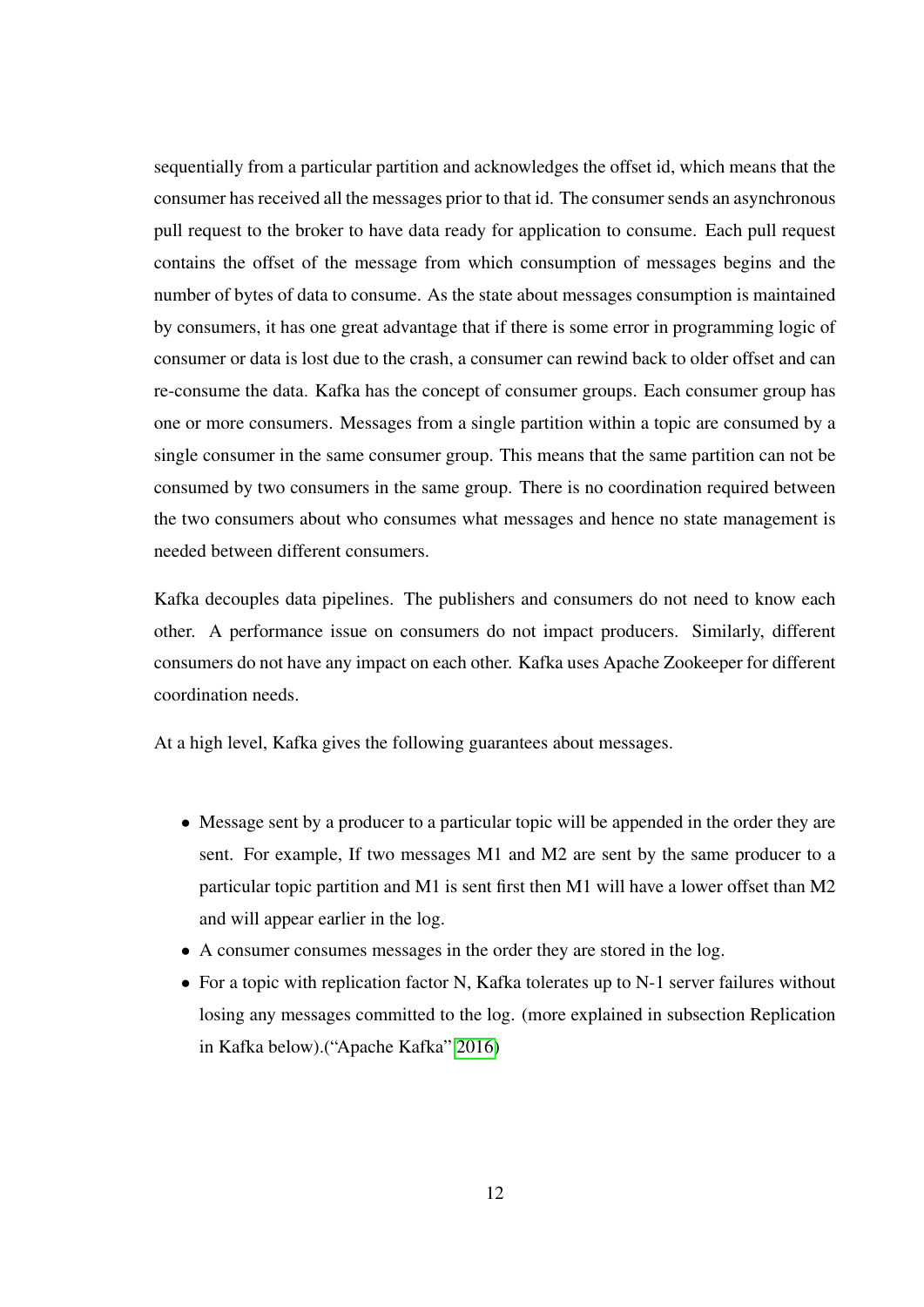#### <span id="page-17-0"></span>3.3.2 Replication in Kafka

Replication is keeping a copy of the same data on multiple machines that are connected through a network (Kleppmann [2016a\)](#page-44-6). There are several reasons data is replicated.

- It reduces latency by keeping data geographically closer to users.
- It increases the availability of the data. The system can continue to work if there is a failure in some part of the system.
- It increases read throughput by increasing the number of servers that serve read requests.

A Kafka topic is replicated across a number of brokers. Kafka guarantees that a message will not be lost and will be available for consumption even when there are failures. Failure can be machine error, program error, etc. Kafka allows automatic failover <sup>[2](#page-17-1)</sup>. If a server in the cluster fails, messages will be still remain available to consume. Each partition in Kafka has a single leader and zero or more followers. Leader and followers constitute the replication factor in Kafka. Normally, there are more partitions than brokers. Leaders are evenly distributed among the brokers for load balancing. All read and writes operation goes through the Leader. Follower consumes messages from the leader the same way normal consumer consume from them. The replicas which are alive and caught-up to the leader are called in-sync replicas (ISR). Zookeeper keeps track of in-sync replicas. If a follower dies or lags from the leader, the leader removes it from the list of in-sync replicas. A message is considered to be committed when all in-sync replicas get it. Messages are available for a consumer to consume only after they are committed. The guarantee that Kafka offers is that a committed message will not be lost, as long as there is at least one in-sync replica alive. If a leader dies, Kafka handles it by electing a new leader from the in-sync replicas. Zookeeper maintains a list of all in-sync replicas and any of the in-sync replica can ba a contender of becoming a leader. There are two common strategies to keep replicas in-sync. 1. Primary backup 2. Quorum based . In Quorum based replication one replica is chosen as Leader and the rest are followers. All write requests go through the leader first and the leader then waits until the write happens in the majority of the replicas. Only then the write is committed and

<span id="page-17-1"></span><sup>2.</sup> if a leader fails, system elects new leader, all reads and writes go to new leader and followers now follow the new leader. This process is called failover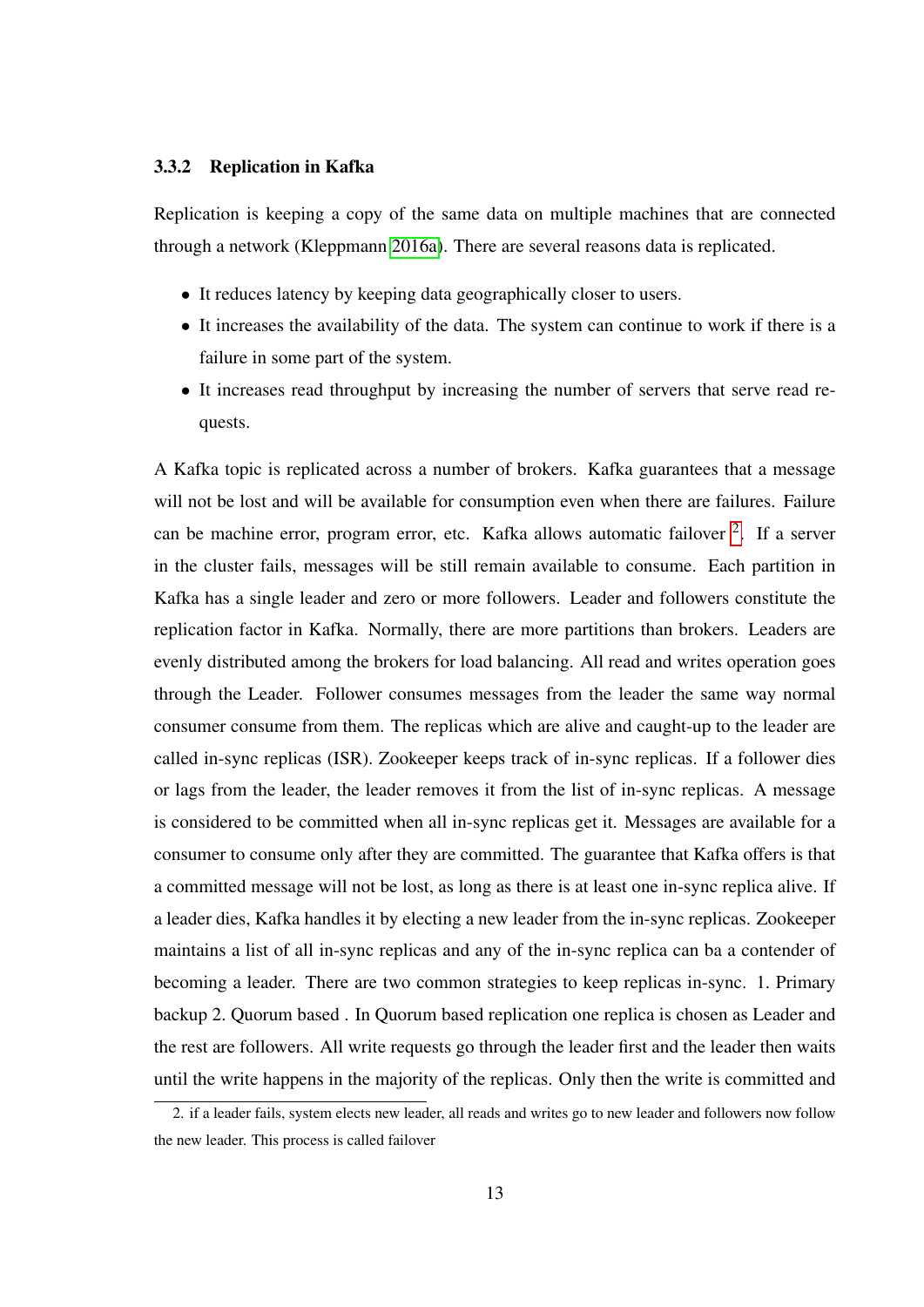available to consume. The size of replicas does not change even if some replicas are down. If we have  $2f + 1$  replicas, quorum based replication can tolerate up to f failures. In the case of leader failures, quorum based replication needs at least  $f + 1$  replicas to elect a new leader. In primary back-up replication, the leader waits until the write happens on each replica. If one of the followers is down, Leader removes it from the replica's list and continuous to write to remaining replicas. If a failed replica comes back it is allowed to rejoin the group. Primary back-up with *f* replicas can tolerate *f* −1 replicas (Neha [2013\)](#page-45-5).

The tradeoffs between two approaches are as follows:

- 1. Quorum based replication has better write latency than the Primary back-up because we do not need to wait for the write to happen on all replicas.
- 2. With the same number of replicas, Primary back-up can tolerate more failures. (Neha [2013\)](#page-45-5).

According to Kafka (Neha [2013\)](#page-45-5), they have chosen the primary-backup replication in Kafka since it tolerates more failures.

It is also possible that all replicas die. Two approaches can be made in this situation.

- Wait for an in-sync replica to come back and that replica can be chosen as leader
- Choose a non-in-sync replica as leader

This is a trade-off between consistency and availability. If we wait for an in-sync replica there might be a chance that it has gone down permanently while if we take a non-in-sync replica as a leader then there might be a chance that it has not all the data. By default Kafka chooses second option. A non-in-sync replica becomes leader although it is not guaranteed to be consistent. This option can be disabled using configuration where downtime is preferable to inconsistency.

#### Availability and Durability Guarantees

Writing in Kafka can be done in a synchronous or asynchronous fashion. In asynchronous replication, the leader acknowledges the clients about the commit as soon as it finishes writing to its own local log. The Leader does not wait for the followers to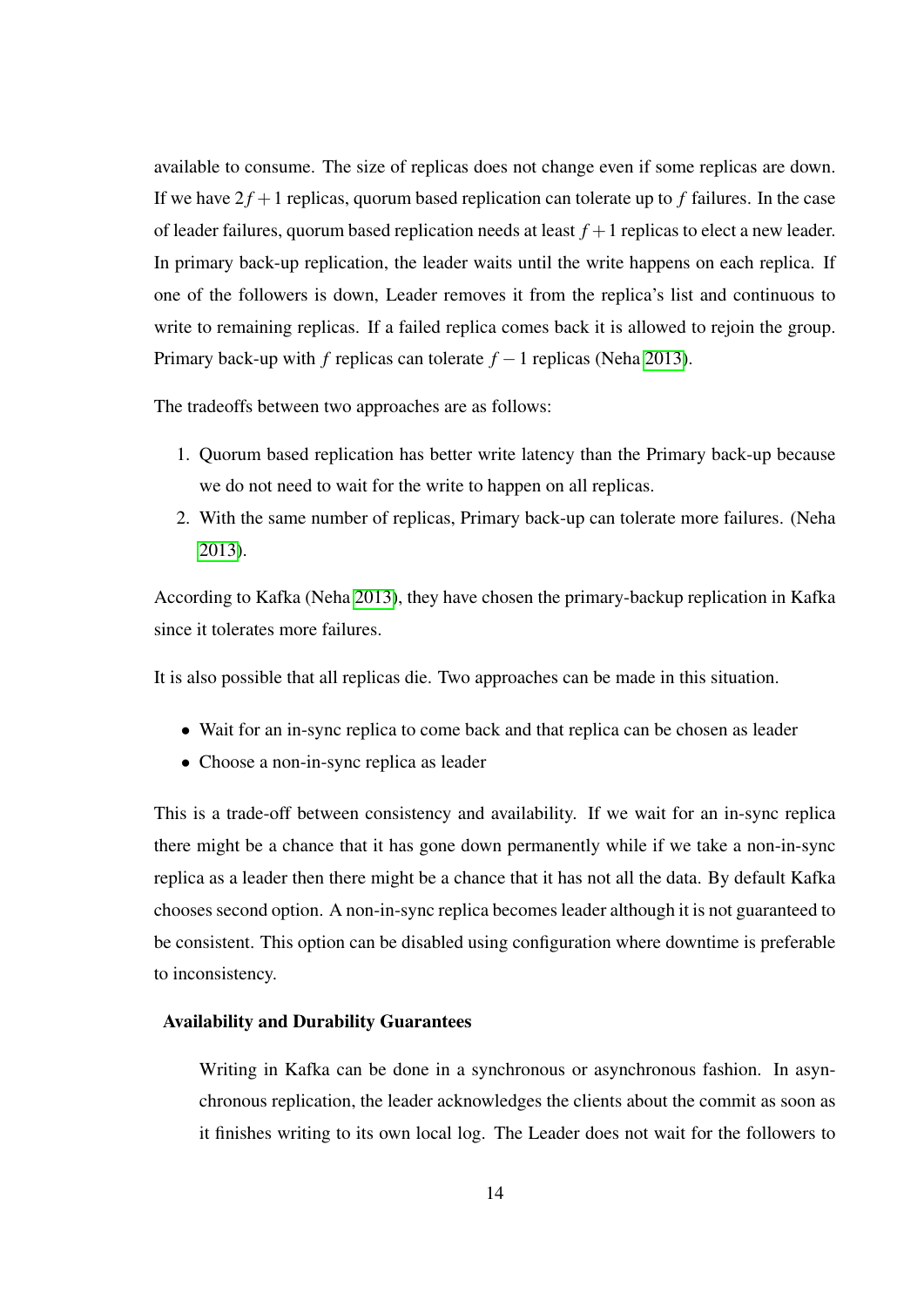catch up it. There is no guarantee that a commit message can survive any failure. In synchronous replication, the leader first writes the message to its local log. Followers then pull the message from the leader and write it to their own logs. Leader waits for followers to commit message in their logs. Followers send an acknowledgment to the leader and the leader sends the acknowledgment to the client that write has been committed. The acknowledgment is only from in-sync replicas. If we choose asynchronous replication then durability would be a problem, because if a leader die and another leader is chosen among the followers there could be a possibility that some messages will be lost. On the other hand, if synchronous replication is chosen then availability would be a problem but there is another option that can be used with synchronous replication. Kafka gives an option to set a minimum ISR size. We can specify a minimum ISR size by ourselves. In this case, a write will only be acknowledged if the size of the in-sync replicas is above the minimum ISR size. This offers a trade-off between consistency and availability. A higher value for minimum ISR guarantees better consistency but it reduces the availability since the partition will be unavailable for writes if the number of in-sync replicas drops below the minimum value. ("Kafka Official" [2016\)](#page-44-7).

#### <span id="page-19-0"></span>3.3.3 Compaction in Kafka

As discussed earlier Kafka uses persisted logs for storage. Having data in the form of logs is very useful because we can replay them and do our computation whenever we want. However, the problem with logs is that they are ever-growing and the disk can go out of space at some time. Therefore, Kafka deletes older records from logs to free up space. Originally Kafka had only supported the time window retaining mechanism: deleting old messages from the log after some fixed time. By default, it is configured for seven days but users can set it according to their requirements. It works well for temporal systems. For example, A website owner might be interested to count the number of website visitors per day. Users can set the window time of 24 hours and messages will be retained only for 24 hours. Similarly, if the log reaches some predetermined size then messages are deleted. But it would be a problem in some use-cases to delete the data by time -based retention: if a Kafka log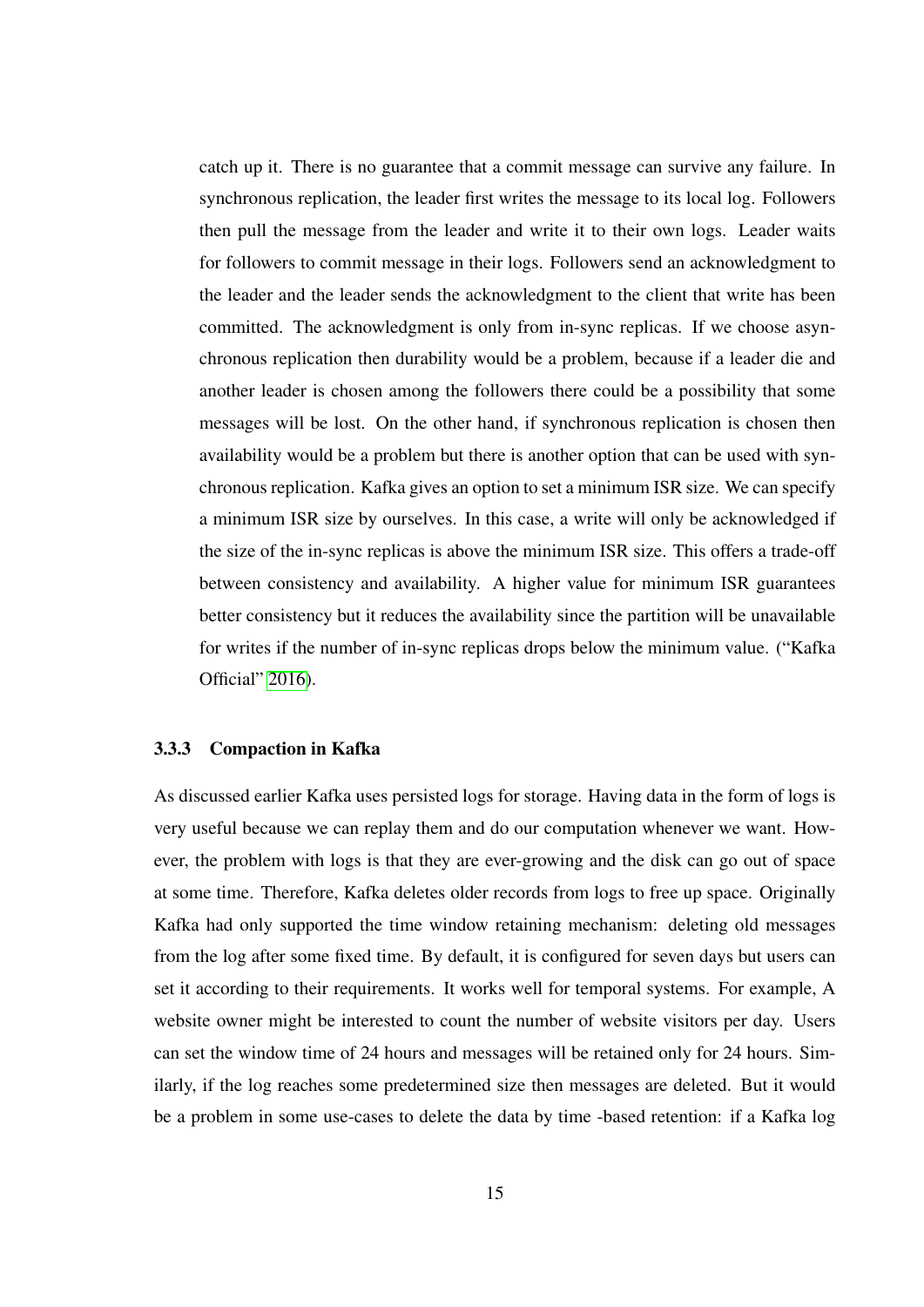is used to store the shipping addresses of customers. In that case, retaining messages by time and size will not work and the system needs to store the last shipping address for every customer. Another example is, Apache Samza (discussed in chapter 4) uses Kafka to store its current state of an application. Every time the state changes, Samza writes the new state into the Kafka log. In case of a crash, Samza can read Kafka and recover its latest state. In this case, Kafka needs to have only the latest state every time. In these cases, data can not be deleted simply by time-based approach therefore Log compaction adds an alternative retention mechanism, retaining messages by key instead of purely by time. For every unique key Kafka keeps the last value and throws away the duplicate values. This means Kafka will have a recent update for each key in the log. Log compaction addresses use cases such as restoring state after application crashes, system failure or reloading caches after application restarts during operational maintenance. This retention policy can be set per-topic. A Kafka cluster can have some topics where retention is by size or time and other topics where retention is by compaction(key-based).



<span id="page-20-0"></span>Figure 6. Kafka Log compaction ("Apache Kafka" [2016\)](#page-43-0)

The figure shows a logical structure of Kafka log with offset of messages. The head of the log is more like a traditional Kafka log where offsets are sequential ids. The Tail of the log shows compaction in Kafka. Compaction ensures that each key is unique at the tail of Log. Every Key in the tail has only the latest value. Each message in the tail still has original offset assigned when they were first written. In the figure, 24,25,26,27 and 28 are all equivalent positions. A read beginning at any of these offsets would return a message set beginning with 28.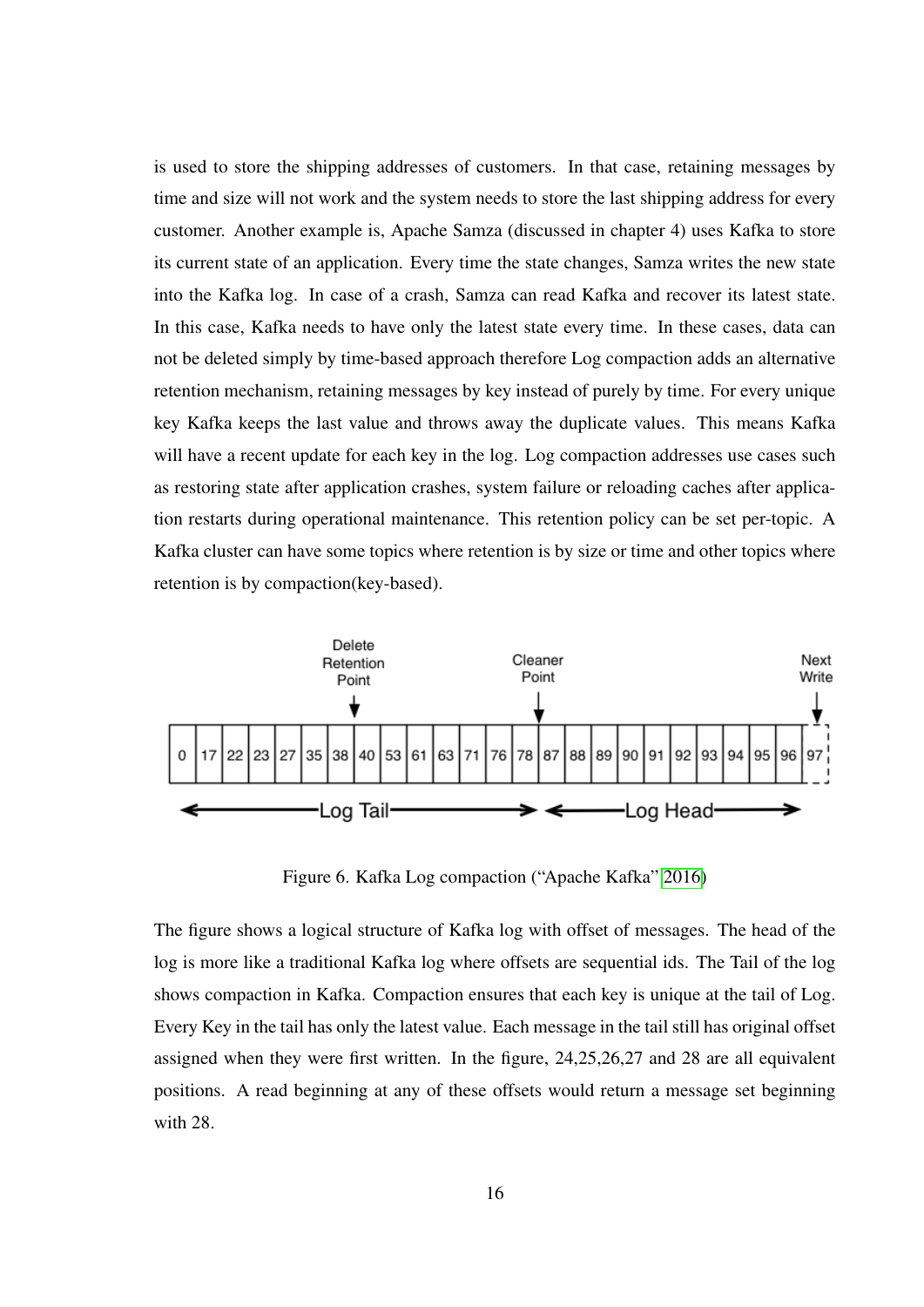Compaction is also used for deletes. A message with a key and null value will be treated as a delete from the log. Kafka keeps this message for a configurable amount of time. During this time consumer will see this message and know that that the value is null. The deleted messages are no longer retained after "delete retention point".

Log compaction is handled by a pool of background threads that recopy log segment files, removing records whose key appears in the head of the log. Cleaning does not block read/write operations and logs serve the requests normally. Log compaction guarantees the following:

- Ordering of messages is always maintained.
- The messages will have sequential offsets and the offset never changes.
- Reads progressing from offset 0, or the consumer progressing from the start of the log, will see at least the final state of all records in the order they were written.

A pool of background threads called log pool handles log compaction operation.it works as follows.

- It chooses the log that has the highest ratio of log head to log tail.
- It creates a summary of the last offset for each key in the head of the log.
- It recopies the log from beginning to end removing keys which have a later occurrence in the log

(Jay [2016\)](#page-44-8),("Kafka Introduction" [2016\)](#page-44-9)

#### <span id="page-21-0"></span>3.3.4 Kafka use-cases

Kafka is used as Messaging, Log aggregation, Event sourcing, Stream processing and commit logs.

Kafka provides better throughput, built-in replication, and fault-tolerance, therefore it can be a good fit in applications, where large scale message processing is needed.

Typically Log aggregation collects logs files from the server and puts them in a central file e.g HDFS. Kafka can be used to collect the log data as a stream of messages from multiple sources and consumers can then consume the data from Kafka message's stream and process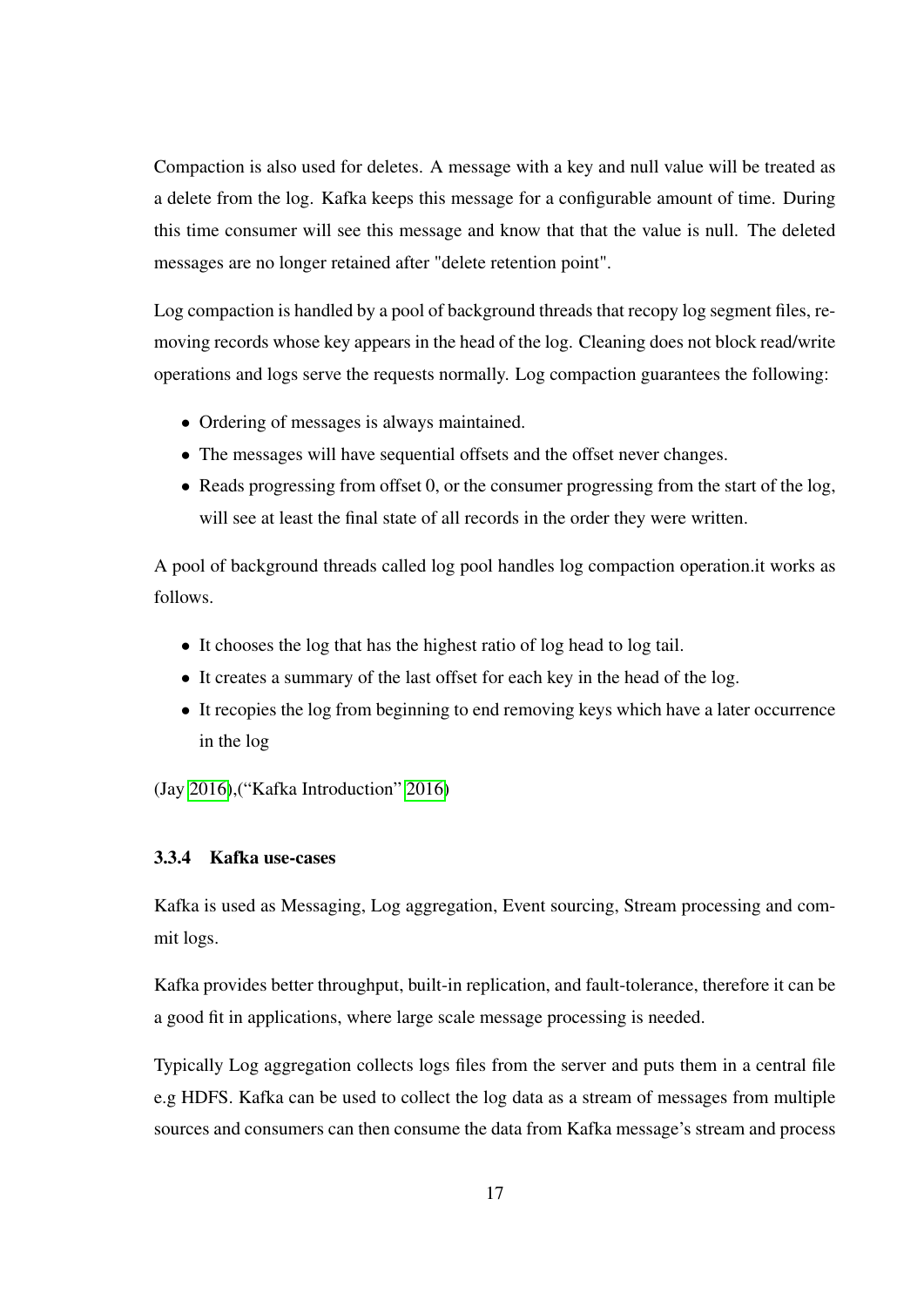it in low latency fashion.

Event sourcing is an application type where changes are logged as a time-ordered sequence of records. Because Kafka can store very large data in totally ordered style, it makes Kafka a good back-end type for an event sourcing application

In a distributed system, the Kafka commit log helps replicate data between nodes and works as a re-sync mechanism for restoring data on failed nodes.

Stream processors use Kafka for providing different streaming functionality to users. A Stream processor consumes Kafka topics, process it and transform into new Kafka topics. Stream processors use Kafka for different operations like aggregations, filtering and joining.

Similarly, other use-cases of Kafka are website activity tracking, Metrics, IoT solutions, etc.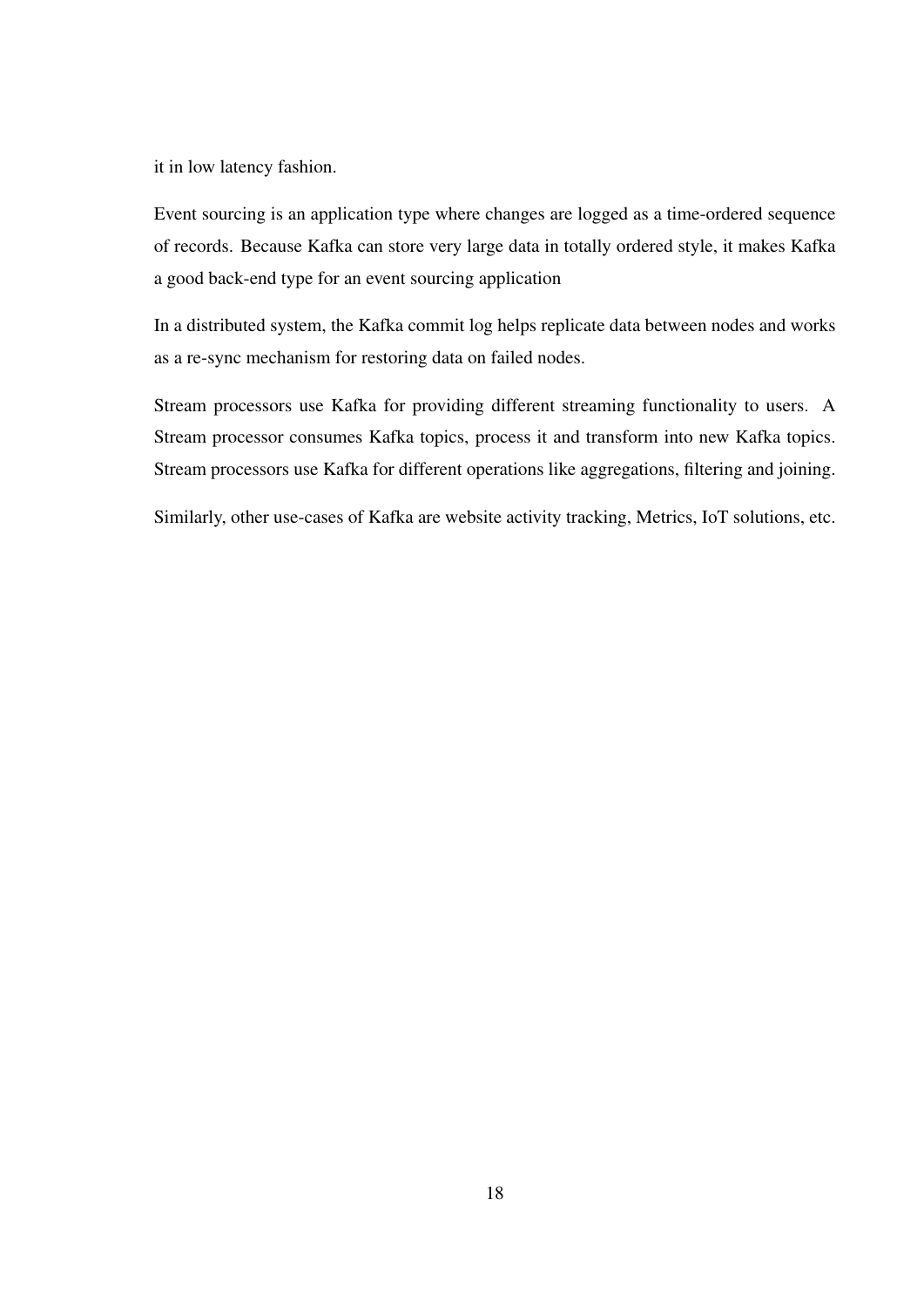# <span id="page-23-0"></span>4 Stream Processing

Stream processing is the processing of data in motion i.e processing data as at is produced or received. Data is produced in the form of continuous streams. For example, sensor events, user activity on a website, stock exchange data, database changes. All types of data is created as a series of events over time. The ability to process data as a continuous stream is becoming an essential part of building a data-driven organization. Getting meaningful and timely insights from unbounded data is very challenging and traditional batch processing such as Hadoop has shortcomings for it. Batch processing frameworks have to wait for data to be collected in batches and then process it, therefore they produce results with latency. In many applications like fraud detection in credit cards, healthcare systems using sensors, IoT, data must be processed as it is produced. Because in certain use cases such as stock exchange prices, traffic conditions, credit card transactions if data is not processed immediately, it become less important. Unlike Traditional data systems that collect and periodically process large static data, streaming frameworks process data as it becomes available. This chapter introduces some popular streaming frameworks. It will focus on discussion of various real-time available streaming frameworks. These frameworks can store, analyze and predict results for enormously large bulks of data in considerable amount of time. Also, the important features of streaming frameworks are explained .

#### <span id="page-23-1"></span>4.1 Key Features of streaming engines

Following are some of the Key features of a streaming engine.

- 1. Windowing
- 2. State management
- 3. Message processing Guarantee
- 4. Fault Tolerance And recovery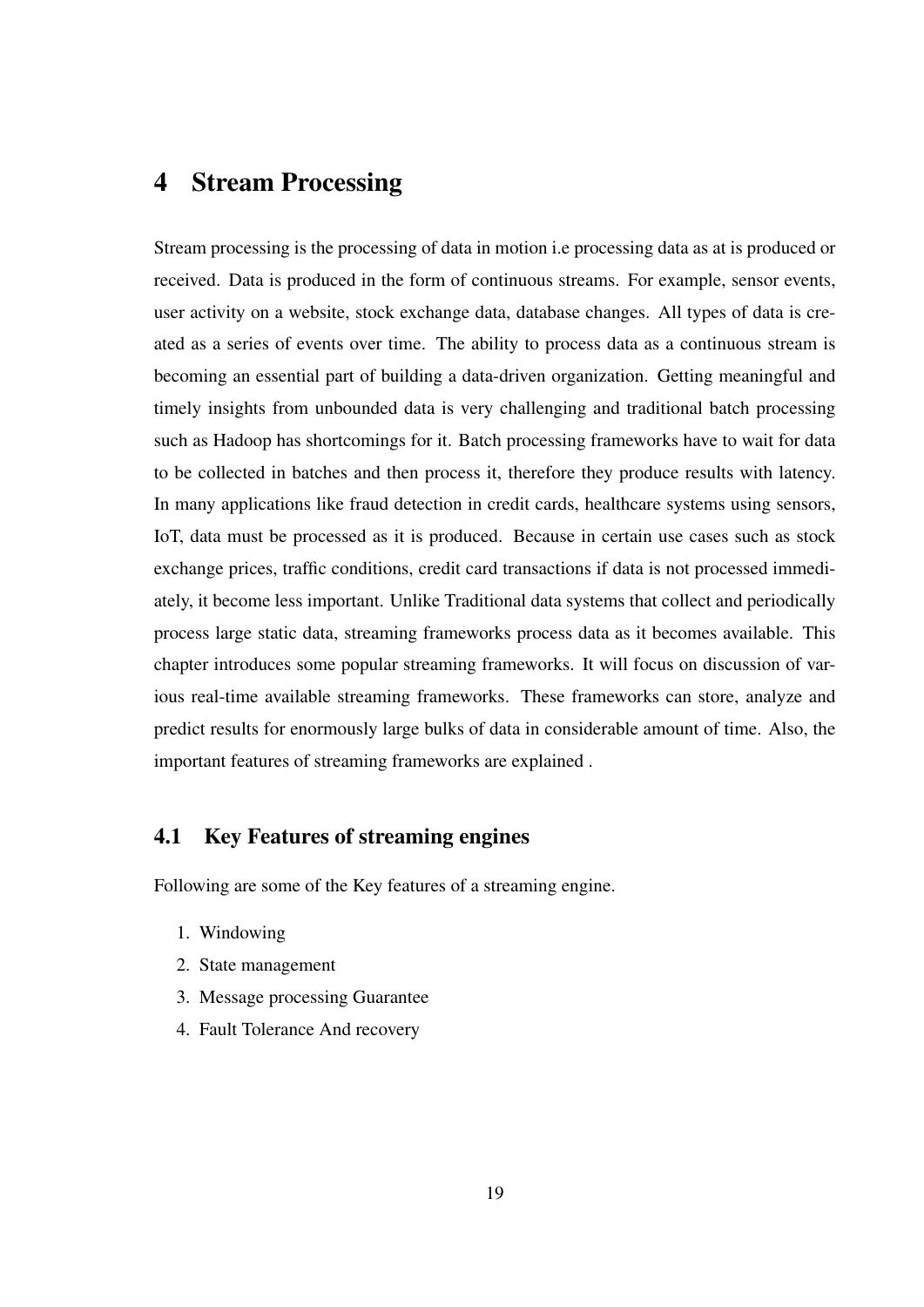#### <span id="page-24-0"></span>4.1.1 Windowing

Windowing is a concept of taking an infinite stream and splitting into chunks of finite streams. For example, a traffic sensor that counts every 15 minutes the number of vehicles passing through a certain location. Streaming engines provide these kinds of jobs by windowing. User sets a window size of 15 minutes, counts the number of vehicles, aggregates the result and discard window after 15 minutes. A window is usually defined either by time duration or record count. Count-based window is sized by the number of records included in windows. An example of count-based window can be every hundred readings from an Iot device. Time-based windows can be fixed windows, sliding windows and session windows. Fixed windows split streams into fixed-size segments, each with a fixed temporal length, start time and end time. Incoming data goes to one and only one window in fixed windows. Sliding windows have a fixed length but are separated by an interval time. If the interval time is less than the window's length than the windows overlaps and incoming data will go to more than one window. If the interval is equal to windows length then sliding windows become fixed windows. A Session window does not have a fixed time length and is composed of a series of events terminated by a gap of inactivity greater than some threshold time. Session windows do not overlap and do not have a fixed start and end time. Time notion for windowing can be event-time or processing-time. Some processing engines have only support for processing-time while others have for both event-time and processingtime: processing-time is the time at which event is processed by the streaming engine while event-time is the time at which event occurred.

#### <span id="page-24-1"></span>4.1.2 State management

State management is one of the important features of streaming engines. Some streaming operations are stateless by nature and there is no need for maintaining their state e.g filter or map operations. But some operations are stateful and there is a need for maintaining the states for these operations. An example of a stateful operation is count e.g counting the number of visitors that visits a website every day. Streaming engines have support for maintaining states for stateful operations. Some streaming engines provide in-memory state management while other stores state locally on the same machine. Similarly, some streaming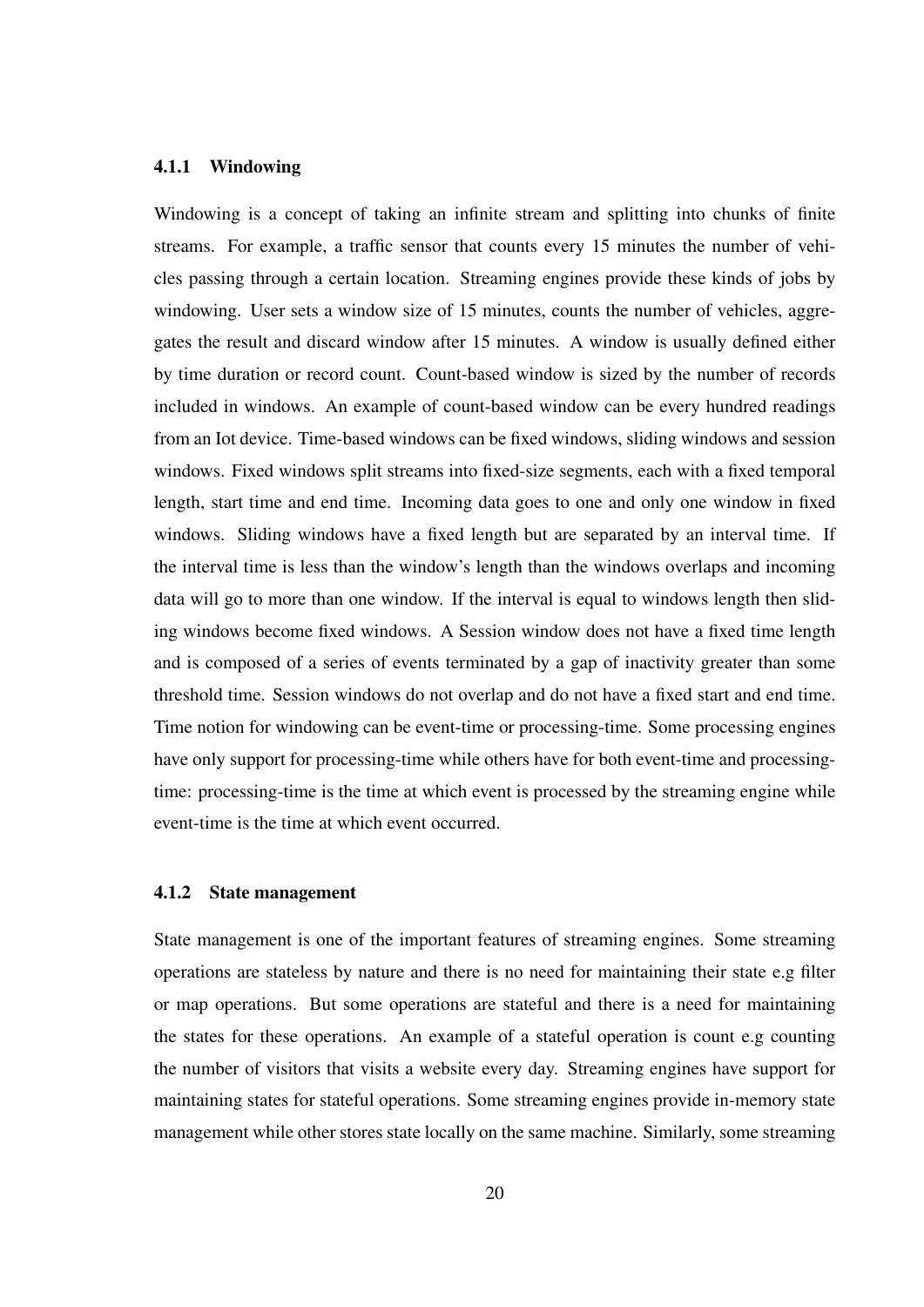engines maintain state remotely in a database. Some streaming engines use all of these approaches for state management.

#### <span id="page-25-0"></span>4.1.3 Message Processing Guarantee

Message-processing guarantee is an important feature of streaming engines. The semantics for message-processing guarantee are at-most-once, at-least-once, and exactly-once. In an at-most-once semantics, the streaming engine ensures that a message will at most processed once, means that a message might be lost in the process. This is the least favorite guarantee semantics because if a message get lost during the process, no effort will be made to deliver it and hence it is the least fault-tolerant among all. In an at-least-once semantics, a streaming engine ensures that a message must be processed at least once but a message might be processed more than once in some cases. For example, if a failure occurs and the job needs to reprocess again, some messages might be processed more than once. In an exactly-once semantics, the streaming engines ensures that a message must be processed exactly once. In exactly-once processing, the message can't be lost or processed multiple times and it is the most fault-tolerant semantics. The choice of these semantics involves a trade-off between reliability and cost. for example, in some applications, faster processing having weaker guarantees may be fine but in other applications, a reliable process with a stronger message guarantee will be required. Streaming engines support message processing semantics by different techniques like snapshotting, write-ahead logs, recovery algorithm, and acking mechanism.

#### <span id="page-25-1"></span>4.1.4 Fault tolerance and Recovery

Fault tolerance is one of the important features of streaming engines. Streaming applications are often real-time applications and reprocessing it from the start is impractical if a failure occurs. Therefore, in case of failures e.g network failure, node failure, etc, a streaming engine should be able to recover and start processing again from the point where it left. Streaming engines achieve fault tolerance through different techniques e.g changelog, checkpointing and savepoint.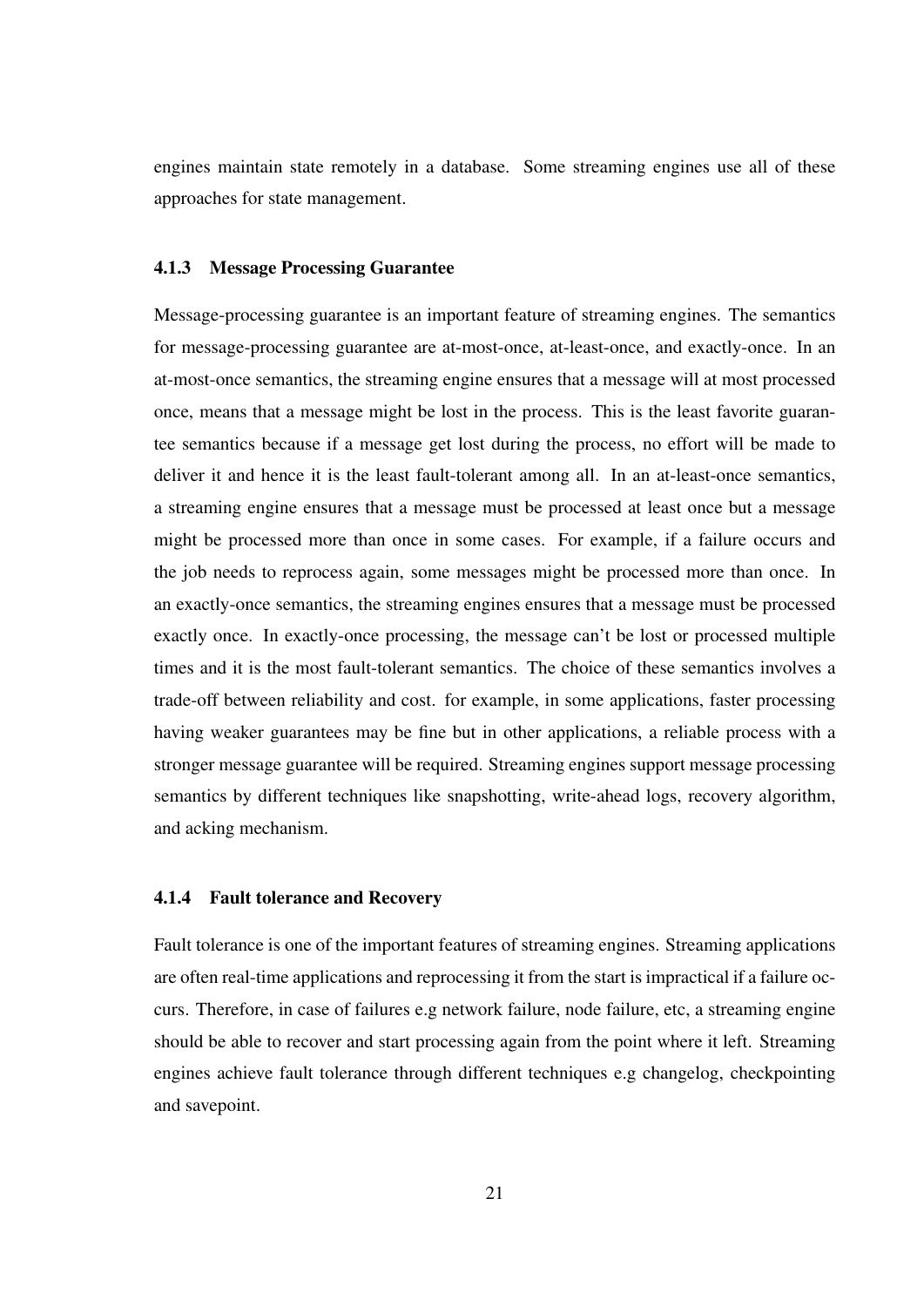other important features for a streaming engines are programming Model, data source interaction model, data partitioning strategy, deployment, community support, support for high level languages, support for storage systems and support for input sources

# <span id="page-26-0"></span>4.2 Apache Samza - streaming

Apache Samza  $<sup>1</sup>$  $<sup>1</sup>$  $<sup>1</sup>$  is a streaming engine that is used to process data in real-time. Apache</sup> Samza uses Apache Kafka for messaging, and Apache Hadoop YARN for fault tolerance, processor isolation, security, and resource management. Samza Provides a very Simple API comparable to MapReduce. Samza manages its state by keeping a snapshot of its state. Samza is extremely fault-tolerant. Whenever a node in the cluster fails, Samza works with YARN to migrate the task to another node. Samza uses Kafka for message processing and Kafka guarantees that messages are processed in the order they are written to a Kafka partition. Though Samza works out of the box with Kafka and YARN, Samza provides a pluggable API that lets you run Samza with other messaging systems and execution environments. ("Samza Official" [2019\)](#page-45-0)

Apache Samza has some key concepts: Streams, Jobs, Partitions, Tasks

#### Streams

Samza processes data in the form of streams. A Stream is a collection of immutable messages of the same type. Examples of Streams are all the clicks on a website, temperature data send by a sensor, events send by an IoT device. A stream can have any number of consumers that can read the messages. Streams are always persisted by the Samza in its brokering layer. Messages can optionally have an associated key that is used for partitioning.

#### Partition

To achieve Scalability, Each stream in Samza is further divided into Partitions A Partition is a sequence of messages in an ordered form. Each message in a Partition has an identifier called offset. Offset uniquely identify each message in the partition. Offset can be of different type e.g sequential integer, byte offset, and string. When a message

<span id="page-26-1"></span><sup>1.</sup> <http://samza.apache.org/>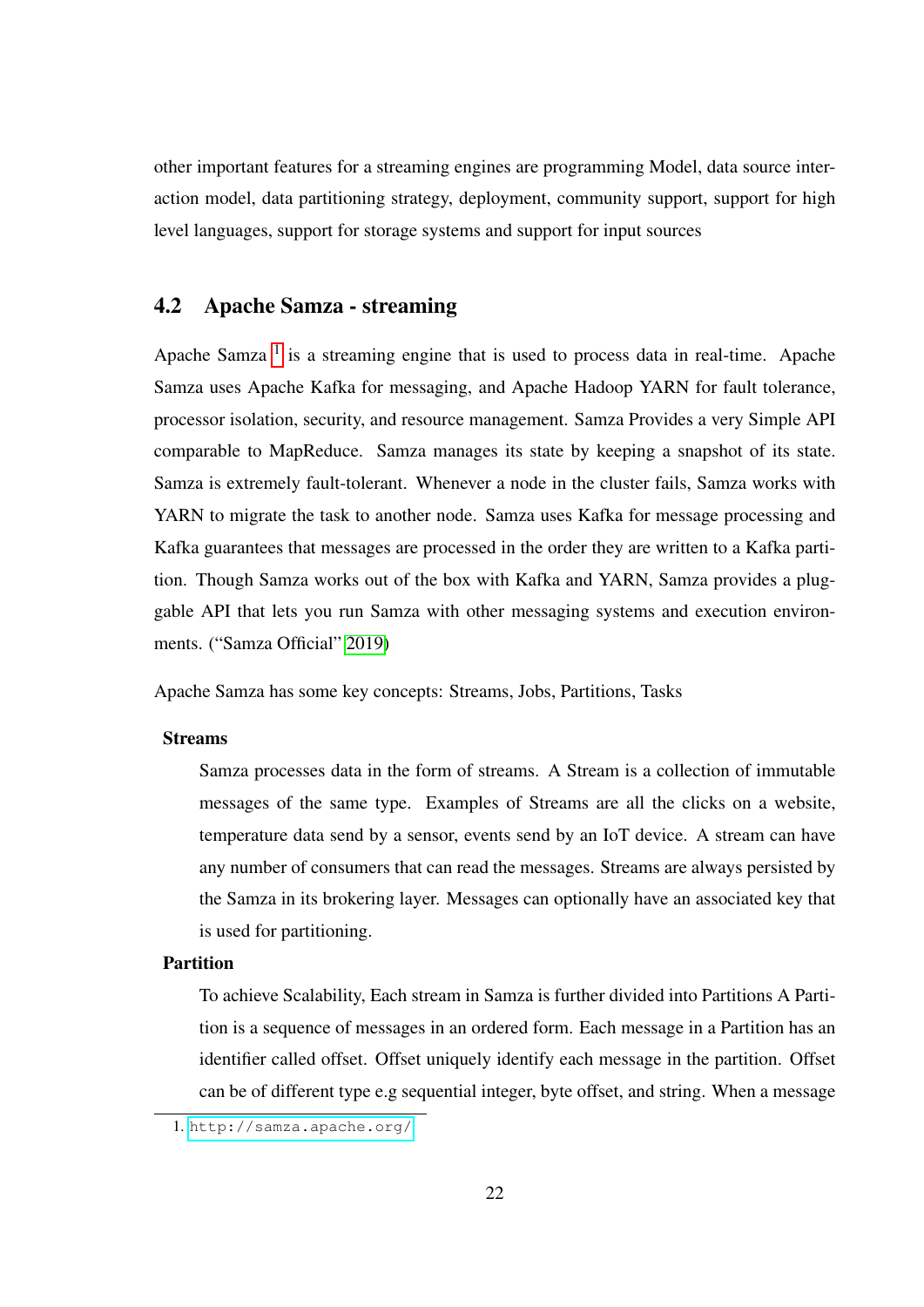

is written to a stream, it is appended to one of the partition. .

<span id="page-27-0"></span>Figure 7. Samza partion ("Samza Official" [2019\)](#page-45-0)

Jobs



<span id="page-27-1"></span>Ouput Streams

Figure 8. Samza job ("Samza Official" [2019\)](#page-45-0)

A Samza Job is a code that performs a logical transformation on a set of input streams and produces output streams. For scalability purposes, A job is further divided into tasks.

Tasks

Like Samza streams A job is further divided into tasks for achieving scalability. Each task consumes data from one partition for each of the job's input streams. Messages are processed sequentially from the input partition. As ordering is provided within the partition and there is no ordering across the partitions, each task consumes from one partition of the same input streams.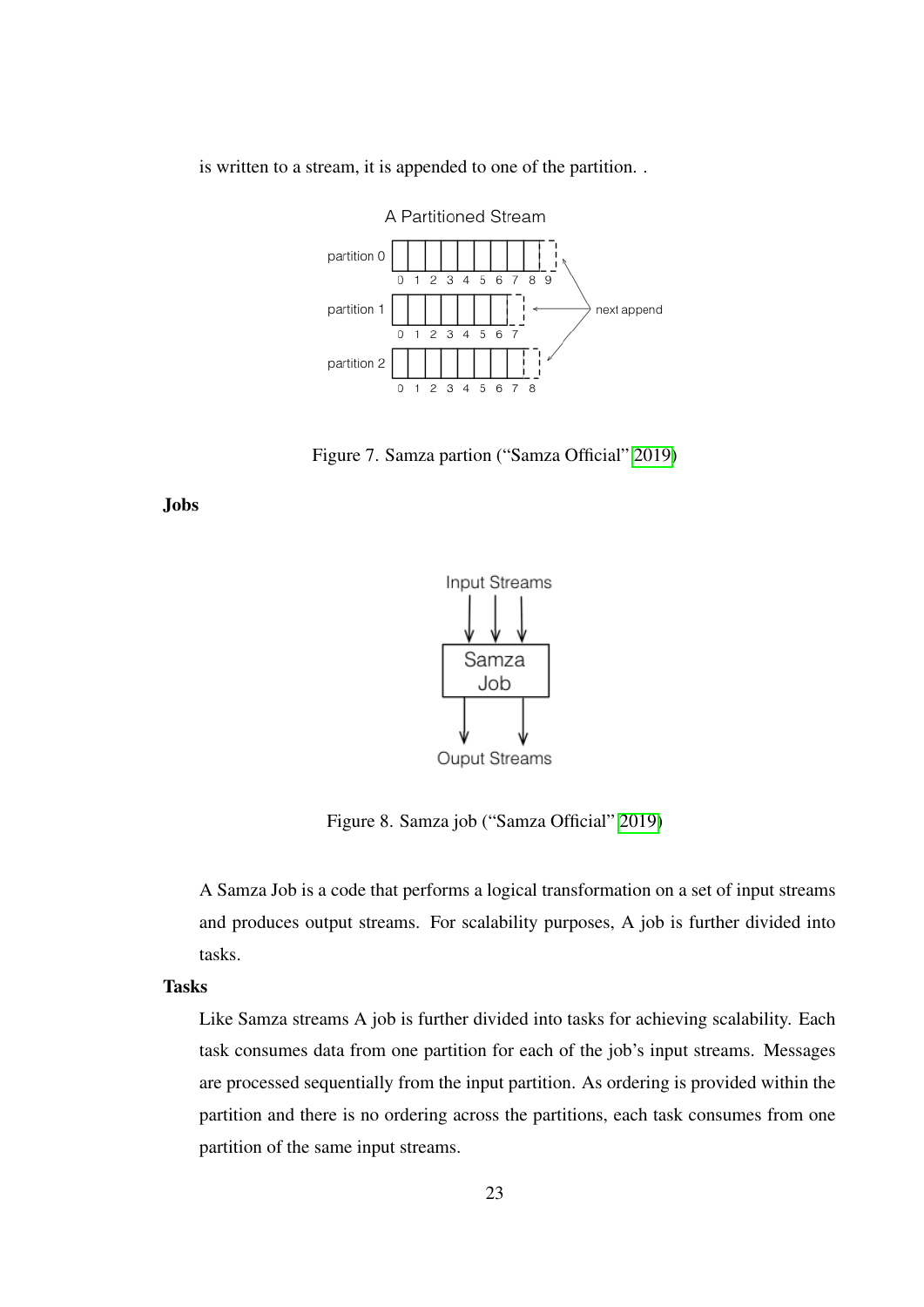YARN takes care of the assignments of tasks to each machine. A job can be distributed across many machines



<span id="page-28-0"></span>Figure 9. Samza tasks ("Samza Official" [2019\)](#page-45-0)

#### Containers

Both Tasks and partitions are the logical units of parallelisim in Samza. A container is the physical unit of parallelism. A container is Unix or Linux process. A container runs one or more tasks. The number of tasks is determined by the number of partitions. The number of containers (and resources with it) is determined by the user at run time and can be changed. .



<span id="page-28-1"></span>Figure 10. Samza Container ("Samza Official" [2019\)](#page-45-0)

Together these all make a Samza application. A Samza application processes messages from input streams, transform them and save results to an output stream or a database. It chains multiple operators, each of which transforms one or more input streams. ("Samza Official" [2019\)](#page-45-0)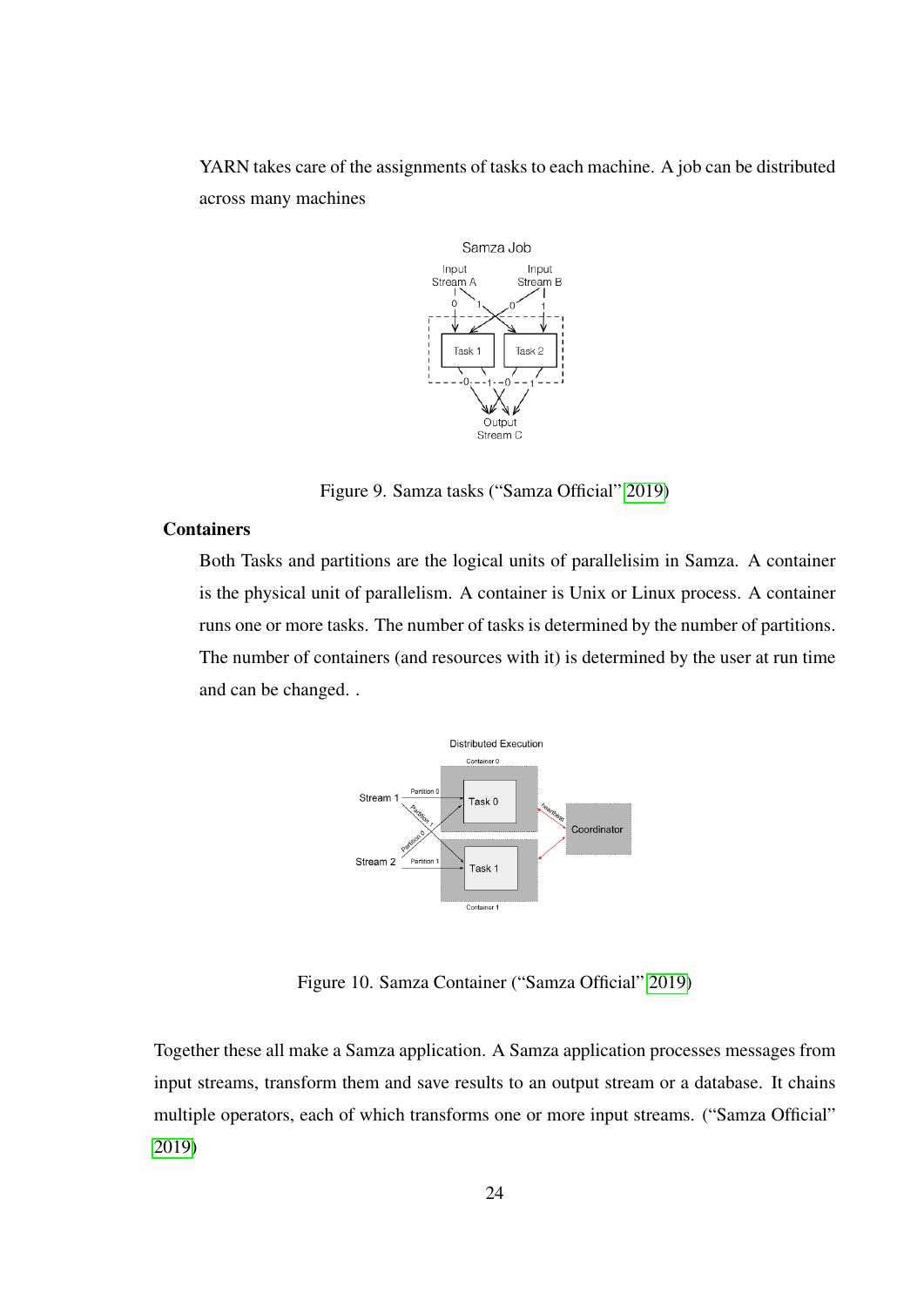#### <span id="page-29-0"></span>4.3 Apache Storm - streaming

Apache Storm is one of open source, real-time streaming framework originally created by Backtype and later acquired by Twitter (Toshniwal et al. [2014\)](#page-46-1). It is written in Java and Clojure. Apache Storm is an open-source distributed framework that is known for its low latency, reliability and fault tolerance. It follows in-memory computation mode (Dendane et al. [2019\)](#page-43-4). Storm braces many use cases like online machine learning, real-time analytics, extract transformation load (ETL) and continuous computation (Wingerath et al. [2016\)](#page-47-1). Storm architecture is based on a master-slave paradigm. The cluster is made up of one main node and many other slave nodes. The main node in storm architecture is known to be "Nimbus". Nimbus allocates codes, distributes data among worker nodes, assign tasks and monitor errors. Nimbus is similar to Hadoop's Job tracker in functionality (Alkatheri, Abbas, and Siddiqui [2019\)](#page-43-5). Slave node is known to be the supervisor node that follows the instructions given by the nimbus. It further delegates tasks to the work processes. Work processes further hand-over tasks related to a specific topology to Executors. Single work process can have multiple executors. The task is the actual data transaction performed. It is either a Spout or Bolt.

The three main concepts in Apache Storm are spout, bolt, and topology. A spout is a source of stream in Apache storm. Usually, A spout reads from message queue like Apache Kafka but a spout can generate its own streams also. Similarly, a spout can read from other sources like Twitter stream API. A bolt processes the input streams and produces output streams. A topology is the network of spouts and bolts. Storm is none different than a road with several connecting checkpoints. Data traffic begins at a point and passes through various checkpoints in topology. Graph of computation is topology in Storm and is treated as directed acylic graph. Traffic in the topology is data stream that enters through a retrieving point that is spout. Spout is like a stimuli starting the journey, data passes through receiving terminals called bolts. In bolts, the data is filtered, sanitized, aggregated and analyzed . Data from spout would flow to one or multiple bolts. Bolts further may forward received data to another bolt or output it to UI. . Nimbus and supervisor nodes interact with one another via Zookeeper. It is a service that is used for robust and synchronized data sharing. States of both; nimbus and supervisor are maintained by Zookeeper. Nimbus that fails to share data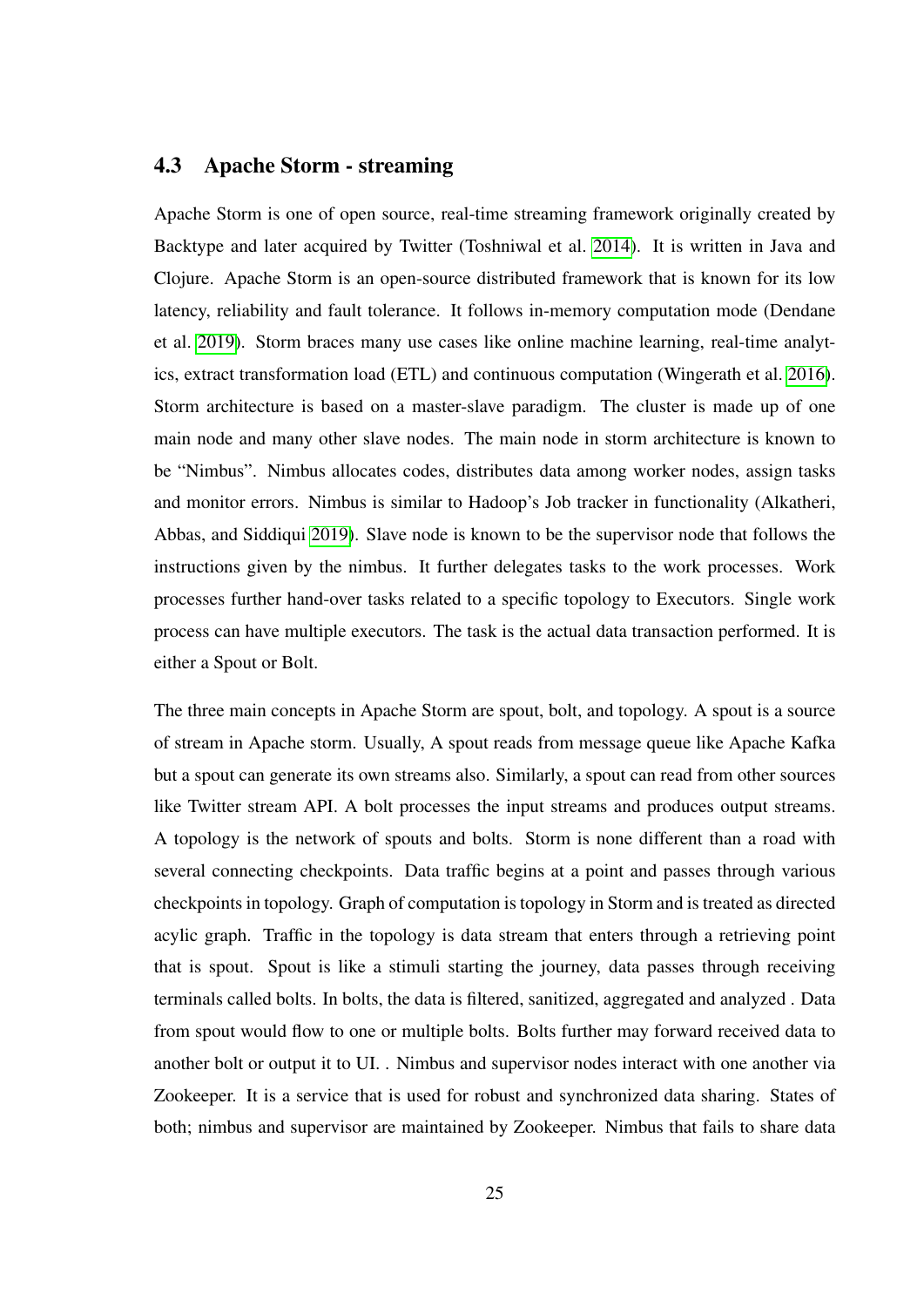

<span id="page-30-0"></span>Figure 11. Storm topology ("Storm Official" [2019\)](#page-45-1)

can restart its state right from where it stopped working. ("Storm Official" [2019\)](#page-45-1)

## <span id="page-30-1"></span>4.4 Apache Flink

Apache Flink was started under project Stratosphere and is considered to be a top-level Apache project built on a philosophy that entertains different classes of data processing applications. Batch data computation, real-time systems analytic, continuous data streaming and machine learning analysis are key computations provided by Flink (Carbone et al. [2015\)](#page-43-6). For reading and writing data, Flink can use different systems like HDFS( Hadoop Distributed File system), S3(Simple Storage Service from Amazon), RDBMS(Any Relational Database), Hbase(NoSql Database), Flume (Data Collection and Aggregation Tool), KAFKA(Distributing Messaging Queue) and MONGODB(NoSql Database). Data in Flink can be processed both in bounded and unbounded fashion. Flink can be run standalone, on YARN, on Mesos and on AWS. Flink also embeds master-slave prototype. Manager/ Master node receives tasks from the client further, it distributes and submits it to slave nodes. Distributed computing enables Flink to compute data efficiently and rapidly. Slave node in cluster happens to be task manager executing work assigned by Job manager that happens to be a centralized master node. A noteworthy attribute of Flink architecture is accurate data ingestion. It continues data processing at high throughput with low latency. Kernel/ Core layer in Flink is a distributed streaming engine that executes data flow programs. The building block of Flink application is streams and transformation. A stream is a flow of data records and transformation is an operation that takes one or more streams as input and produces one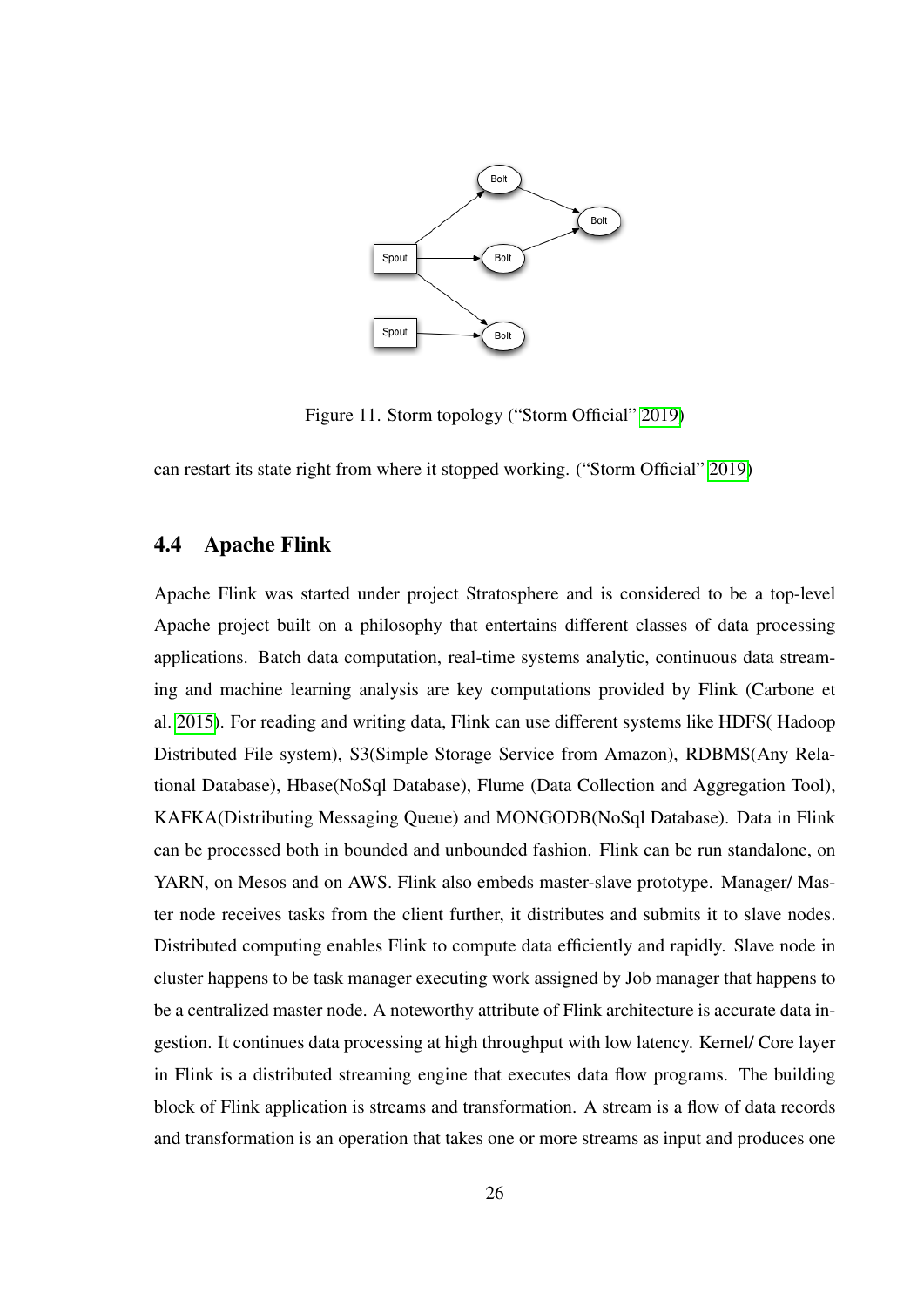or more output streams as an output result. The programs are represented as DAG (directed acyclic graphs). . To achieve parallelism A stream in Flink is further divided into partitions



<span id="page-31-0"></span>Figure 12. Fllink dataflow model ("Flink programming-model" [2019\)](#page-43-1)

and each task (operator) is subdivided into operator subtasks. The operator subtasks are independent of each other and can be executed on different machines or containers. operator's parallelism is the number of operators subtasks while the parallelism of streams is always the number of subtasks operator of the producing operator. ("Flink programming-model" [2019\)](#page-43-1)



<span id="page-31-1"></span>Figure 13. Flink parallel data flow ("Flink programming-model" [2019\)](#page-43-1)

### <span id="page-31-2"></span>4.5 Apache Spark Structured Streaming

.

Structured Streaming is a streaming engine built on top of the Spark SQL engine. It can be run as standalone, on EC2, on Hadoop YARN, etc. Structured streaming reads data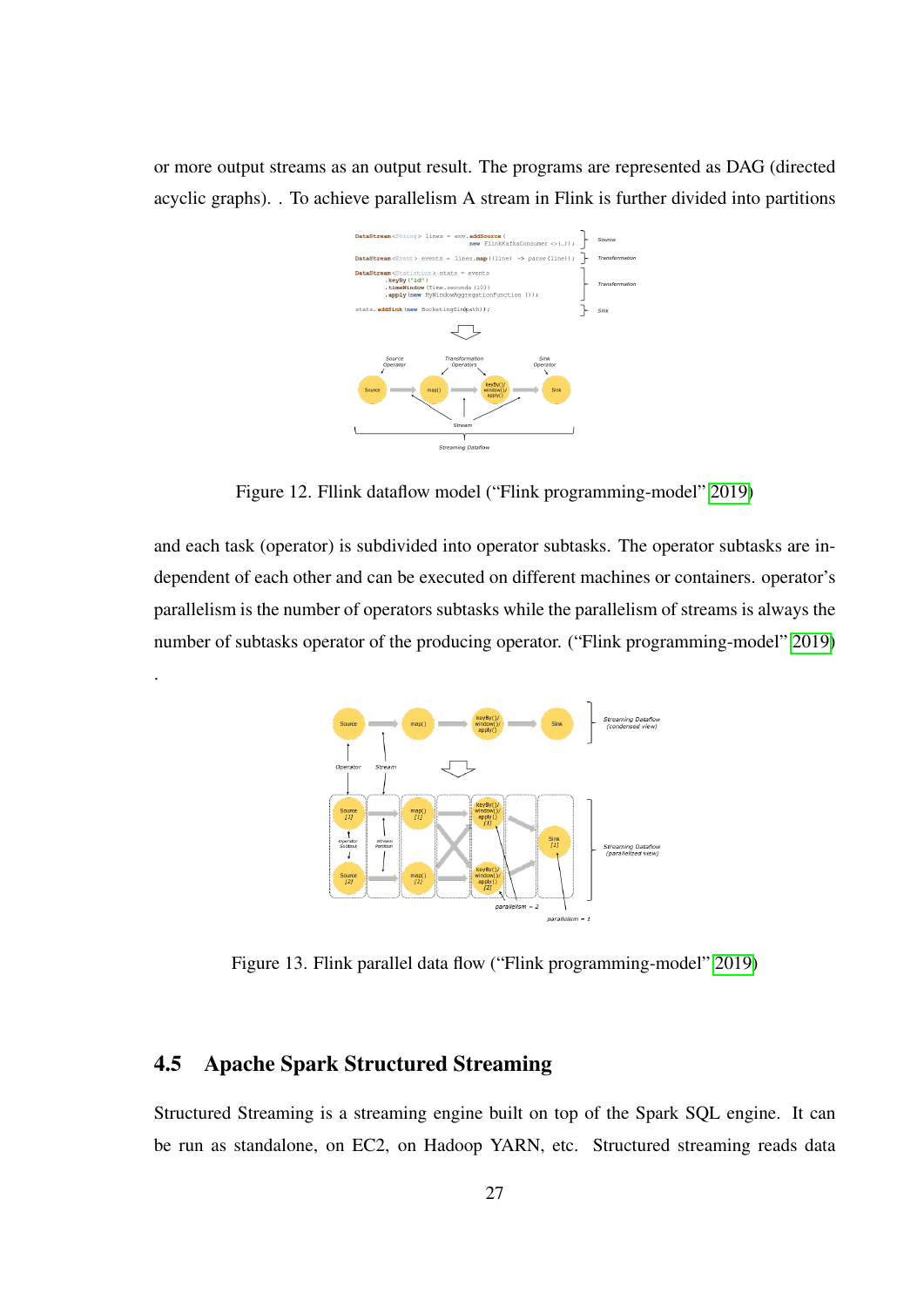from an input source and write it to output source called sink. Input sources can be file source, Apache Kafka, Apache kinesis and SQL databases. Output sink can be apache Kafka, Hadoop, SQL databases, etc. Structured Streaming programming model is based on continuous processing. The input data stream is considered as a table where data is continuously appended and spark runs an incremental query on the data stream. Every time new data arrives, it is appended to the input table . Querying input table will generate "Result



Data stream as an unbounded table

<span id="page-32-0"></span>Figure 14. Spark Structured Streaming ("Structured streaming programming-model" [2019\)](#page-46-0)

Table". On every trigger interval, new rows get appended to the input table and update the Result Table. Triggers control how often Spark will compute a new result and update the Result Table. whenever the result tables get updated, the changed result is written into an external sink called output. there are three modes of output, append, complete and update. In append mode, only the new rows appended in the Result Table since the last trigger is written to external storage. Append mode is applicable for a scenario where existing rows in the result do not need to be changed. For example, the map operation on any stream. In complete mode, the entire updated Result Table is written to the external storage. The storage connector decides how to handle the writing of the entire table. In update mode, only the rows that were updated in the Result Table since the last trigger will be changed in external storage. ("Structured streaming programming-model" [2019\)](#page-46-0) .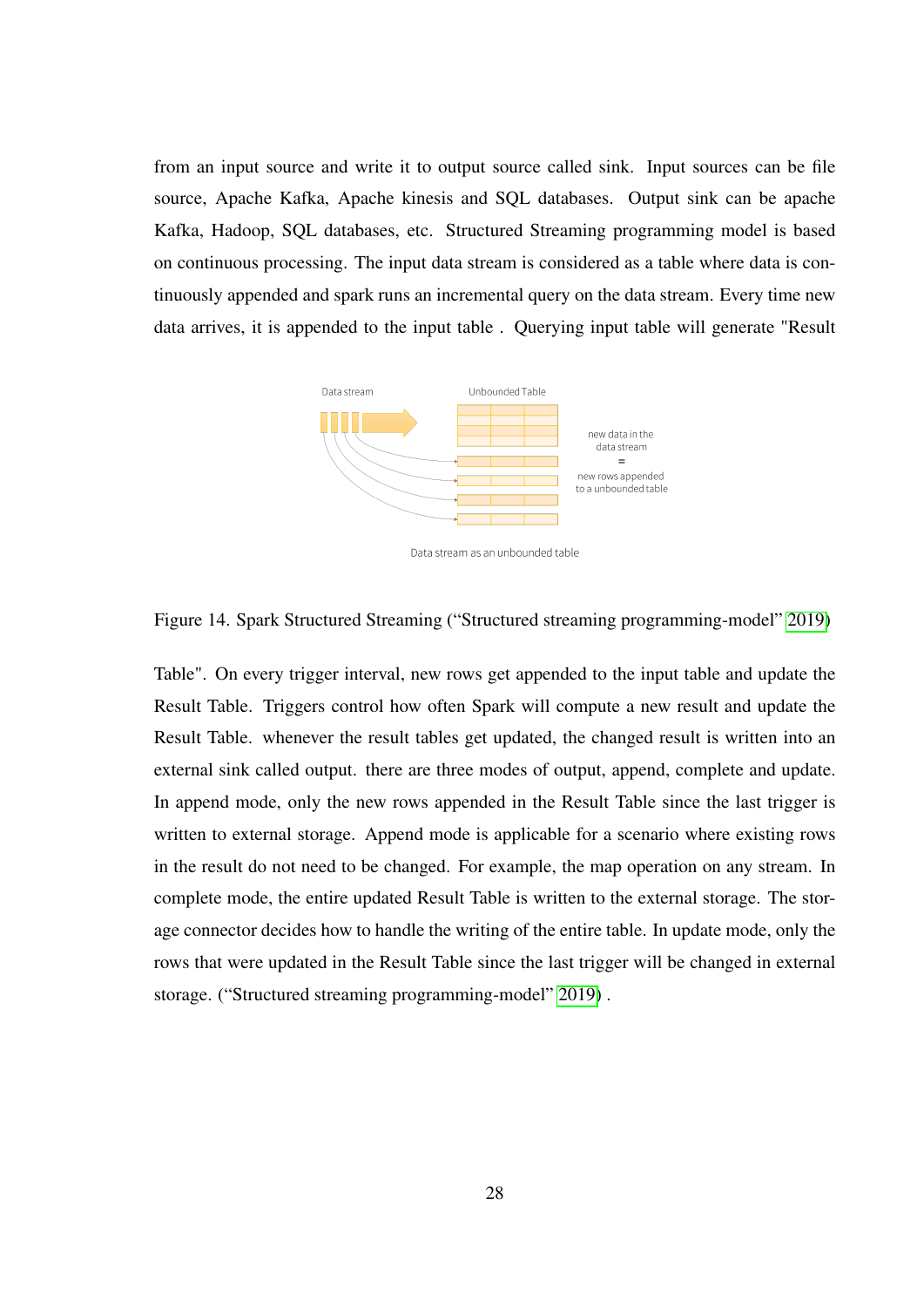

<span id="page-33-0"></span>Figure 15. Spark Structured Streaming Programming Model ("Structured streaming programming-model" [2019\)](#page-46-0)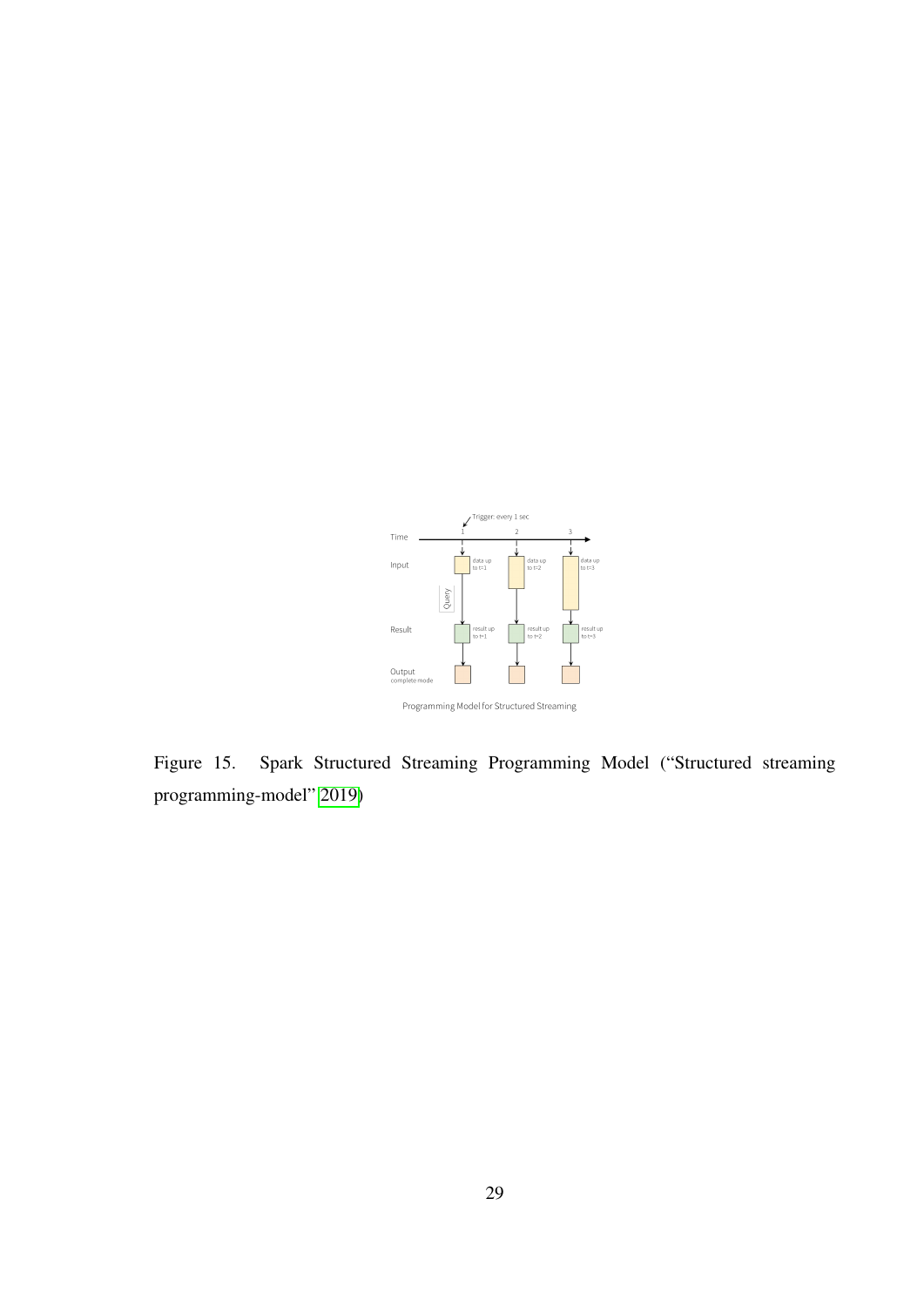# <span id="page-34-0"></span>5 Comparative Analysis of streaming Frameworks

In this chapter, the frameworks presented in chapter 4 are compared according to several features that are essential to streaming processors e.g windowing Mechanism, messaging delivering and processing guarantee, state management, fault tolerance mechanism. Similarly, the frameworks are also compared to some other features e.g data sources, supporting programming languages, SQL support, etc.

### <span id="page-34-1"></span>5.1 Windowing Mechanism

Samza supports time windows, session windows, and global windows ("Samza Windowing" [2019\)](#page-45-6). A global window is a single infinite window over the entire message-stream. Samza supports both fixed and sliding time windows.

Samza only supports processing time windowing but with integrating Apache beam, Samza also supports event-time windowing. ("Samza core-concepts" [2019\)](#page-45-7).

Flink supports time-based windows, session windows, and global windows. Flink supports both fixed and sliding time windows. Flink has support for both processing time and event time windowing. ("Flink Windowing" [2019\)](#page-44-10)

Storm has also support for different windowing. Storm supports both fixed and sliding time windowing. Storm does not have support for session windowing. Storm has support for global windowing. Storm has support for both processing time and event time windowing ("Storm Windowing" [2019\)](#page-46-2).

Structured Streaming has support for fixed and sliding windowing. Spark Structured Streaming does not have support for session windowing and global windowing. Structured Streaming has support for both processing and even time windowing. ("Structured streaming Windowing" [2019\)](#page-46-3)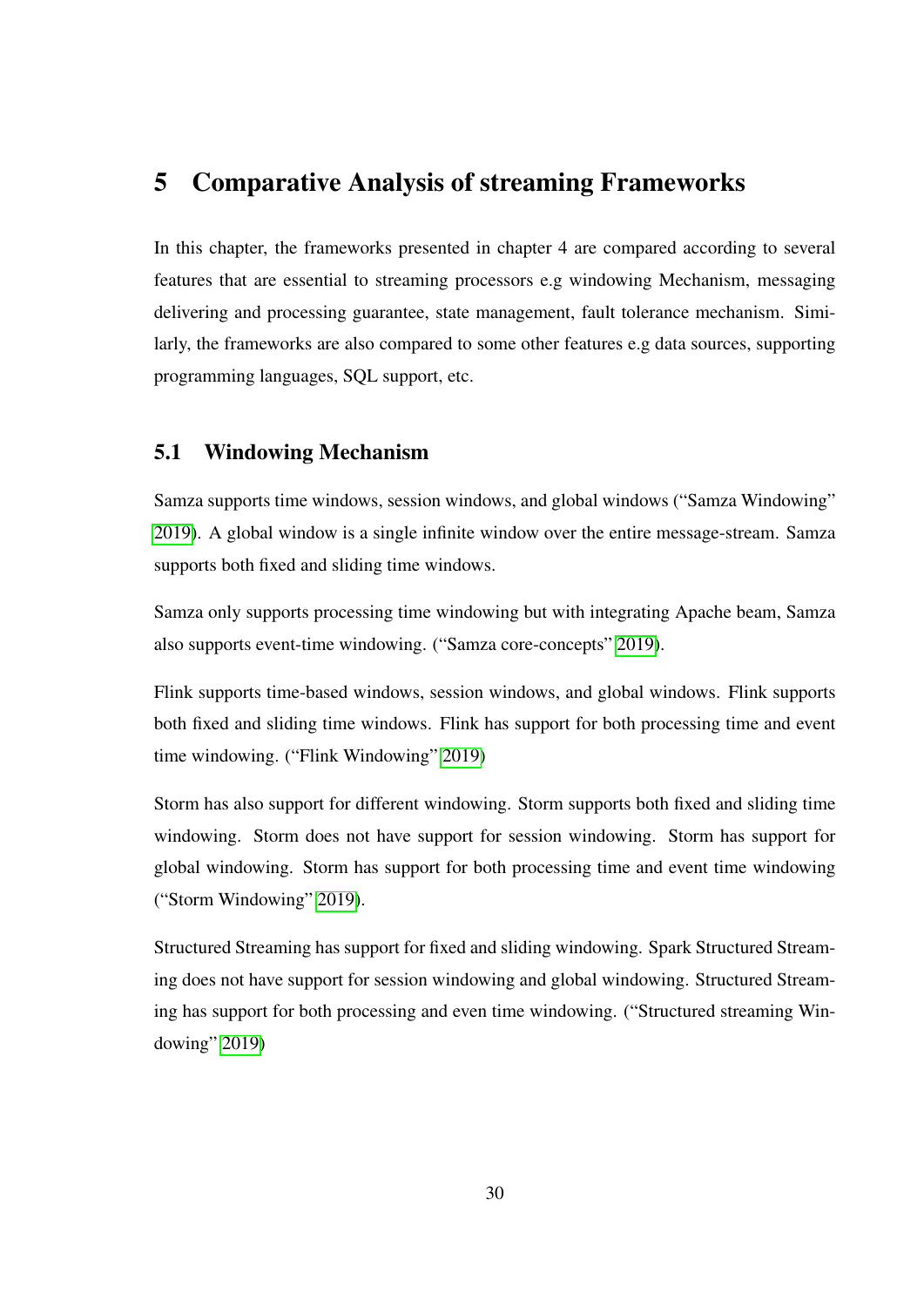| Windowing Fea-         | Apache Samza | Apache Flink | Apache Storm | Spark<br>Apache |
|------------------------|--------------|--------------|--------------|-----------------|
| ture                   |              |              |              | Structured      |
|                        |              |              |              | Streaming       |
| <b>Fixed Windows</b>   | yes          | yes          | yes          | yes             |
| <b>Sliding Windows</b> | yes          | yes          | yes          | yes             |
| <b>Session Windows</b> | yes          | yes          | no           | no              |
| Global windows         | yes          | yes          | yes          | no              |

## <span id="page-35-0"></span>5.2 state management

State management is an important feature of streaming frameworks because frameworks require to do stateful computation on data streams. Examples of stateful computations are count and join operations. These kinds of operations require state and are not idempotent operations. Different streaming engines provide different state management mechanisms. Samza implements the state management by a technique called state-store where each Samza task has its own state database. The state-store is associated with a particular Samz's task and stores data corresponding to that task. Also, Samza stores the state locally on the same computer on which the task is running. This is because to achieve the performance by not making remote queries over the network. Also, the state is stored on disk so that more state can be fit in than memory. Any storage engine e.g LevelDB, LMDB can be used for storage but Samza ships with a key-value store engine built on top of RocksDB. Having state storage locally with a Samza job on the same computer and storing it on disk brings a great advantage in Samza, especially for a task where there is a large state storage. ("Samza statemangement" [2019\)](#page-45-8)

Spark Structured Streaming maintains states in both continuous model and micro-batch. The state is maintained using two external storage systems: a write-ahead-log that supports durable, atomic writes and a state-store that can store a large amount of data durably and allowing parallel excess e.g S3, HDFS. (Isah et al. [2019\)](#page-44-11)

Storm has support for both in-memory and disk-based storage for maintaining state. Storm has a default in-memory based state implementation. Also Storm has a Redis backed persis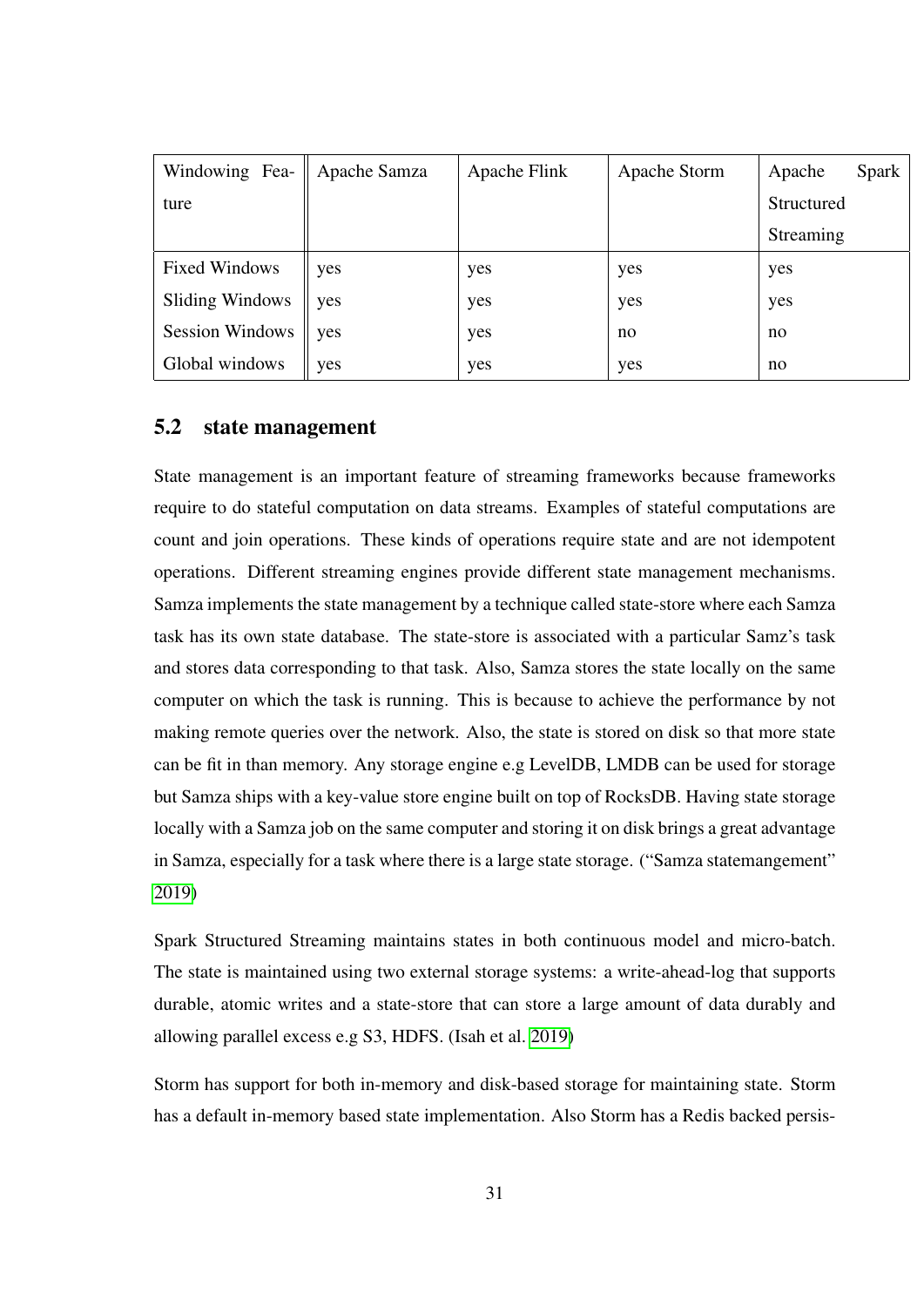tent state implementation. (Isah et al. [2019\)](#page-44-11) ("Storm Statemangement" [2019\)](#page-46-4)

Flink supports both local and external storage for state management. Local storage for state management is either manage in local memory or on disk with a key-value database such as RocksDB. Also, External storage is also used for maintaining state in Flink Examples of external storage are HDFS, S3. (Isah et al. [2019\)](#page-44-11) ("Flink Statemagement" [2019\)](#page-43-7)

| Streaming engine    | State management                     |  |  |
|---------------------|--------------------------------------|--|--|
| Apache Samza        | key-value, local storage, RocksDB    |  |  |
| Apache Flink        | key-value. local storage, external   |  |  |
|                     | storage, RocksDB, S3                 |  |  |
| Apache Storm        | key-value, in-memory, local stor-    |  |  |
|                     | age, redis                           |  |  |
| Apache Spark Struc- | externl storage, write ahead, state- |  |  |
| tured Streaming     | store                                |  |  |

# <span id="page-36-0"></span>5.3 processing guarantee

Samza guarantees at-least-once processing ("Samza Processing Gurantee" [2019\)](#page-45-9). Samza ensures that a message will be processed at least once but might be reprocessed more than once e.g reprocessing the streams in-case of failures. Samza ensures that no data is lost but a duplicate might still be possible. Samza achieves at-least-one semantic by a concept called checkpointing. Samza expects the input system to meet the following requirements 1) An incoming stream is divided into one or more partitions. Each partition is independent of each other. Each partition is replicated across multiple partitions to continue the availability of stream in-case of a machine failure.

2) Messages in each partition are in sequence and having a fixed order. Each message has an offset which uniquely identifies the position of the message in the partition. Similarly, messages are consumed sequentially within each partition.

3) A Samza job can start consuming the sequence of messages from any starting offset. Kafka or Kafka like system ensures these requirements.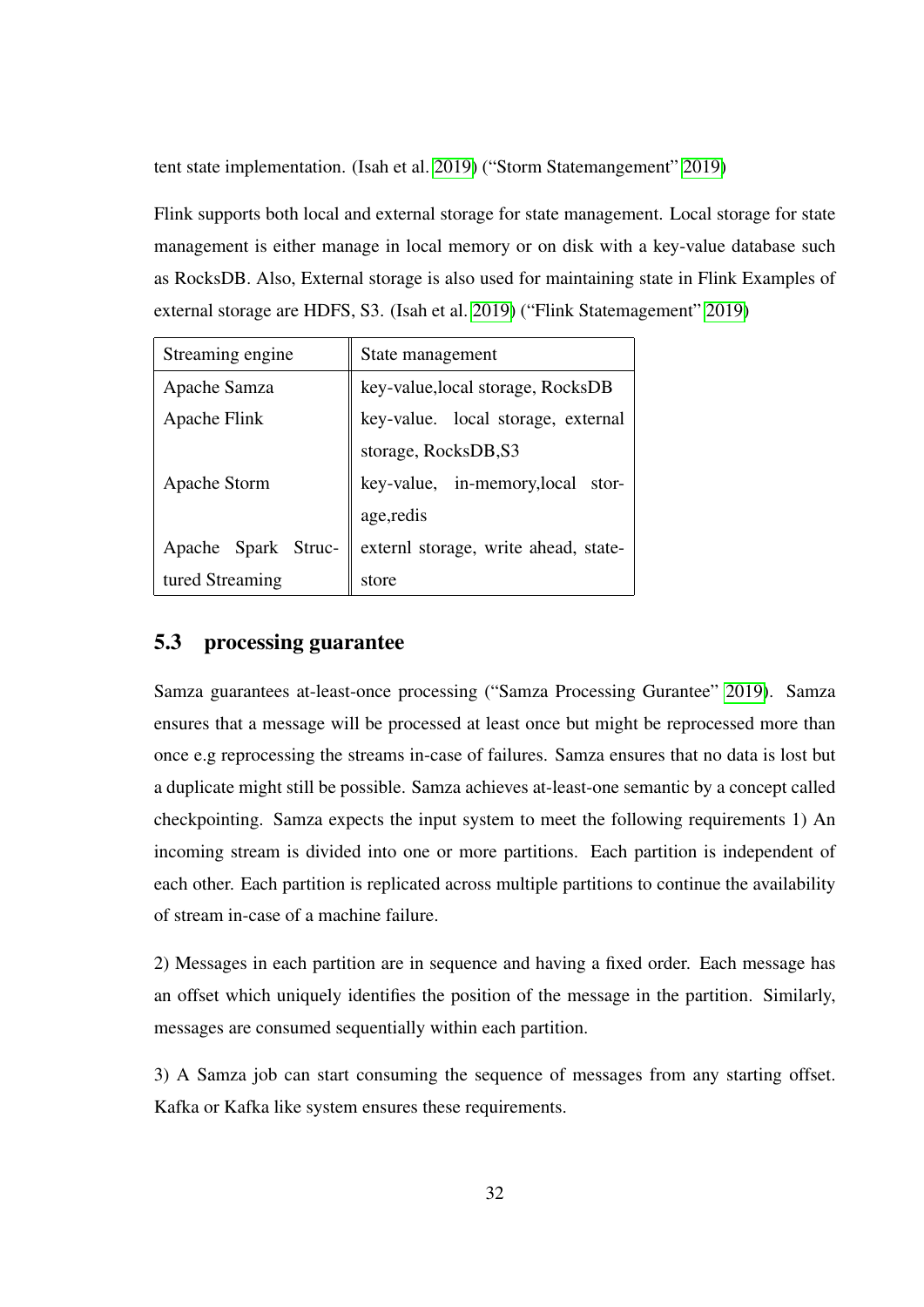A Samza task consumes messages from only one partition of a particular stream. The task has the current offset of each input stream (the offset of the next message to be read from stream partition). Every time the task consumes a new message the current offset moves forward. Samza periodically checkpoints the current offset for each task instance. If a Samza container fails, Samza restarts the process on another machine and resume consuming from where the failed process left off. Samza achieves this by looking the offset in the most recent checkpoint and start consuming messages from the offset. In case of an unexpected failure, the most recent checkpoint may be slightly behind the current offsets because before writing the last checkpoint a task may have consumed more messages. In that case, some messages may be reprocessed again. This is how Samza guarantees at-least-once processing.

Spark Structured Streaming ensures exactly-once processing. It ensures exactly-once guarantee through check-pointing and write-ahead log. offsets of the streaming data processed are saved in checkpoints and write-ahead log. In case of failure reprocessing can be started from the beginning but it will not process the acknowledged data. (Isah et al. [2019\)](#page-44-11) ("Structured streaming exactly-once" [2019\)](#page-46-5)

Flink supports exactly-once processing guarantee ("Flink Processing Gurantee" [2019\)](#page-43-8). Flink supports it by using checkpointing and recovery algorithm Flink snapshot the latest state of the processing to durable storage. In-case of failure Apache Flink restores the latest snapshot from durable storage. Flink's snapshot algorithm is based on a technique introduced in 1985 by Chandy and Lamport ("ververica exactly-once" [2019\)](#page-46-6). (Isah et al. [2019\)](#page-44-11)

Storm ensures at-least-once processing guarantee Although Trident (An abstraction on top of Storm) storm can supports exactly-once processing guarantee. Storm relies on acking mechanisim for ensuring at-least-once processing guarantee. (Isah et al. [2019\)](#page-44-11) ("Storm Processing Guarantee" [2019\)](#page-46-7)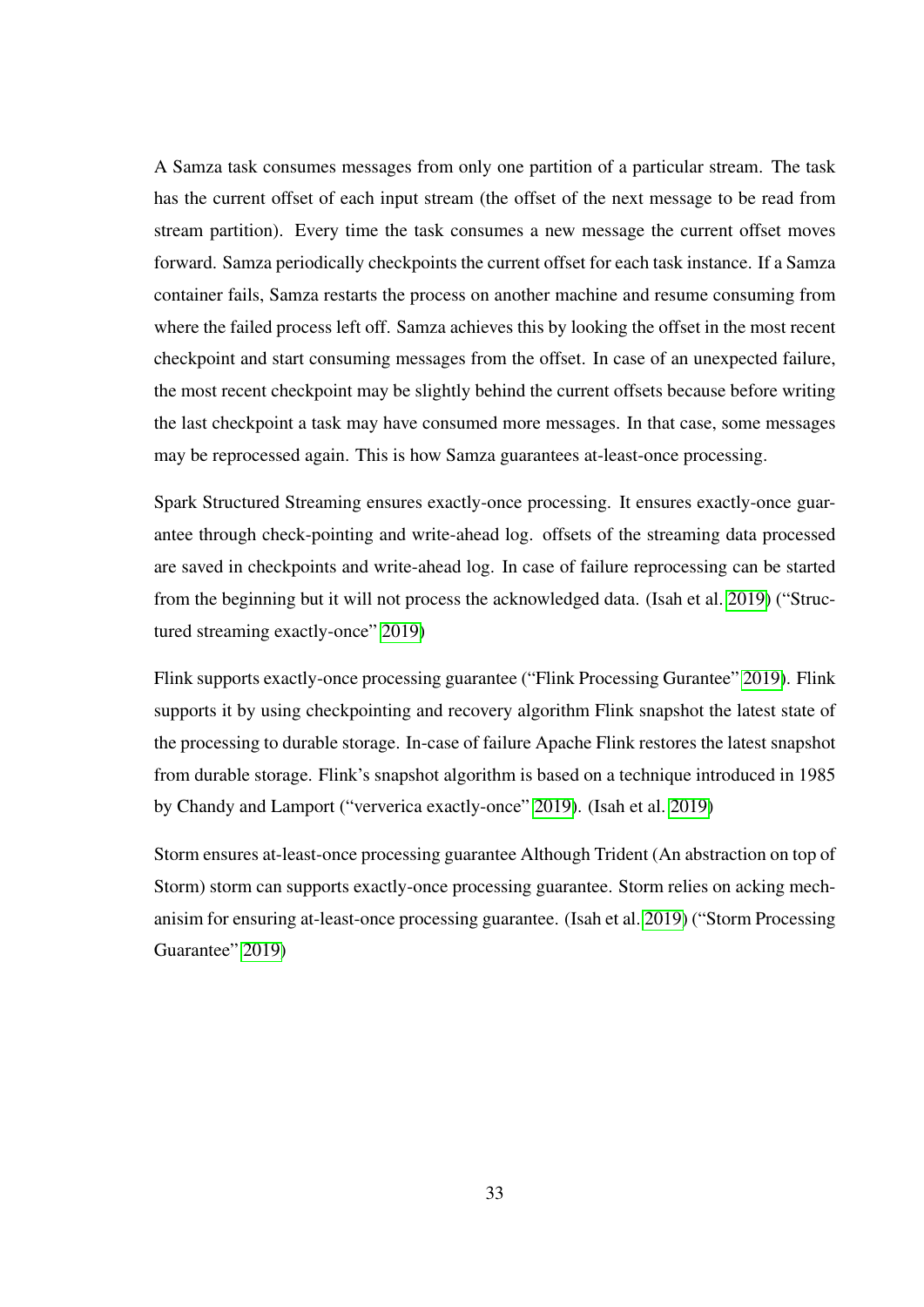| Streaming engine    | processing guarantee           |  |
|---------------------|--------------------------------|--|
| Apache Samza        | <b>Exactly-Once</b>            |  |
| Apache Flink        | <b>Exactly-Once</b>            |  |
| Apache Storm        | At-Least-Once and Exactly-Once |  |
|                     | through Tradient               |  |
| Apache Spark Struc- | <b>Exactly-Once</b>            |  |
| tured Streaming     |                                |  |

# <span id="page-38-0"></span>5.4 Fault tolerance

Streaming Engines need to recover quickly from failures to resume processing. This mechanism is called fault tolerance. Samza achieves fault tolerance by saving every change to a separate stream called changelog. In case of a failure, recovery of processing can be made by reading data from the changelog. Usually, a log-compacted Kafka topic is used as a changelog. It retains the most recent value of each key. Also in case of failure Samza tries to reschedule the tasks on the same hosts to reuse the snapshot of local-state saved on the same host. This feature is called host-affinity. With host affinity, Samza does not need to reseed the local state from the changelog. if the state is large reseed can take a long time and for real-time processing, it does not work. ("Samza fault tolerance" [2019\)](#page-45-10)

Flink implements fault tolerance mechanism by a combination of checkpointing and stream replay. A checkpoint is a snapshot of the input stream along with the state for each operator at a specific point. in case of failure, streaming data flow can be reprocessed from the checkpoint by restoring the state of operators and replaying the events from the checkpoint's point. ("Flink fault tolerance" [2019\)](#page-43-9)

Spark Structured Streaming implements fault tolerance mechanisms by checkpointing and write-ahead-log. The write-ahead-log keeps track of which data has been processed and written to the output sink reliably while checkpointing hold snapshot of the state of operators. In case of failure in Structured Streaming, it tracks which state it has last updated in the log and recomputes the state from the data starting from that place. Both for checkpointing and write-ahead-log external storage such as HDFS, S3 can be used. ("Structured Streaming faul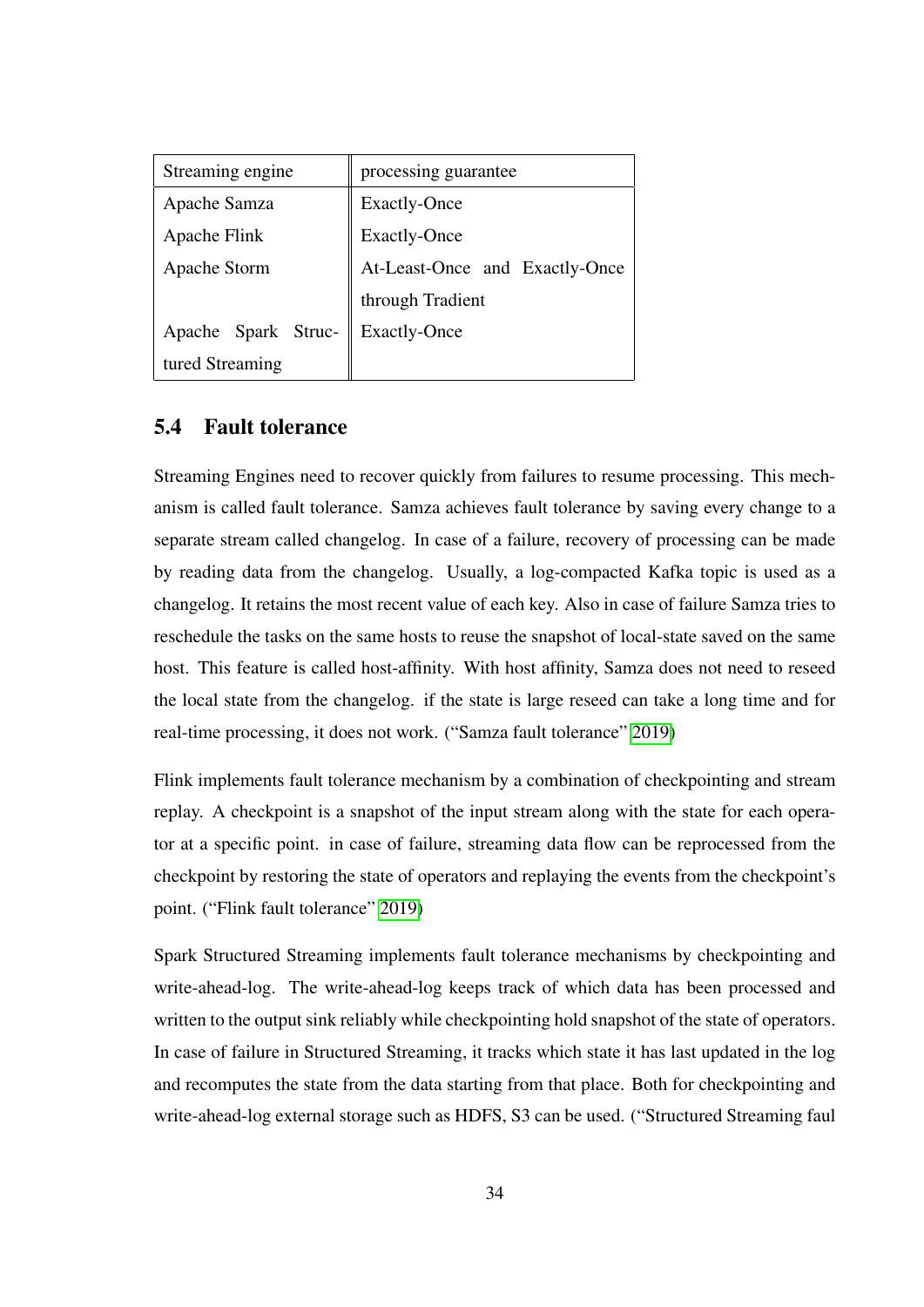tolerance" [2019\)](#page-46-8) (Isah et al. [2019\)](#page-44-11)

Storm uses acking mechanism for fault tolerance. In case of failure, the acking mechanism replays the storm tuples. The acking mechanisim tracks the completion of each tuple tree with a checksum hash. The value of checksum is zero if all the tuples are successfully acknowledged. In Storm, topology has a "message timeout" associated with it. if every message in a spout fails to process in timeout times, Storm considers that tuple has been failed and replays it. Similarly, the mechanism periodically checkpoints the state of bolt to ensure that it can be restart from the saved state if it needs to restart. (Isah et al. [2019\)](#page-44-11)

| Streaming engine    | Fault tolerance                |
|---------------------|--------------------------------|
| Apache Samza        | change-log, host-affinity,     |
| Apache Flink        | checkpointing, stream replay   |
| Apache Storm        | checkpointing, stream replay   |
| Apache Spark Struc- | checkpointing, write-ahead-log |
| tured Streaming     |                                |

## <span id="page-39-0"></span>5.5 Other Comparisons

Samza applications can only be written in Java currently. It offers built-in support for different data sources like Apache Kafka, AWS Kinesis, Azure Event Hubs, Elastic Search and Apache Hadoop. Also, it's quite easy to integrate with other sources. Samza can read streams from AWS Kinesis but can't write to it. Samza has some limited support for SQL Also. Samza SQL only supports simple stateless queries including selections and projections. ("Samza Official" [2019\)](#page-45-0)

Flink applications can be written in Java, Scala and Python. It offers built-in support for different data sources like Apache Kafka, AWS Kinesis, Apache Cassandra, RabbitMQ, Apache Nifi, Twitter Streaming API, Google Pub/Sub, Elastic Search and Apache Hadoop. Flink has support for SQL Also. ("Flink Official" [2019\)](#page-43-10)

Spark Structured Streaming applications can be written in Java, Scala, Python and R It offers built-in support for different data sources like Apache Kafka, AWS Kinesis, AWS S3, Azure Event Hubs and Delta Lake. Structured streaming has support for SQL also. ("Structured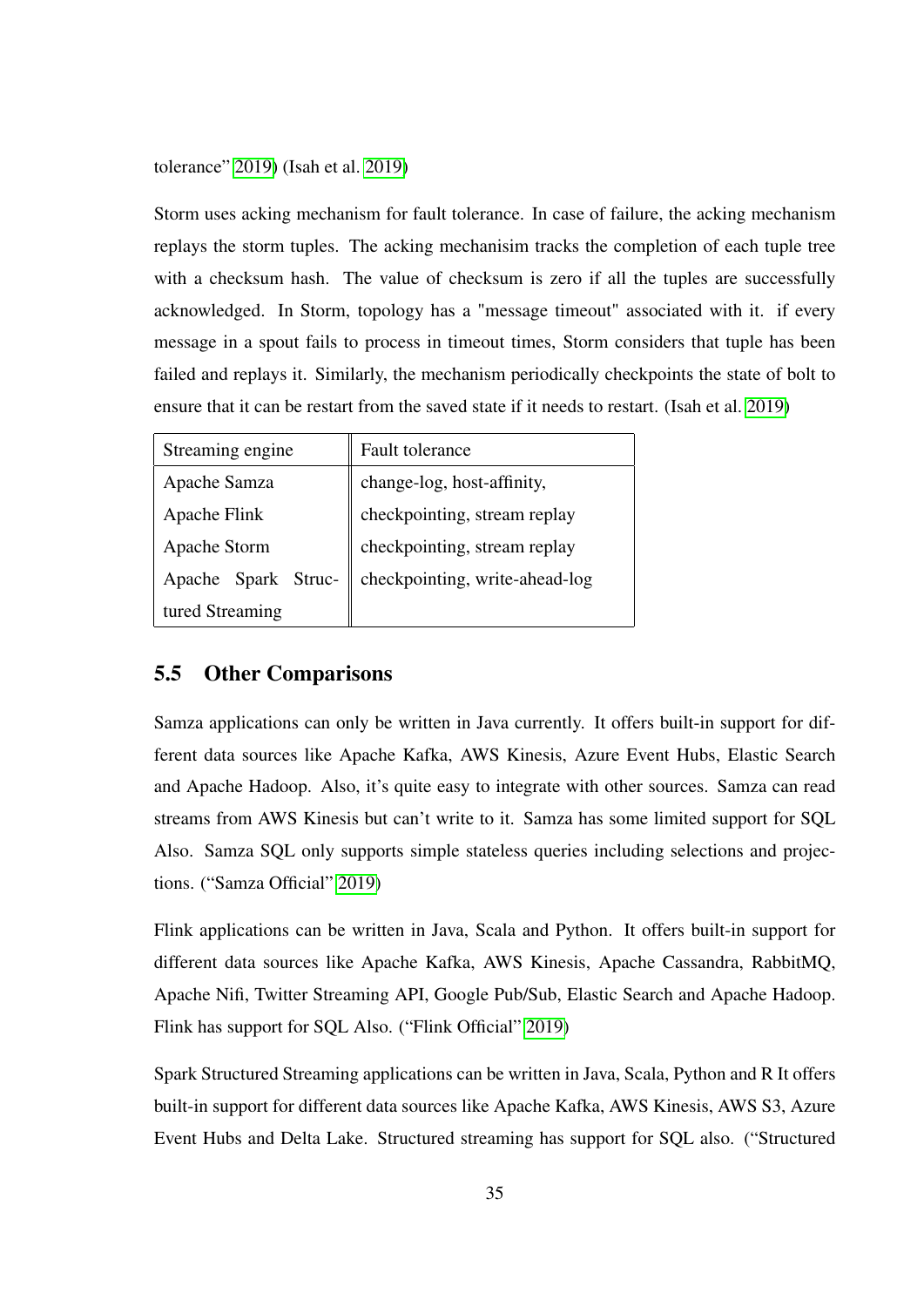streaming Programming-guide" [2019\)](#page-46-9)

Storm applications can be written in Java It offers built-in support for Apache Kafka, HDFS, Hive, Solr, Cassandra, RocketMQ, JMS, JDBC, MQTT, Redis, Events Hubs, Kinesis, Kestrel, MongoDB, OpenTSDB, PMML and Elasticsearch Storm has also support for SQL. ("Storm Official" [2019\)](#page-45-1)

| other Features     | Apache      | Apache Flink           | Apache Storm    | Apache<br><b>Spark</b> |
|--------------------|-------------|------------------------|-----------------|------------------------|
|                    | Samza       |                        |                 | Structured             |
|                    |             |                        |                 | Streaming              |
| Programming        | Java        | Java, Scala, Python    | Java            | Scala,<br>Java,        |
| Language           |             |                        |                 | Python, R              |
| Data Sources       | Kafka,      | Kafka,<br>Eventhubs,   | Kafka,<br>Rab-  | Kafka, AWS S3,         |
|                    | Eventhubs,  | AWS kinesis etc        | bitMQ / AMPQ,   | <b>AWS</b><br>kinesis, |
|                    | <b>AWS</b>  |                        | AWS kinesis etc | EvenT Hubs etc         |
|                    | kinesis etc |                        |                 |                        |
| <b>SQL Support</b> | Samza       | Flink SQL              | Storm SQL       | Spark SQL              |
|                    | <b>SQL</b>  |                        |                 |                        |
| Deployment         | Standalone, | Standalone, Hadoop     | Apache          | Standalone,            |
|                    | Hadoop      | YARN, Apache Mesos,    | Zookeeper       | Hadoop<br>YARN,        |
|                    | <b>YARN</b> | AWS, Docker,<br>Kuber- |                 | Mesos,<br>Apache       |
|                    |             | netes, MapR, GCE       |                 | kubernetes             |

The comparison between streaming engines is made on some of the important features of a streaming engine. From the comparison, we can't say which one is the best streaming engine because every streaming engine has some strengths and some limitations too. So How to choose a streaming framework? The answer is it depends on use-cases. A streaming framework might fit more than the other one for a certain use-case. for example familiarity with a certain stack e.g if a company has experts in R language then Spark Structured streaming might be a good choice because it has support for R language. Similarly, if some once is already using Kafka as a message broker than Samza might be a good choice because Kafka comes out of the box with Samza. Similarly, if someone needs to work with twitter streaming API the storm might be a good option as it has built-in support for Twitter-streaming API.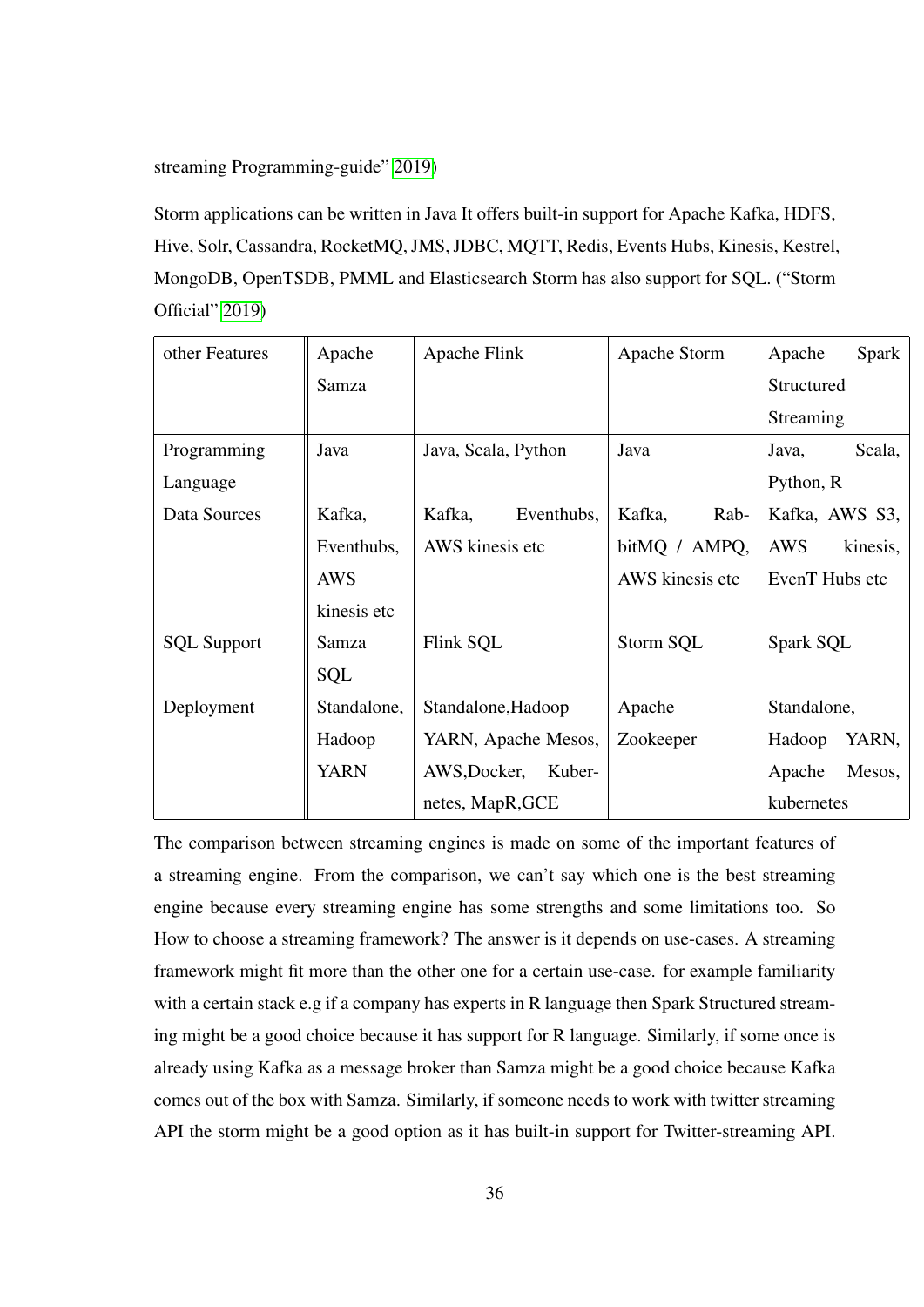Another scenario is if someone needs both batch processing and stream processing then Flink or Spark Structured Streaming would be good options because they both have batch processing support also. Similarly for a machine learning Analytic Flink and Spark Structured Streaming might be good options because of their built-in machine learning libraries. similarly, if exactly-once semantics for processing the messages is an absolute necessary then Spark Structured Streaming and Flink would be the options as they both guarantee exactly-once semantics.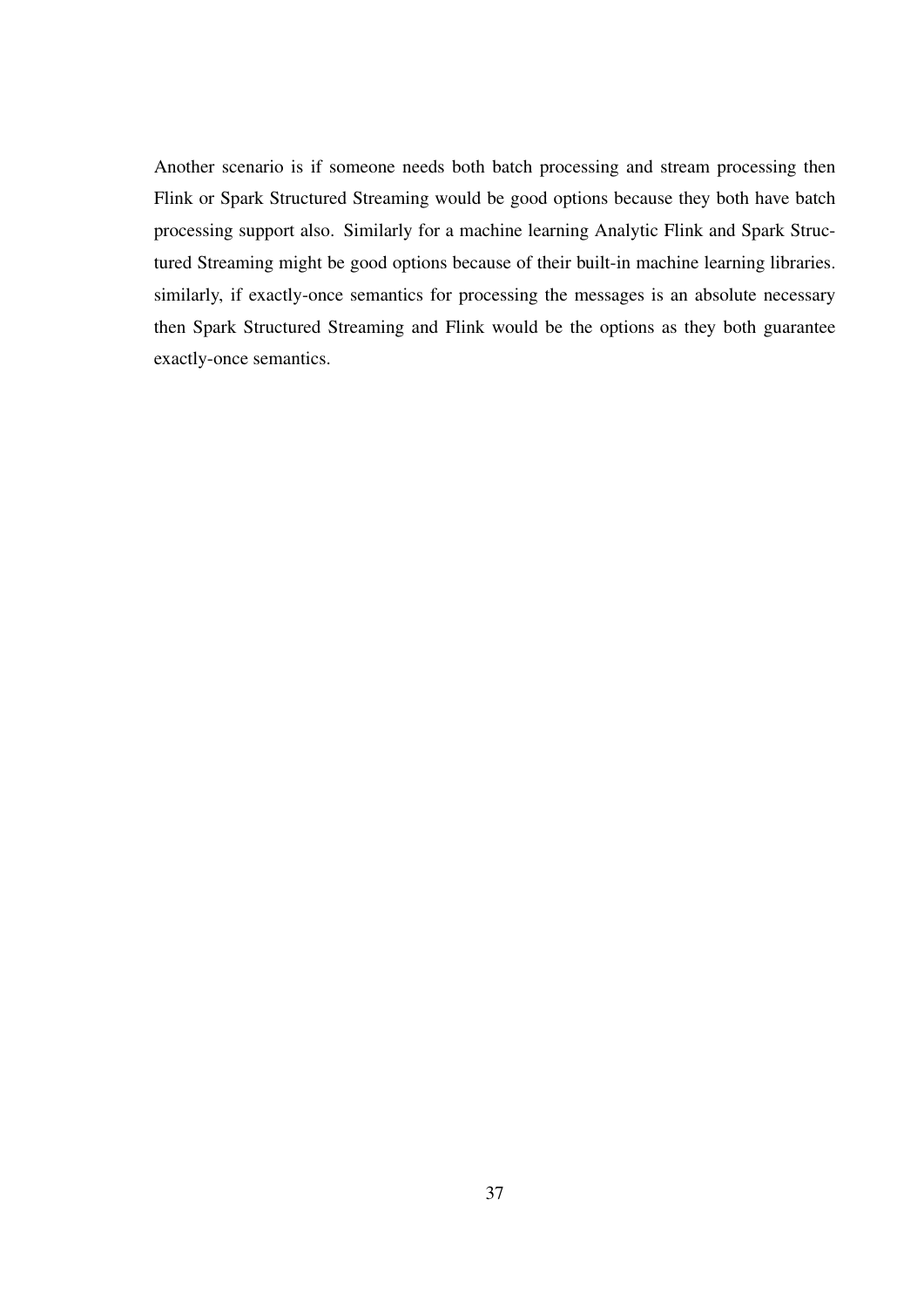# <span id="page-42-0"></span>6 Conclusion

There are many applications that require real-time processing of large volumes of data. Extracting meaningful timely insight from unbounded data is very challenging. Earlier Batch processing was used to get insights from these unbounded data by collecting it in batches. Batch processing is very useful to process Big data but they are not useful in those use-cases where results are required in real-time. Streaming engines were designed for these kinds of applications where data needs to be processed in real-time. This thesis explained streaming frameworks and introduced some streaming engines. The important features of Streaming engines are explained. The main contribution of this thesis is to make a comparison between Apache Samza, Apache Flink, Apache Storm and Apache Spark Structured Streaming based on the important streaming engines features like windowing, processing guarantees, fault tolerance mechanism, state management and some other features like programming languages support and data interaction tools. Also, another contribution of this thesis was to introduced Apache Kafka and explain the architecture of Apache Kafka.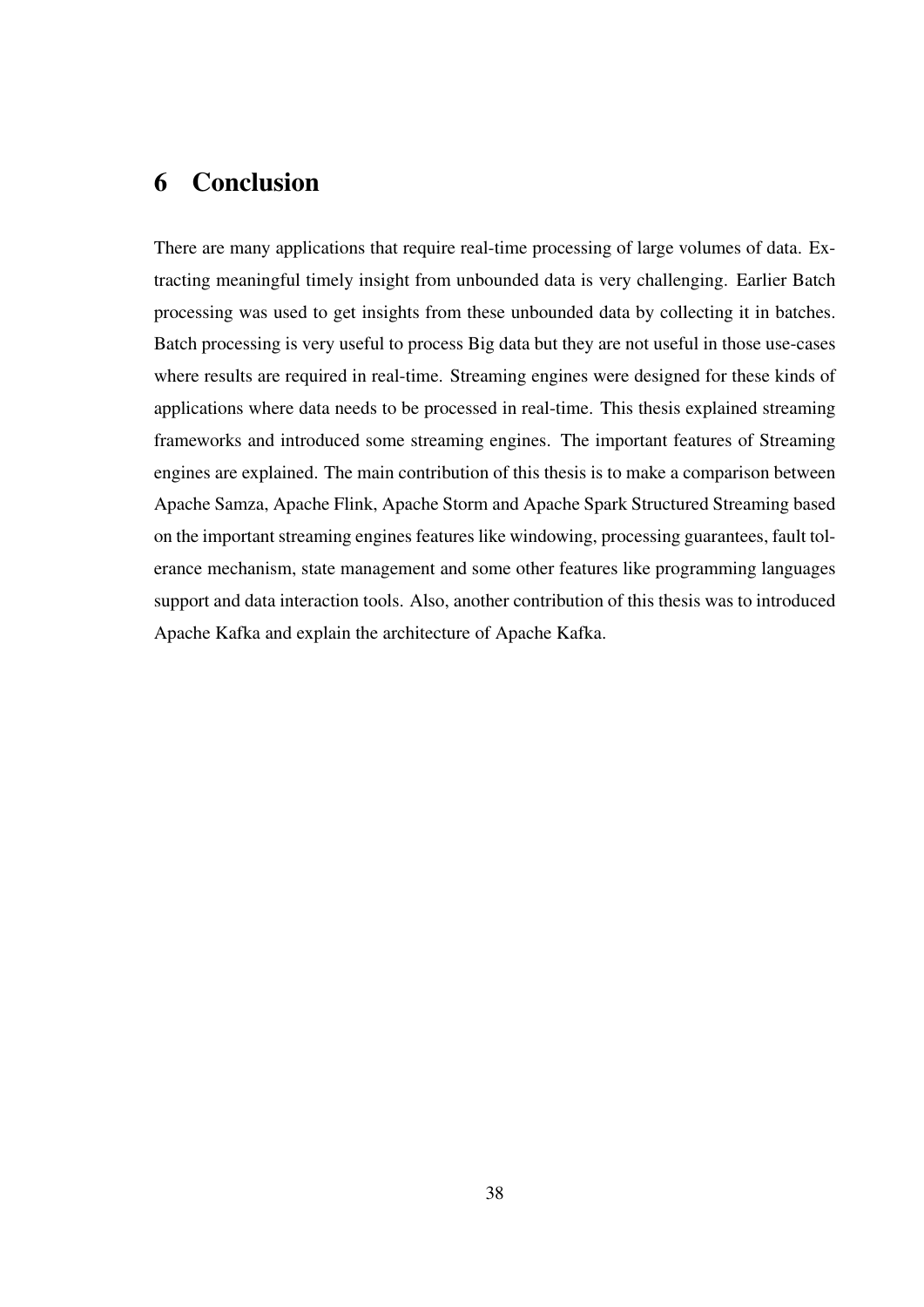# Bibliography

<span id="page-43-5"></span><span id="page-43-2"></span>Alkatheri, Safaa, Samah Abbas, and Muazzam Siddiqui. 2019. "A Comparative Study of Big Data Frameworks". *International Journal of Computer Science and Information Security,* (): 8.

<span id="page-43-0"></span>"Apache Kafka". 2016. Accessed May 2016. [http://kafka.apache.org/docume](http://kafka.apache.org/documentation.html#introduction) [ntation.html#introduction](http://kafka.apache.org/documentation.html#introduction).

<span id="page-43-6"></span>Carbone, Paris, Asterios Katsifodimos, Stephan Ewen, Volker Markl, Seif Haridi, and Kostas Tzoumas. 2015. "Apache flink: Stream and batch processing in a single engine". *Bulletin of the IEEE Computer Society Technical Committee on Data Engineering* 36 (4).

<span id="page-43-3"></span>Dean, Jeffrey, and Sanjay Ghemawat. 2008. "MapReduce: simplified data processing on large clusters". *Communications of the ACM* 51 (1): 107–113.

<span id="page-43-4"></span>Dendane, Youness, Fabio Petrillo, Hamid Mcheick, and Souhail Ben Ali. 2019. "A quality model for evaluating and choosing a stream processing framework architecture". *arXiv preprint arXiv:1901.09062.*

<span id="page-43-9"></span>"Flink fault tolerance". 2019. Accessed December 2019. [https://ci.apache.org/](https://ci.apache.org/projects/flink/flink-docs-stable/internals/stream_checkpointing.html) [projects/flink/flink-docs-stable/internals/stream\\_checkpointi](https://ci.apache.org/projects/flink/flink-docs-stable/internals/stream_checkpointing.html) [ng.html](https://ci.apache.org/projects/flink/flink-docs-stable/internals/stream_checkpointing.html).

<span id="page-43-10"></span>"Flink Official". 2019. Accessed December 2019. <https://flink.apache.org/>.

<span id="page-43-8"></span>"Flink Processing Gurantee". 2019. Accessed December 2019. [https://flink.apac](https://flink.apache.org/features/2018/03/01/end-to-end-exactly-once-apache-flink.html) [he.org/features/2018/03/01/end-to-end-exactly-once-apache](https://flink.apache.org/features/2018/03/01/end-to-end-exactly-once-apache-flink.html)[flink.html](https://flink.apache.org/features/2018/03/01/end-to-end-exactly-once-apache-flink.html).

<span id="page-43-1"></span>"Flink programming-model". 2019. Accessed December 2019. [https://ci.apache.](https://ci.apache.org/projects/flink/flink-docs-release-1.9/concepts/programming-model.html) [org/projects/flink/flink-docs-release-1.9/concepts/programmin](https://ci.apache.org/projects/flink/flink-docs-release-1.9/concepts/programming-model.html) [g-model.html](https://ci.apache.org/projects/flink/flink-docs-release-1.9/concepts/programming-model.html).

<span id="page-43-7"></span>"Flink Statemagement". 2019. Accessed December 2019. [https://ci.apache.org/](https://ci.apache.org/projects/flink/flink-docs-stable/dev/stream/state/state.html) [projects/flink/flink-docs-stable/dev/stream/state/state.html](https://ci.apache.org/projects/flink/flink-docs-stable/dev/stream/state/state.html).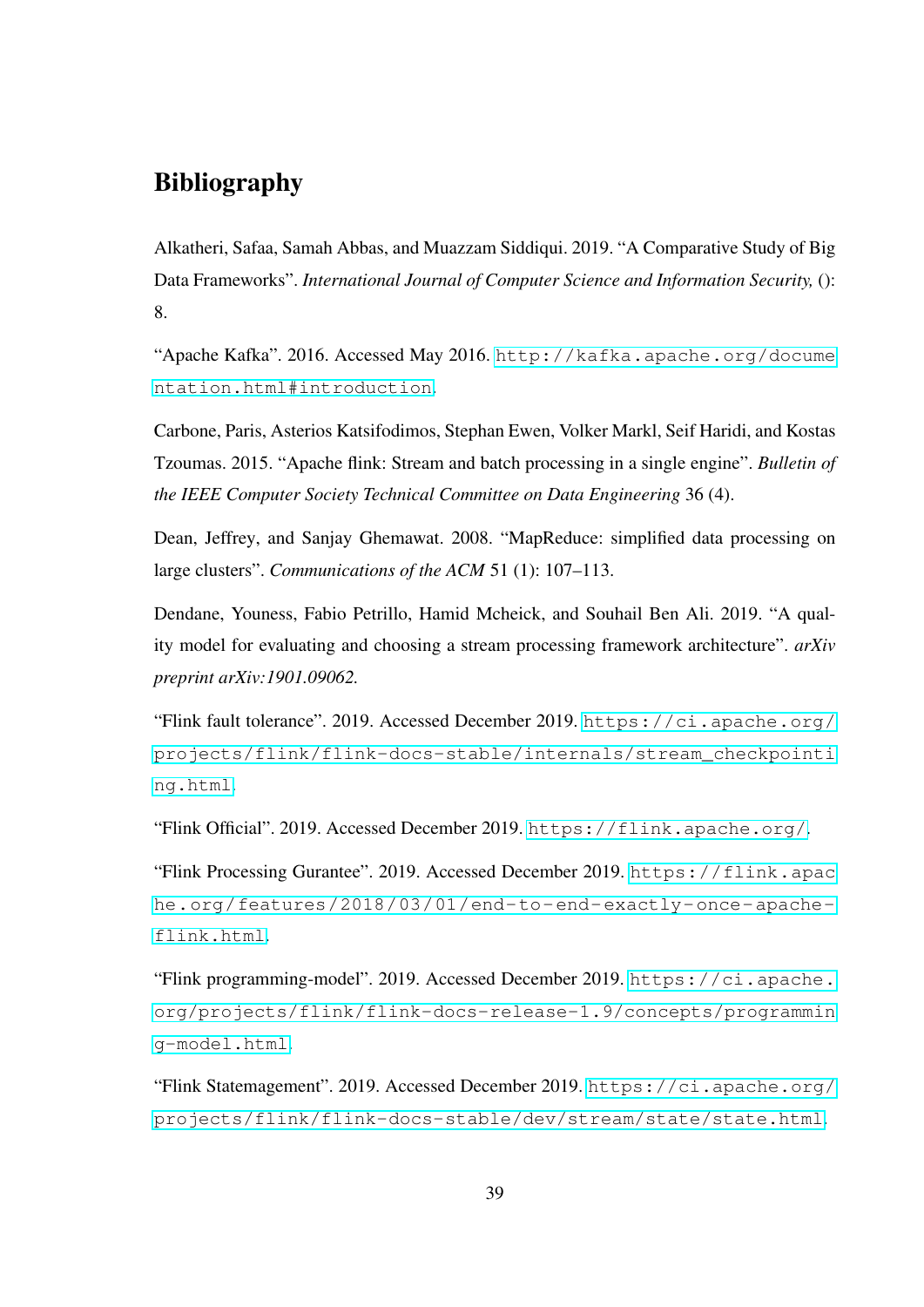<span id="page-44-10"></span>"Flink Windowing". 2019. Accessed December 2019. [https://ci.apache.org/pr](https://ci.apache.org/projects/flink/flink-docs-stable/dev/stream/operators/windows.html) [ojects/flink/flink-docs-stable/dev/stream/operators/windows.](https://ci.apache.org/projects/flink/flink-docs-stable/dev/stream/operators/windows.html) [html](https://ci.apache.org/projects/flink/flink-docs-stable/dev/stream/operators/windows.html).

<span id="page-44-5"></span>Garg, Nishant. 2015. *Learning Apache Kafka, Second Edition.* 2nd. Chapter one. Packt Publishing. ISBN: 1784393096, 9781784393090.

<span id="page-44-1"></span>"Hadoop Official Website". 2020. Accessed January 2020. [https://hadoop.apache.](https://hadoop.apache.org/) [org/](https://hadoop.apache.org/).

<span id="page-44-2"></span>"HDFS Design". 2020. Accessed January 2020. [https : / / hadoop . apache . org /](https://hadoop.apache.org/docs/stable/hadoop-project-dist/hadoop-hdfs/HdfsDesign.html) [docs/stable/hadoop-project-dist/hadoop-hdfs/HdfsDesign.html](https://hadoop.apache.org/docs/stable/hadoop-project-dist/hadoop-hdfs/HdfsDesign.html).

<span id="page-44-11"></span>Isah, H., T. Abughofa, S. Mahfuz, D. Ajerla, F. Zulkernine, and S. Khan. 2019. "A Survey of Distributed Data Stream Processing Frameworks". *IEEE Access* 7:154300–154316. ISSN: 2169-3536. doi:[10.1109/ACCESS.2019.2946884](http://dx.doi.org/10.1109/ACCESS.2019.2946884).

<span id="page-44-3"></span>Jay, Kreps. 2013. "About Logs and Kafka". Accessed May 2016. [https://engineeri](https://engineering.linkedin.com/distributed-systems/log-what-every-software-engineer-should-know-about-real-time-datas-unifying) [ng.linkedin.com/distributed-systems/log-what-every-software](https://engineering.linkedin.com/distributed-systems/log-what-every-software-engineer-should-know-about-real-time-datas-unifying)[engineer-should-know-about-real-time-datas-unifying](https://engineering.linkedin.com/distributed-systems/log-what-every-software-engineer-should-know-about-real-time-datas-unifying).

<span id="page-44-8"></span>. 2016. "Log Compaction". Accessed June 2016. [https://cwiki.apache.](https://cwiki.apache.org/confluence/display/KAFKA/Log+Compaction) [org/confluence/display/KAFKA/Log+Compaction](https://cwiki.apache.org/confluence/display/KAFKA/Log+Compaction).

<span id="page-44-0"></span>"Kafka in a nutshell". 2020. Accessed January 2020. [https://sookocheff.com/](https://sookocheff.com/post/kafka/kafka-in-a-nutshell/) [post/kafka/kafka-in-a-nutshell/](https://sookocheff.com/post/kafka/kafka-in-a-nutshell/).

<span id="page-44-9"></span>"Kafka Introduction". 2016. Accessed June 2016. [https://kafka.apache.org/](https://kafka.apache.org/documentation/#compaction) [documentation/#compaction](https://kafka.apache.org/documentation/#compaction).

<span id="page-44-7"></span>"Kafka Official". 2016. Accessed June 2016. [http://kafka.apache.org/documen](http://kafka.apache.org/documentation.html#replication) [tation.html#replication](http://kafka.apache.org/documentation.html#replication).

<span id="page-44-6"></span>Kleppmann, Martin. 2016a. *Designing data-intensive applications.* Chapter 5. O'Reilly Media.

<span id="page-44-4"></span>. 2016b. *Making Sense of Stream Processing.* Chapter 2. O'Reilly Media.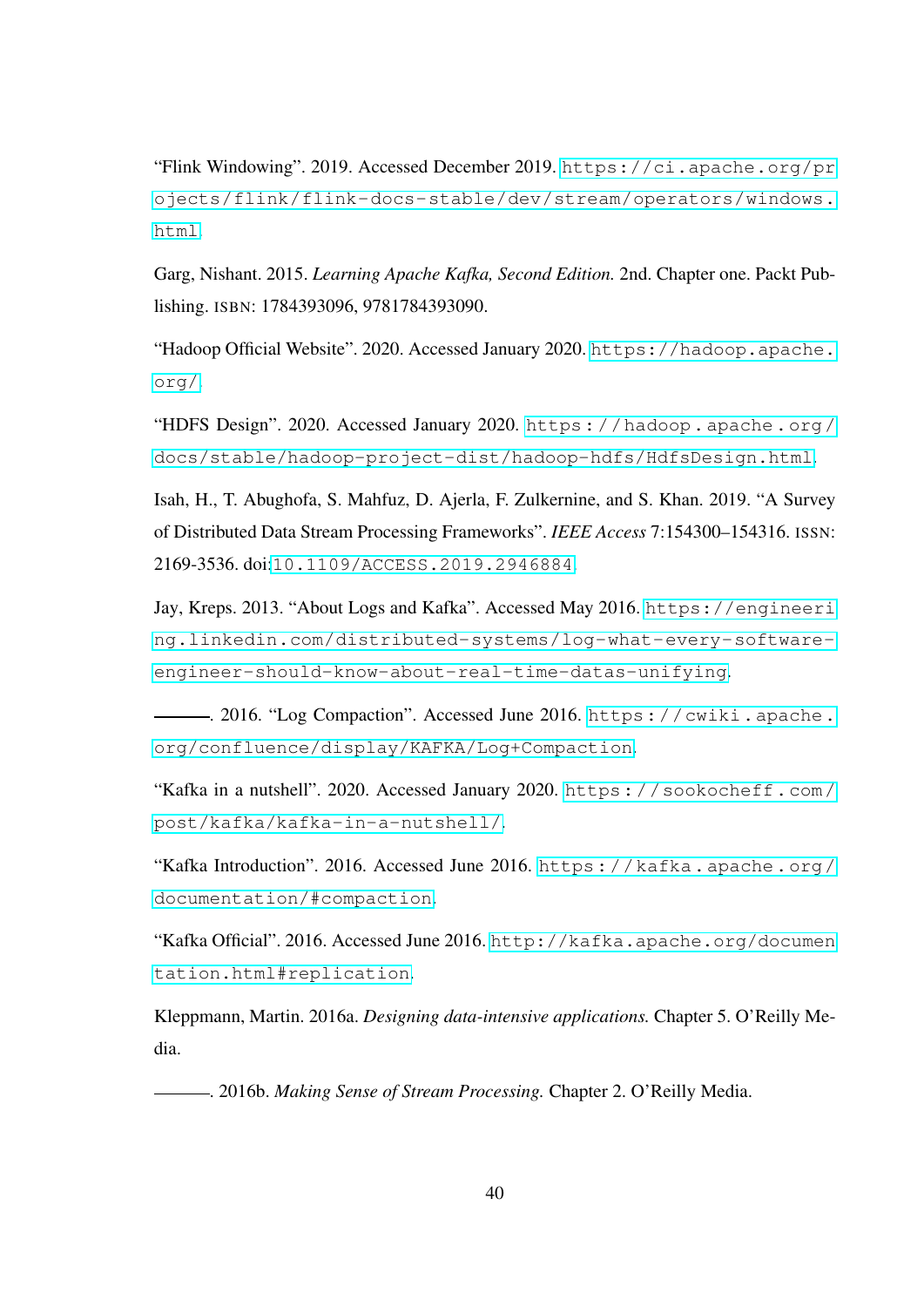<span id="page-45-2"></span>"NameNode - HADOOP2". 2020. Accessed January 2020. [https://cwiki.apache.](https://cwiki.apache.org/confluence/display/HADOOP2/NameNode) [org/confluence/display/HADOOP2/NameNode](https://cwiki.apache.org/confluence/display/HADOOP2/NameNode).

<span id="page-45-5"></span>Neha, Narkhede. 2013. "Kafka Replication". Accessed June 2016. [https : / / cwiki .](https://cwiki.apache.org/confluence/display/KAFKA/Kafka+Replication) [apache.org/confluence/display/KAFKA/Kafka+Replication](https://cwiki.apache.org/confluence/display/KAFKA/Kafka+Replication).

<span id="page-45-4"></span>"Oracle goldengate". 2020. Accessed January 2020. [https : / / www . oracle . com /](https://www.oracle.com/middleware/technologies/goldengate.html) [middleware/technologies/goldengate.html](https://www.oracle.com/middleware/technologies/goldengate.html).

<span id="page-45-3"></span>"Oracle Xstream". 2020. Accessed January 2020. [https://docs.oracle.com/cd/](https://docs.oracle.com/cd/E11882_01/server.112/e16545/xstrm_intro.htm#XSTRM72647) [E11882\\_01/server.112/e16545/xstrm\\_intro.htm#XSTRM72647](https://docs.oracle.com/cd/E11882_01/server.112/e16545/xstrm_intro.htm#XSTRM72647).

<span id="page-45-7"></span>"Samza core-concepts". 2019. Accessed December 2019. [https://samza.apache.](https://samza.apache.org/learn/documentation/latest/core-concepts/core-concepts.html#time) [org/learn/documentation/latest/core- concepts/core- concepts.](https://samza.apache.org/learn/documentation/latest/core-concepts/core-concepts.html#time) [html#time](https://samza.apache.org/learn/documentation/latest/core-concepts/core-concepts.html#time).

<span id="page-45-10"></span>"Samza fault tolerance". 2019. Accessed December 2019. https://samza.apach [e.org/learn/documentation/latest/architecture/architecture](https://samza.apache.org/learn/documentation/latest/architecture/architecture-overview.html#fault-tolerance-of-state)[overview.html#fault-tolerance-of-state](https://samza.apache.org/learn/documentation/latest/architecture/architecture-overview.html#fault-tolerance-of-state).

<span id="page-45-0"></span>"Samza Official". 2019. Accessed December 2019. [http://samza.apache.org/](http://samza.apache.org/learn/documentation/latest/core-concepts/core-concepts.html) [learn/documentation/latest/core-concepts/core-concepts.html](http://samza.apache.org/learn/documentation/latest/core-concepts/core-concepts.html).

<span id="page-45-9"></span>"Samza Processing Gurantee". 2019. Accessed December 2019. [https://samza.apac](https://samza.apache.org/learn/documentation/latest/core-concepts/core-concepts.html#processing-guarantee) [he.org/learn/documentation/latest/core-concepts/core-concepts](https://samza.apache.org/learn/documentation/latest/core-concepts/core-concepts.html#processing-guarantee) [.html#processing-guarantee](https://samza.apache.org/learn/documentation/latest/core-concepts/core-concepts.html#processing-guarantee).

<span id="page-45-8"></span>"Samza statemangement". 2019. Accessed December 2019. [https://samza.apache.](https://samza.apache.org/learn/documentation/latest/container/state-management.html) [org / learn / documentation / latest / container / state - management .](https://samza.apache.org/learn/documentation/latest/container/state-management.html) [html](https://samza.apache.org/learn/documentation/latest/container/state-management.html).

<span id="page-45-6"></span>"Samza Windowing". 2019. Accessed December 2019. [https://samza.apache.or](https://samza.apache.org/learn/documentation/latest/api/high-level-api.html#window-types) [g/learn/documentation/latest/api/high-level-api.html#window](https://samza.apache.org/learn/documentation/latest/api/high-level-api.html#window-types)[types](https://samza.apache.org/learn/documentation/latest/api/high-level-api.html#window-types).

<span id="page-45-1"></span>"Storm Official". 2019. Accessed December 2019. [https://storm.apache.org/](https://storm.apache.org/releases/2.1.0/Tutorial.html) [releases/2.1.0/Tutorial.html](https://storm.apache.org/releases/2.1.0/Tutorial.html).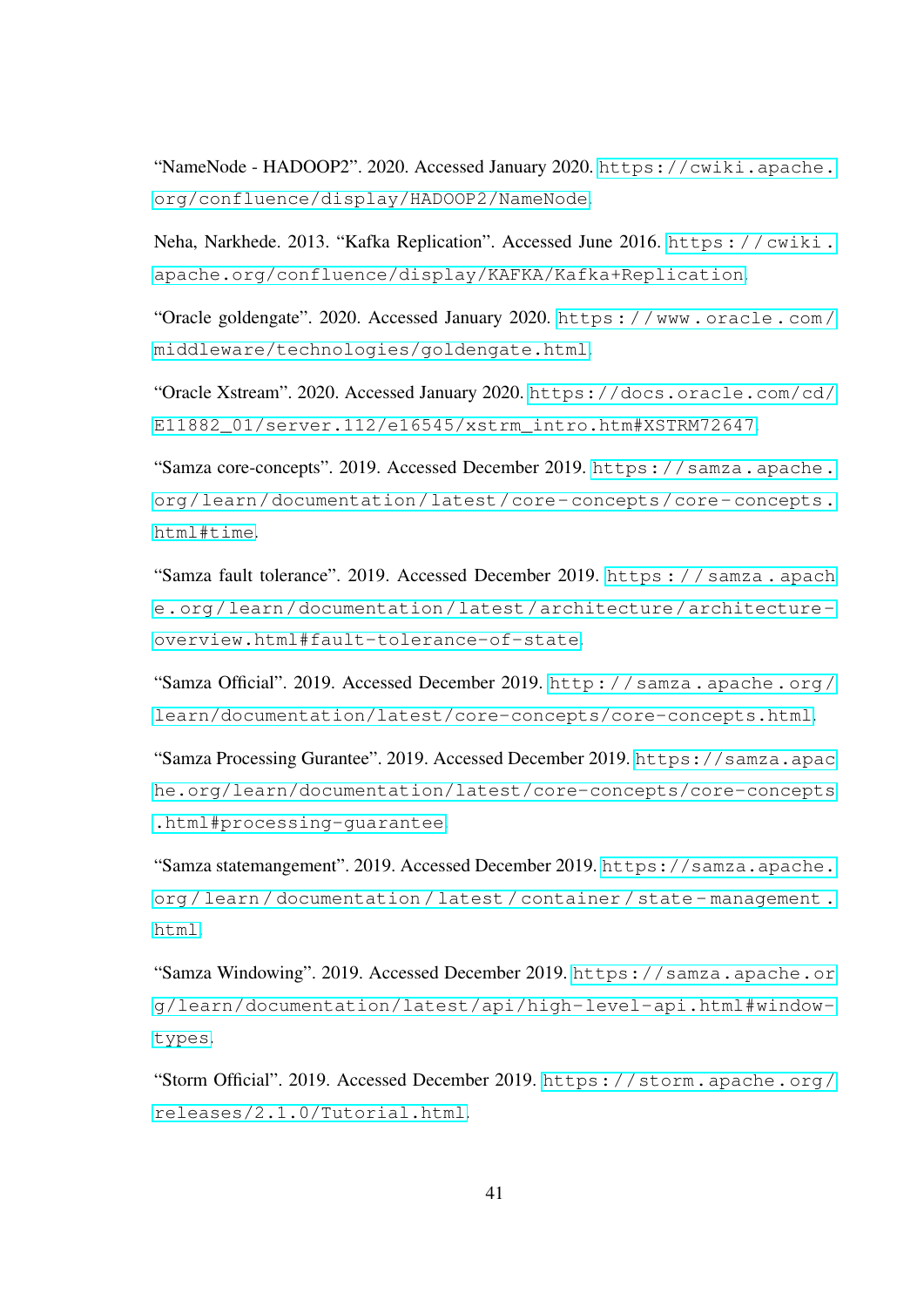<span id="page-46-7"></span>"Storm Processing Guarantee". 2019. Accessed December 2019. [https://storm.apa](https://storm.apache.org/about/guarantees-data-processing.html) [che.org/about/guarantees-data-processing.html](https://storm.apache.org/about/guarantees-data-processing.html).

<span id="page-46-4"></span>"Storm Statemangement". 2019. Accessed December 2019. [https://storm.apache.](https://storm.apache.org/releases/2.1.0/State-checkpointing.html) [org/releases/2.1.0/State-checkpointing.html](https://storm.apache.org/releases/2.1.0/State-checkpointing.html).

<span id="page-46-2"></span>"Storm Windowing". 2019. Accessed December 2019. [https : / / storm . apache .](https://storm.apache.org/releases/2.0.0/Windowing.html) [org/releases/2.0.0/Windowing.html](https://storm.apache.org/releases/2.0.0/Windowing.html).

<span id="page-46-5"></span>"Structured streaming exactly-once". 2019. Accessed December 2019. [https://spar](https://spark.apache.org/docs/latest/structured-streaming-programming-guide.html#fault-tolerance-semantics) [k . apache . org / docs / latest / structured - streaming - programming](https://spark.apache.org/docs/latest/structured-streaming-programming-guide.html#fault-tolerance-semantics)  [guide.html#fault-tolerance-semantics](https://spark.apache.org/docs/latest/structured-streaming-programming-guide.html#fault-tolerance-semantics).

<span id="page-46-8"></span>"Structured Streaming faul tolerance". 2019. Accessed December 2019. [https://spa](https://spark.apache.org/docs/latest/structured-streaming-programming-guide.html#fault-tolerance-semantics) [rk.apache.org/docs/latest/structured- streaming- programming](https://spark.apache.org/docs/latest/structured-streaming-programming-guide.html#fault-tolerance-semantics)[guide.html#fault-tolerance-semantics](https://spark.apache.org/docs/latest/structured-streaming-programming-guide.html#fault-tolerance-semantics).

<span id="page-46-9"></span>"Structured streaming Programming-guide". 2019. Accessed December 2019. [https://s](https://spark.apache.org/docs/latest/structured-streaming-programming-guide.html) [park.apache.org/docs/latest/structured-streaming-programming](https://spark.apache.org/docs/latest/structured-streaming-programming-guide.html)[guide.html](https://spark.apache.org/docs/latest/structured-streaming-programming-guide.html).

<span id="page-46-0"></span>"Structured streaming programming-model". 2019. Accessed December 2019. [https://s](https://spark.apache.org/docs/latest/structured-streaming-programming-guide.html#programming-model) [park.apache.org/docs/latest/structured-streaming-programming](https://spark.apache.org/docs/latest/structured-streaming-programming-guide.html#programming-model)[guide.html#programming-model](https://spark.apache.org/docs/latest/structured-streaming-programming-guide.html#programming-model).

<span id="page-46-3"></span>"Structured streaming Windowing". 2019. Accessed December 2019. [https : / / spar](https://spark.apache.org/docs/latest/structured-streaming-programming-guide.html#window-operations-on-event-time) [k . apache . org / docs / latest / structured - streaming - programming](https://spark.apache.org/docs/latest/structured-streaming-programming-guide.html#window-operations-on-event-time)  [guide.html#window-operations-on-event-time](https://spark.apache.org/docs/latest/structured-streaming-programming-guide.html#window-operations-on-event-time).

<span id="page-46-1"></span>Toshniwal, Ankit, Siddarth Taneja, Amit Shukla, Karthik Ramasamy, Jignesh M Patel, Sanjeev Kulkarni, Jason Jackson, Krishna Gade, Maosong Fu, Jake Donham, et al. 2014. "Storm@ twitter". In *Proceedings of the 2014 ACM SIGMOD international conference on Management of data,* 147–156. ACM.

<span id="page-46-6"></span>"ververica exactly-once". 2019. Accessed December 2019. [https : / / www . ververi](https://www.ververica.com/blog/high-throughput-low-latency-and-exactly-once-stream-processing-with-apache-flink) [ca.com/blog/high- throughput- low- latency- and- exactly- once](https://www.ververica.com/blog/high-throughput-low-latency-and-exactly-once-stream-processing-with-apache-flink)[stream-processing-with-apache-flink](https://www.ververica.com/blog/high-throughput-low-latency-and-exactly-once-stream-processing-with-apache-flink).